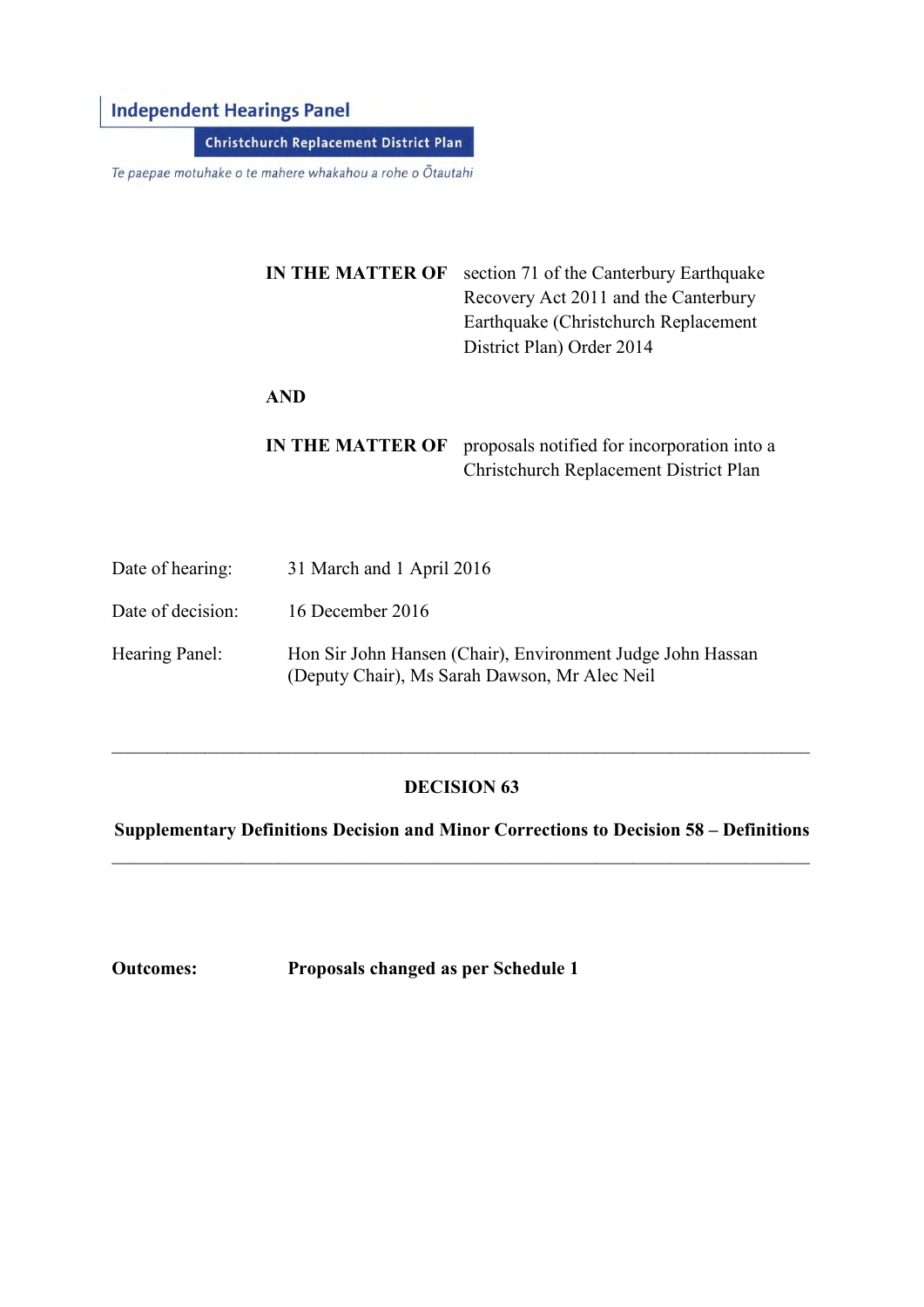# **COUNSEL APPEARANCES**

As recorded on page 2 of Decision 58.

Independent Hearings Panel Christchurch Replacement District Plan

Supplementary Definitions decision and minor corrections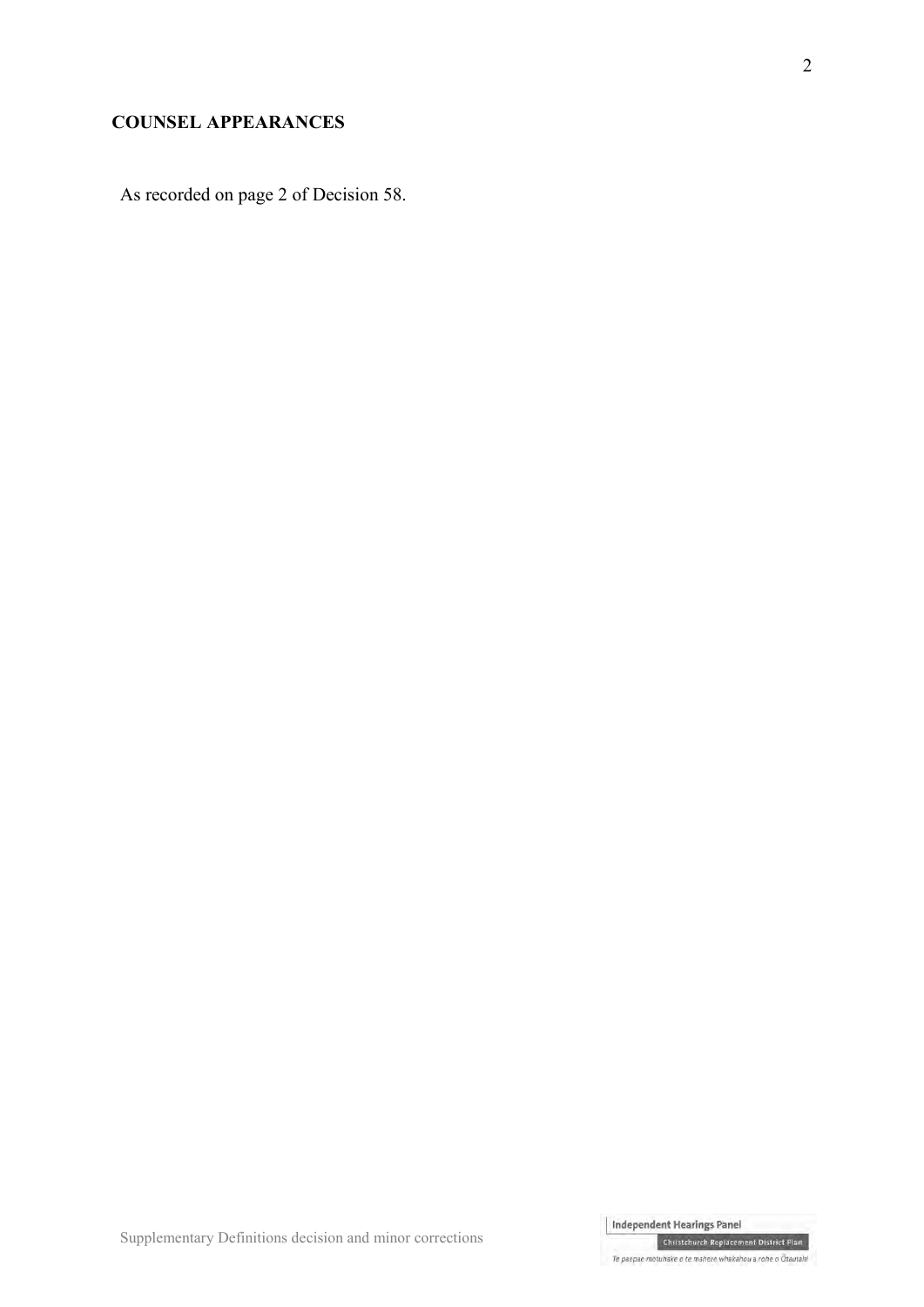# **TABLE OF CONTENTS**

| Additional corrections raised by the Council to specific chapters 17 |  |
|----------------------------------------------------------------------|--|
|                                                                      |  |
|                                                                      |  |
|                                                                      |  |
|                                                                      |  |
|                                                                      |  |
|                                                                      |  |
|                                                                      |  |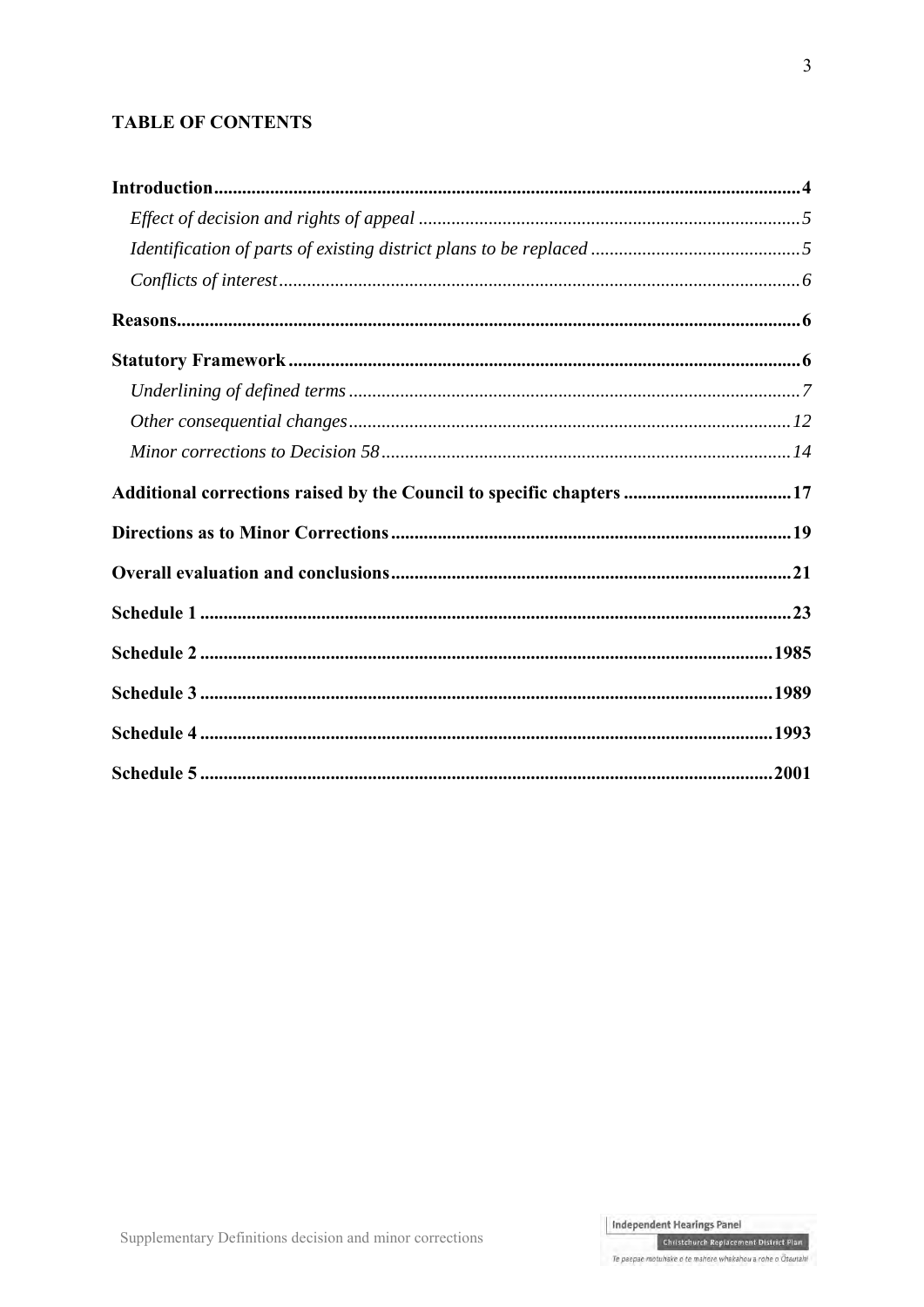## **INTRODUCTION**

[1] This supplementary decision ('supplementary decision') is one of a series of decisions made by the Independent Hearings Panel ('Hearings Panel'/'Panel') concerning the formulation of a replacement district plan for Christchurch City (including Banks Peninsula) ('Replacement Plan'/'Plan').<sup>1</sup> It concerns Chapter 2 Definitions and consequential changes to Chapters 1-21 arising from Decision 58.

<span id="page-3-0"></span>[2] In Decision 58 at [12] we recorded that we would issue a supplementary decision to address the following matters:

- (a) updated definitions decided by Decision 58;
- (b) definition related consequential changes to each decided chapter, including those identified by the Council in Appendix C to its closing submissions<sup>2</sup> that we accepted in Decision 58 and the Panel's changes explained in Schedule 2 to Decision 58;
- (c) removal of any defined terms that are no longer required as a consequence of all decisions;
- (d) underlining of defined terms in all objectives, policies and rules (including assessment matters);
- (e) style and format changes for consistency; and
- (f) any other minor corrections or changes of minor effect necessary to give effect to the Statement of Expectations and Strategic Directions.

We now make those changes having satisfied ourselves that they are of minor effect, do not alter the substance of our earlier decisions, and do not affect the status of activities already

<u>.</u>

<sup>1</sup> Members of the Hearings Panel who heard and determined this proposal are set out on the cover sheet. In the course of the hearing, it was identified on various occasions that submitters were known to members of the Panel. In some cases, that was through previous business associations. In other cases, it was through current or former personal associations. Those matters were recorded in the transcript, which was available daily on the Hearings Panel's website, [http://www.chchplan.ihp.govt.nz.](http://www.chchplan.ihp.govt.nz/) No issue was taken by any submitter.

<sup>2</sup> Closing legal submissions for CCC, 11 August 2016.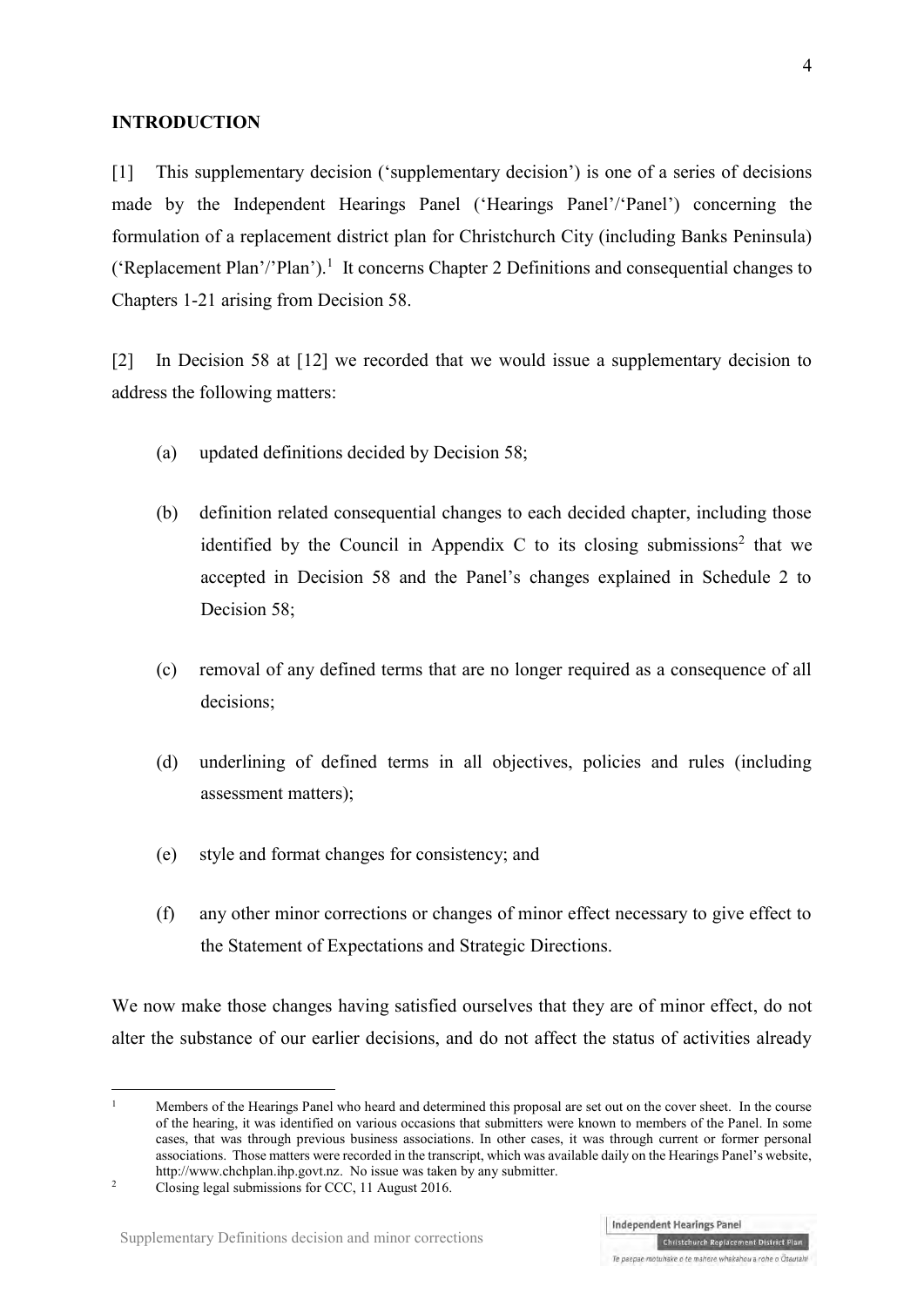decided. Rather, the changes made improve the clarity and usability of the CRDP and accord with the Statement of Expectations and the Strategic Objectives of the CRDP.

[3] Where we refer to 'Final Decision Version', it is to our minor corrections, consequential and consequential definition related changes to each decided chapter, as set out in Schedule 1, which will become operative upon release of this decision and the expiry of the appeal period. The Final Revised Version also includes all minor correction decisions made as at the date of this decision.

[4] This decision follows our hearing of submissions and evidence. Further background on the review process, pursuant to the [Canterbury Earthquake \(Christchurch Replacement District](http://www.legislation.govt.nz/regulation/public/2014/0228/latest/DLM6190883.html?search=ts_act%40bill%40regulation%40deemedreg_Canterbury+Earthquake+%28Christchurch+Replacement+District+Plan%29+Order+2014+_resel_25_a&p=1)  [Plan\) Order 2014](http://www.legislation.govt.nz/regulation/public/2014/0228/latest/DLM6190883.html?search=ts_act%40bill%40regulation%40deemedreg_Canterbury+Earthquake+%28Christchurch+Replacement+District+Plan%29+Order+2014+_resel_25_a&p=1) ('the OIC') is set out in the introduction to Decision 1, concerning Strategic Directions and Strategic Outcomes (and relevant definitions) ('Strategic Directions decision').<sup>3</sup>

# **Effect of decision and rights of appeal**

[5] Our proceedings and the rights of appeal are set out in our earlier decisions.<sup>4</sup> We concur in those.

# **Identification of parts of existing district plans to be replaced**

[6] The OIC requires that our decision also identifies the parts of the Existing Plan<sup>5</sup> that are to be replaced by each Chapter. In Decision 58 we recorded:

The OIC requires that our decision also identifies the parts of the existing district plans<sup>6</sup> ('Existing Plan') that are to be replaced by the Introduction and Definitions. We have considered the tables prepared by the Council pursuant to OIC cl  $6(1)(b)$  that are available on the Council's website. In our earlier decisions we have only replaced those parts of the Existing Plan where it is clear that the replacement was necessary to give effect to our decision once operative, without compromising the ongoing application of the Existing Plan. In our Supplementary Decision we will make a determination that all remaining provisions and definitions in the Existing Plan are to be replaced as a consequence of this decision, once all remaining provisions in the CRDP become operative.

 $\frac{1}{3}$ [Strategic directions and strategic outcomes \(and relevant definitions\), 26 February 2015.](http://www.chchplan.ihp.govt.nz/wp-content/uploads/2015/03/Strategic-Directions-and-Strategic-Outcomes-Decision.pdf)

<sup>4</sup> Strategic Directions decision at [5]–[9].

<sup>5</sup> Banks Peninsula District Plan and Christchurch District Plan.

<sup>6</sup> Definition of 'existing district plans'. OIC, cl 3.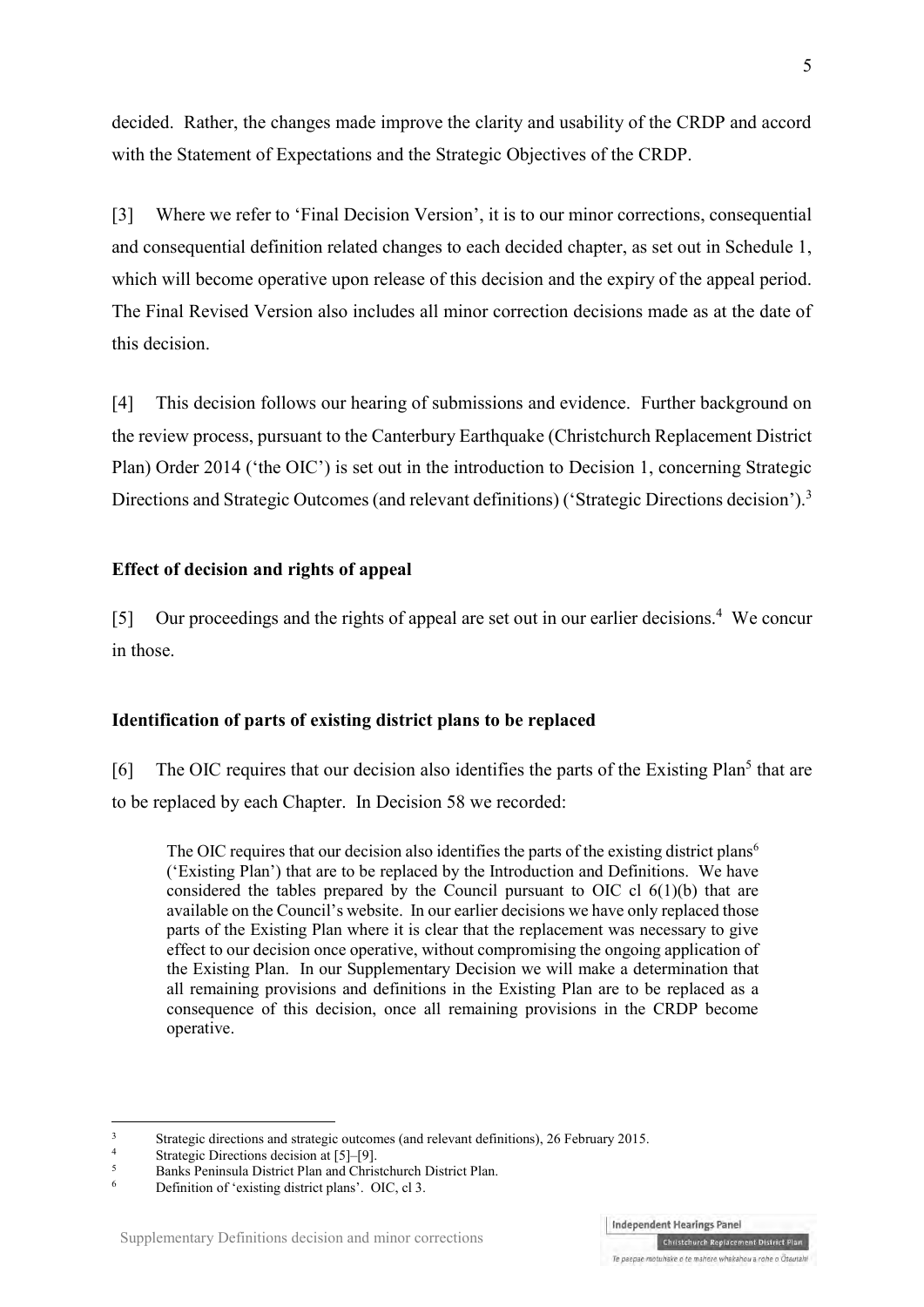[7] We now make that determination and direct all remaining provisions in the Existing Plan to be replaced by the Final Decision Version, once they all become operative in accordance with the OIC, cl 16.

# **Conflicts of interest**

[8] We have posted notice of any potential conflicts of interest on the Independent Hearings Panel website.<sup>7</sup> No submitter raised any issue in relation to this.

**\_\_\_\_\_\_\_\_\_\_\_\_\_\_\_\_\_\_\_\_\_\_\_\_\_\_\_\_\_\_\_\_\_\_\_\_\_\_\_\_\_\_\_\_\_\_\_\_\_\_\_\_\_\_\_\_\_\_\_\_\_\_\_\_\_\_\_\_\_\_\_\_\_\_\_**

# **REASONS \_\_\_\_\_\_\_\_\_\_\_\_\_\_\_\_\_\_\_\_\_\_\_\_\_\_\_\_\_\_\_\_\_\_\_\_\_\_\_\_\_\_\_\_\_\_\_\_\_\_\_\_\_\_\_\_\_\_\_\_\_\_\_\_\_\_\_\_\_\_\_\_\_\_\_**

# **STATUTORY FRAMEWORK**

[9] We have set out the statutory framework that forms the basis of our decision in Decision 58 and have applied it to this supplementary decision.<sup>8</sup>

<span id="page-5-0"></span>[10] In making the corrections and consequential changes as outlined above at [\[2\]](#page-3-0) to the Final Decision Version we have exercised our powers of reconsideration and correction under OIC, cl 13(5) and (6)(a) and Schedule 3, cl 16 (1) and (2). Those provisions provide:

clause 13

- (5) While the hearings panel is considering a proposal, it may reconsider any decision it has already made on another proposal if it considers it is necessary or desirable to do so to ensure that the replacement district plan is coherent and consistent.
- (6) If the hearings panel considers, after reconsidering a decision under subclause (5), that an earlier proposal or a part of the replacement district plan requires change, the panel may direct the council—
	- (a) to make changes of no more than minor effect.

Schedule 3, clause 16

-

(1) The hearings panel may, at any time, issue an amendment to a decision to correct a minor mistake or defect in a decision of the panel.

6



<sup>7</sup> The website address is [www.chchplan.ihp.govt.nz.](http://www.chchplan.ihp.govt.nz/)

<sup>8</sup> Decision 58 Chapter 2 and 3 Definitions at [16].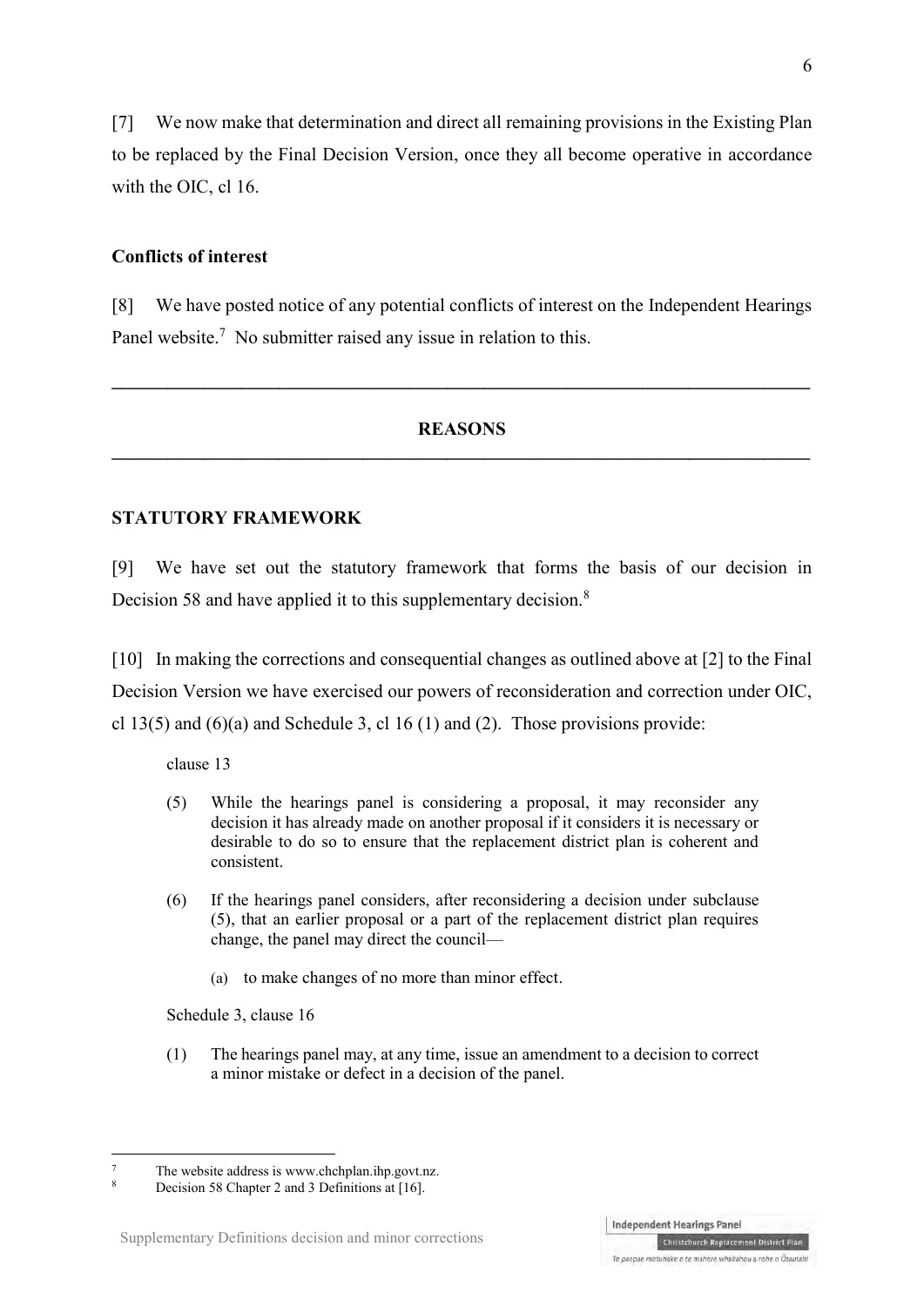(2) This power includes the power to amend or correct a proposal, provided that the amendment or correction is made before the proposal becomes operative in accordance with [clause 16](http://www.legislation.govt.nz/regulation/public/2014/0228/latest/link.aspx?search=sw_096be8ed812cf35a_Replacement+District+Plan_25_se&p=3&id=DLM6189936#DLM6189936) of this order.

# **Underlining of defined terms**

[11] We have throughout the Final Decision Version shown defined terms with green text which is underlined ('underlined'/'underlining') for ease of reference ('defined terms/'defined meaning'). **Wherever a term is underlined the defined term shall apply. In the absence of underlining, the ordinary meaning shall apply**.

# *Our approach to identifying and underlining defined terms*

[12] We have made a number of minor corrections to the drafting of provisions as shown in the Final Decision Version to align the drafting to include the relevant defined term where the context requires it to have that defined meaning.

[13] For example, in some cases the term 'recreational activities' had been used, whereas, the defined term in Chapter 2 is 'recreation activity'. We have also added the word 'activity' or 'facility' to follow the use of term 'residential' 'commercial', 'industrial' or 'community' 'in appropriate cases to align with the defined term.

[14] In undertaking the underlining exercise we have, however, taken care not to inappropriately narrow or widen the use of the term within the context that it is used. An example is, the defined term 'industrial activity'. It has a narrow definition for the purposes of the rules. For example, 'industrial activity' excludes 'heavy industrial activity', 'high technology industrial activities' and other mining and quarrying industrial uses. In various provisions throughout the CRDP, particularly in the objectives and policies, the terms 'residential, commercial and industrial activity' are grouped together in a general sense, rather than individually, so as not to exclude particular types of activities. The word 'farming' is another term which is used generally in some cases rather than its narrower defined meaning, which excludes 'intensive farming'. We have, in those circumstances, not underlined the terms.

[15] A number of terms (such as 'site' and 'access'), are used throughout the CRDP, but in many cases the context is such that they do not attract the defined meaning. We have taken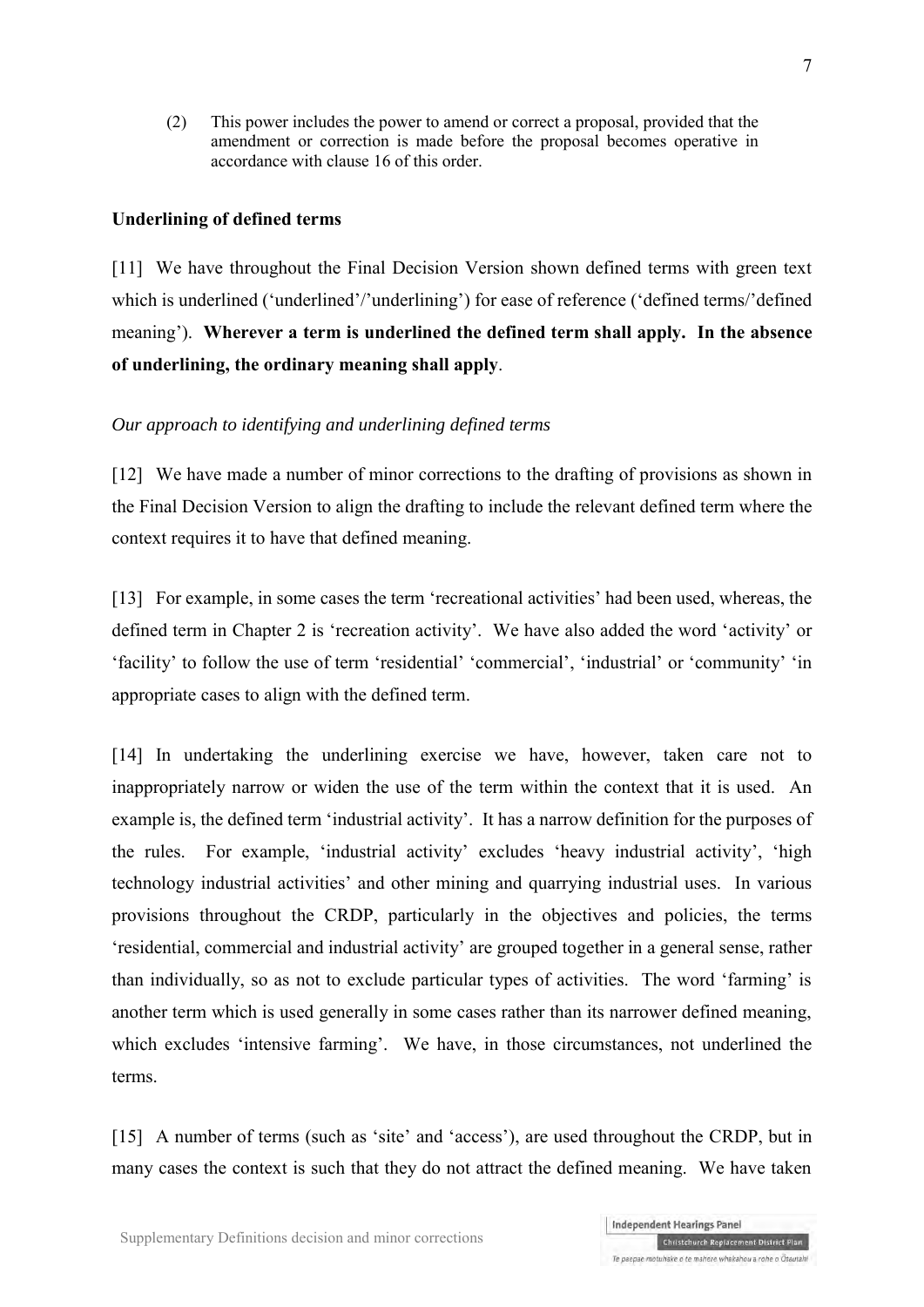care to identify the different uses of those terms. We have not underlined the term 'site' where it is used to refer to a general location or area, rather than an area of land or volume of space on a plan with defined boundaries, whether legally or otherwise defined. We have also not underlined 'site' where it is used in the context of identifying scheduled historic heritage, scheduled trees, sites of ecological significance or sites of Ngāi Tahu cultural significance in Chapter 9. That is because those terms are clearly defined by their inclusion in the relevant schedules, notwithstanding that they may also be identified on a plan. In Chapter 6.1 Noise – Temporary Activities, reference is made to 'sites' in Table 4. However, Table 4, refers to 'locations'. We have, therefore, amended the reference to 'site' within Table 4 to 'locations' for consistency.

[16] We have not underlined 'access' where it is used as a verb rather than an area of land over which vehicular and/or pedestrian access to a legal road is obtained.

[17] In most cases we have found it appropriate to underline the word 'building' given its contextual and broad meaning in Chapter 2.

[18] In a number of instances we found the terms 'site' and 'building' to be used as an adjective, however, it is clear that the meaning is the same as the defined term so we have underlined those uses of 'site' and 'building'.

[19] A number of terms have been used in the CRDP, which are defined but should not be. That is because the context in which they are used is such they ought not attract the defined meaning. However, rather than leave them without underlining, we have made a consequential change to the definition by adding a qualifier, to make it clear how the defined term is applied. We address these below

#### *Adjoining*

[20] In Stage 1, the Council included an extended definition of 'adjoining' in the definitions proposal as follows:

includes land separated from other land only by a road, railway, drain, water race, river or stream.

[21] The ordinary meaning of 'adjoining is: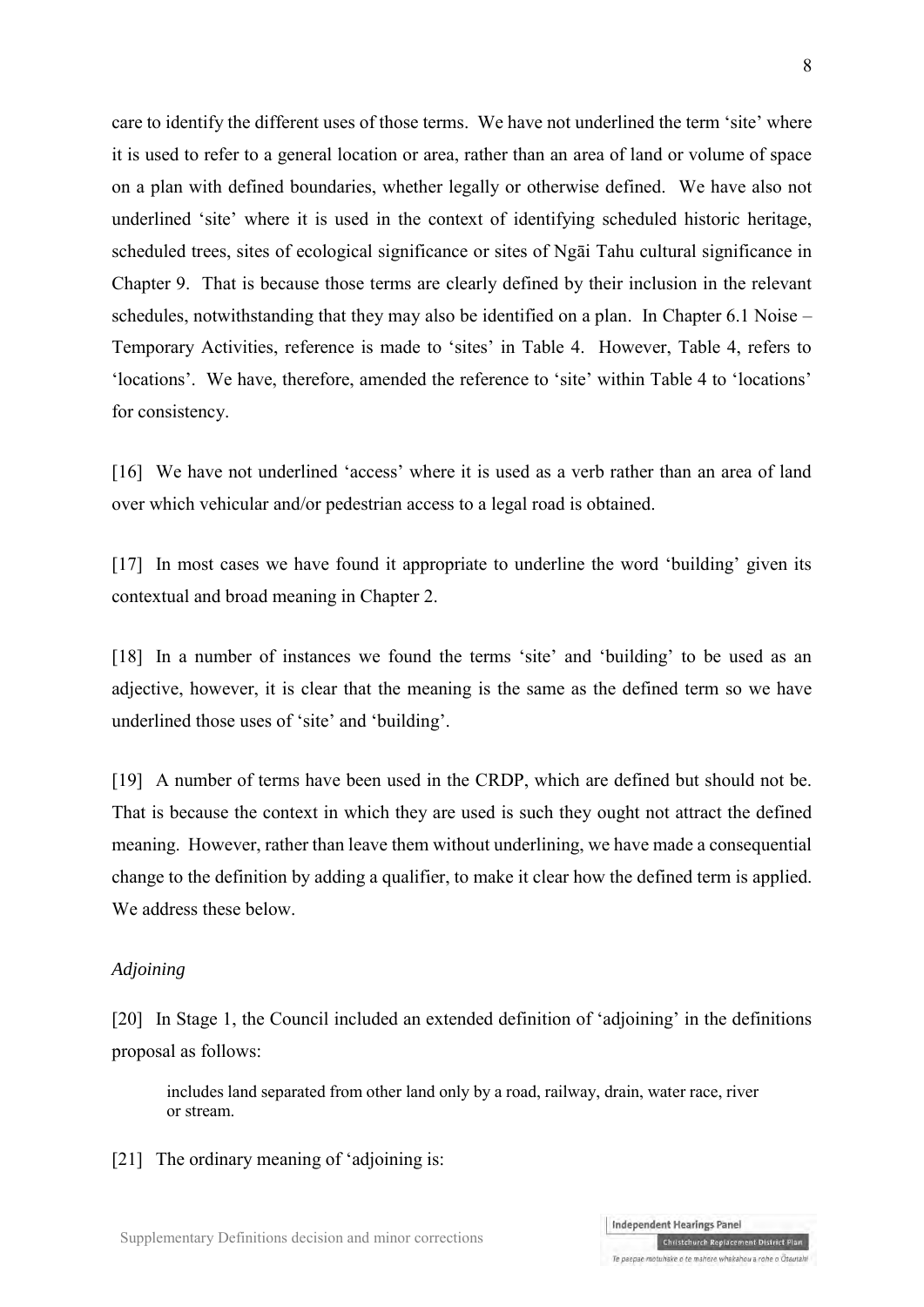Lie close, be contiguous to.<sup>9</sup>

[22] Butterworths Law Dictionary defines 'adjoining' as:  $10<sup>10</sup>$ 

Having a common boundary or edge; touching.

[T]he primary and exact meaning of 'adjoining' is 'conterminous'. At the same time it cannot be disputed that the word is also used in a looser sense as meaning 'near' or 'neighbouring'" (per Lord Macmillan, *New Plymouth Borough v Taranaki Electric-Power Board* [1933] AC 680 (PC) at 682). See *Paki v Attorney-General* [\[2011\] 1 NZLR](http://www.lexisnexis.com/nz/legal/search/enhRunRemoteLink.do?A=0.002691841388755445&service=citation&langcountry=AU&backKey=20_T25196396148&linkInfo=F%23NZ%23NZLR%23vol%251%25sel1%252011%25page%25125%25year%252011%25sel2%251%25&ersKey=23_T25196396138)  [125](http://www.lexisnexis.com/nz/legal/search/enhRunRemoteLink.do?A=0.002691841388755445&service=citation&langcountry=AU&backKey=20_T25196396148&linkInfo=F%23NZ%23NZLR%23vol%251%25sel1%252011%25page%25125%25year%252011%25sel2%251%25&ersKey=23_T25196396138) (CA).

[23] The Chapter 2 definition of 'adjoining' takes no account of the width of a 'road, railway, drain, water race, river or stream' and captures any sites or properties separated by any road, railway, drain, water race, river or stream. As such some sites are treated as adjoining, notwithstanding that they are not 'near' to the site or property being considered.

[24] The term 'adjoining' is used throughout the CRDP, and in most contexts the ordinary meaning clearly applies. We requested clarification from the Council as to the circumstances where the extended meaning is intended to apply. As an alternative approach, we suggested the Council consider a qualified definition as follows: $11$ 

has its ordinary dictionary meaning but may, if the context requires, include land separated from other land only by a road, railway, drain, water race river or stream.

[25] The Council responded by way of memorandum<sup>12</sup> and agreed that there were a number of unintended consequences that arise in underlining all instances of the word' adjoining', and therefore capturing the defined meaning.

[26] The Council, submitted that "on reflection" the definition of 'adjoining' should be amended to:

has its ordinary dictionary meaning but may, if the context requires, and includes land separated from other land only by a road, railway, drain, water race river or stream.

[27] The Council expressed concern that the alternative approach we suggested would introduce a discretion through the words 'may' and that this would not be sufficiently certain

<sup>-&</sup>lt;br>9  $\frac{9}{10}$  Shorter Oxford Dictionary.

<sup>&</sup>lt;sup>10</sup> Butterworths New Zealand Law Dictionary 7ed 2011.

<sup>&</sup>lt;sup>11</sup> Minute in relation to the meaning of 'adjoining', 5 December 2016.

<sup>12</sup> Memorandum of counsel for Christchurch City Council responding to the Panel's Minute in relation to the definition of adjoining Definitions (Stage 2 and 3), 8 December 2016.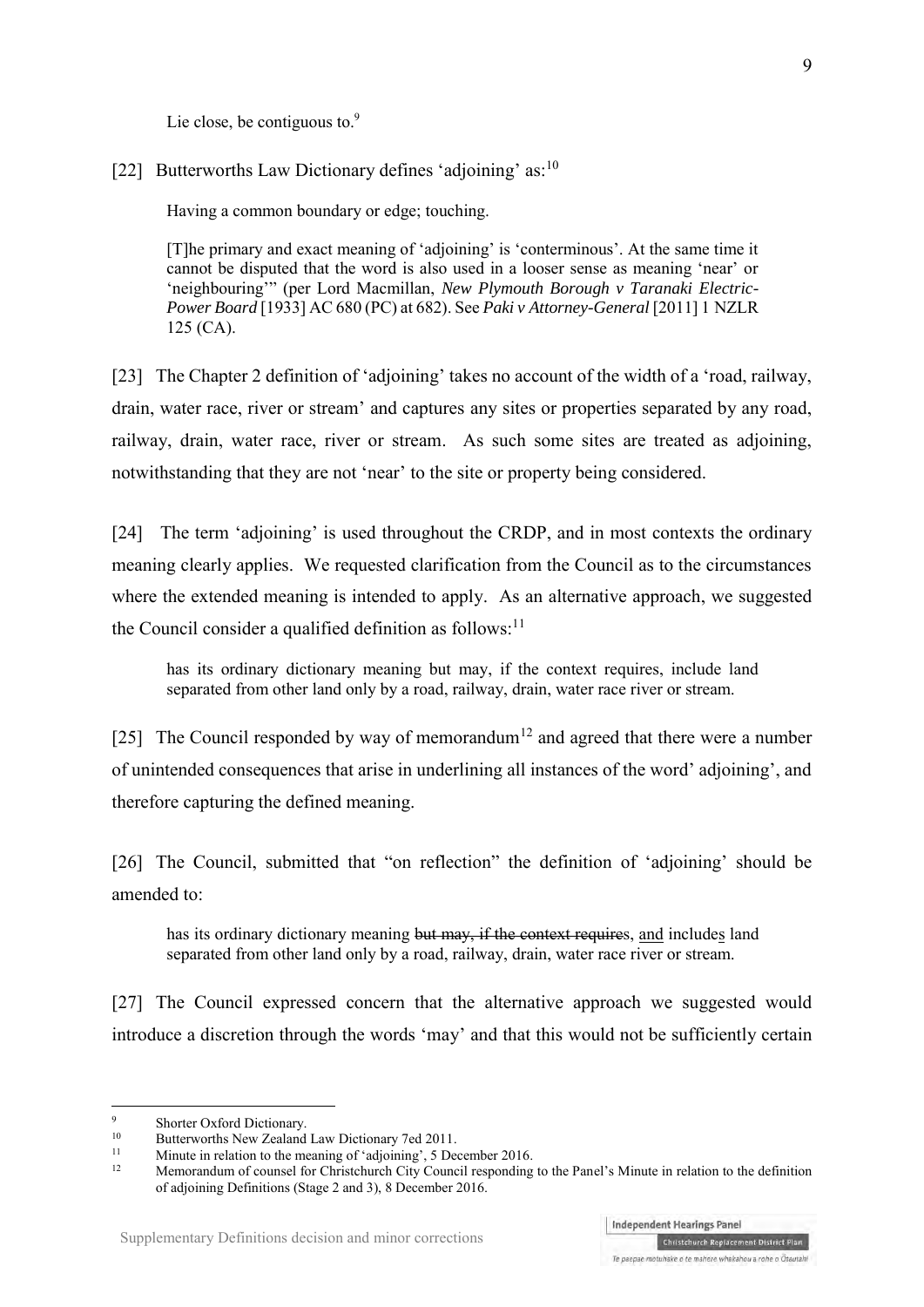and clear. In addition the Council considers that the words 'may, if the context requires' appear unnecessary because:

if the context does not require (i.e. there is not land separated from another land by those specified items), then the words following would not be considered relevant in any event.

[28] The Council's preference is that where the defined term has this wider meaning it is underlined and where only the ordinary meaning applies no underlining is applied. On that basis, the Council has reviewed the rules and objectives and policies where the term is used. The Council has identified where the wider meaning should be applied. The Council agrees that, in the absence of the identification of specific circumstances where an extended meaning is to apply, the term 'adjoining' should prima facie retain its ordinary meaning. The Council attached to its memorandum a schedule of the relevant provisions that use the term 'adjoining' and has identified those that the extended meaning should apply and those to which only the ordinary meaning applies. $13$ 

[29] We have reviewed the Council's Appendix A and find that the Council has, through the exercise applied a judgement, based on the context of individual rules. The Council does not identify the evidential basis for making that judgement. In the absence of evidence, we must assume that in making its submission as to the appropriate context the Council would have applied the principles in *Powell<sup>14</sup>*and given a purposive meaning to the relevant provisions. That appears to be the case on our reading of the explanations given for each election in Appendix A to the Council's memorandum. In doing so, the context of the relevant provision must be considered. The amended definition that we suggested in our Minute intended to capture that contextual element.

[30] At this late stage we are not in a position to make a determination that the Council's review is appropriate in all instances. Although we are mindful that it is preferable that the defined terms are certain and do not require an exercise in statutory interpretation<sup>15</sup>, in this case we find that even the ordinary meaning of 'adjoining' is contextual, and there are some

 $13$ <sup>13</sup> ibid, Appendix A. The Council also filed a further memorandum addressing the use of the term within defined terms. See Memorandum of Counsel for Christchurch City Council further response to the Panel's minute in relation to the definition of adjoining. 13 December 2016.

<sup>14</sup> *Powell v Dunedin City Council* [2004] 3 NZLR 721 at [35] (CA).

<sup>15</sup> *Monk v Queenstown Lakes District Council* [2013] NZEnvC 12 at [24].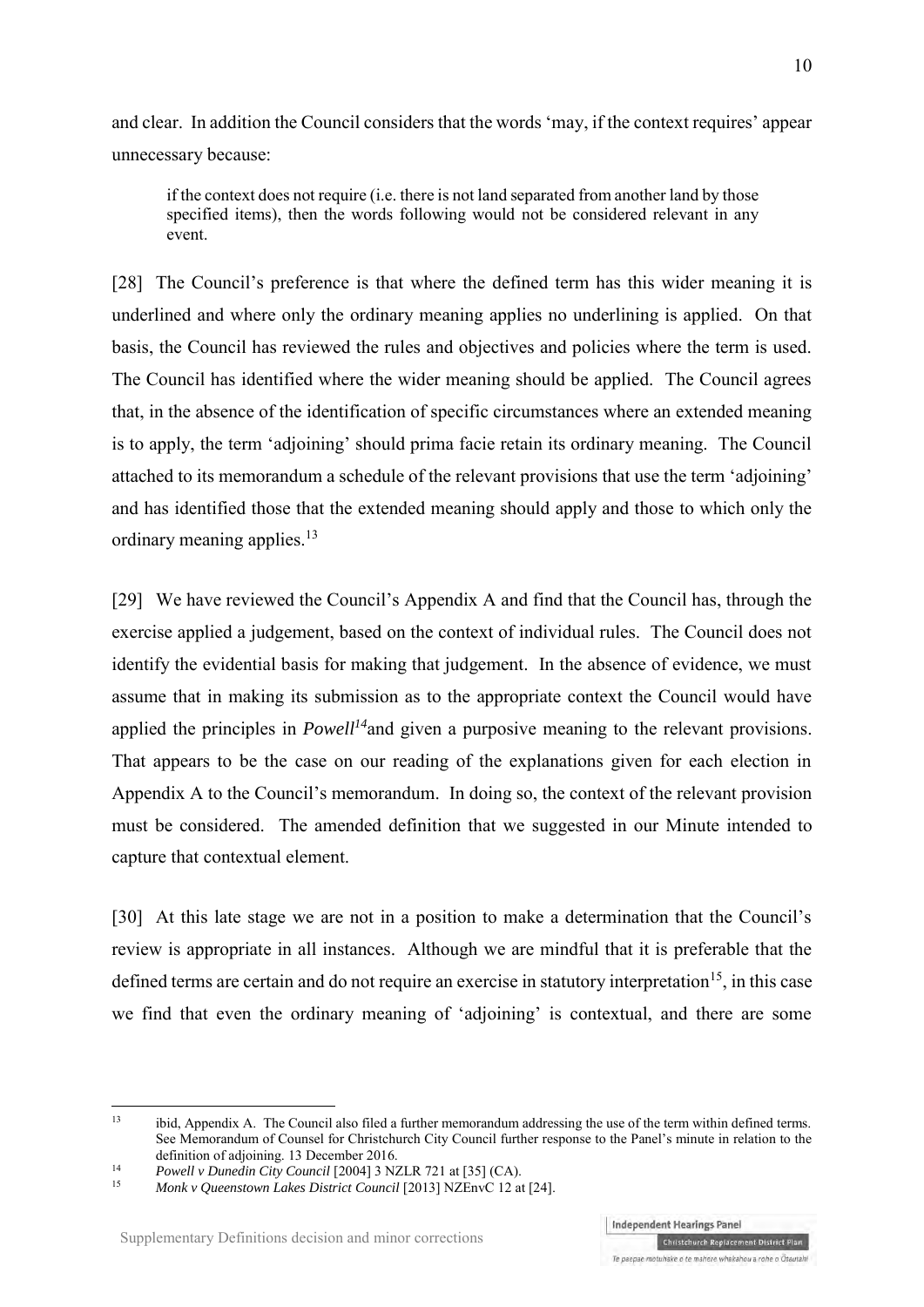circumstances where a physical separation between two sites may be sufficiently close by or near to be treated as 'adjoining'.

[31] We have not, therefore, endeavoured to separately identify where the term is intended to have an extended meaning or otherwise. We have amended the definition of 'adjoining' to refer to both its ordinary meaning and the contextual element where an extended meaning applies. We have amended the wording to remove 'may' but find the reference to the contextual element is essential due to the manner in which the term has been used. We have underlined all instances of 'adjoining' on that basis and defined 'adjoining' as follows:

has its ordinary dictionary meaning but, if the context requires, includes land separated from other land only by a road, railway, drain, water race river or stream.

# *Heritage values and Historic heritage*

[32] We have identified that in a number of places in chapters other than sub-chapter 9.3 the term 'heritage values' has been used, where the context is clear that it is not intended to capture just the values of 'heritage items' and 'heritage settings' in Appendix 9.3.7.2. In those cases we have added the word 'historic' before heritage' values and only underlined 'historic heritage' which has the same meaning as s 2 RMA.

# *Minor residential unit*

[33] We have deleted this definition on the basis it is no longer required for the reasons set out in the Council's Memorandum in relation to discrete definition matters.<sup>16</sup>

#### *Street*

[34] The CRDP uses 'street' and 'road' interchangeably. We have, therefore, added 'Street' to Chapter 2 and cross referenced with '(see Road)' for clarity reasons.

#### *Window*

[35] 'Window' is defined in Chapter 2 as:

means a glazed section within any exterior wall of a building where the sill is less than 1.6 metres vertically from the floor

 $16$ 16 Memorandum of Counsel for the Council regarding discrete definition matters, 25 May 2016.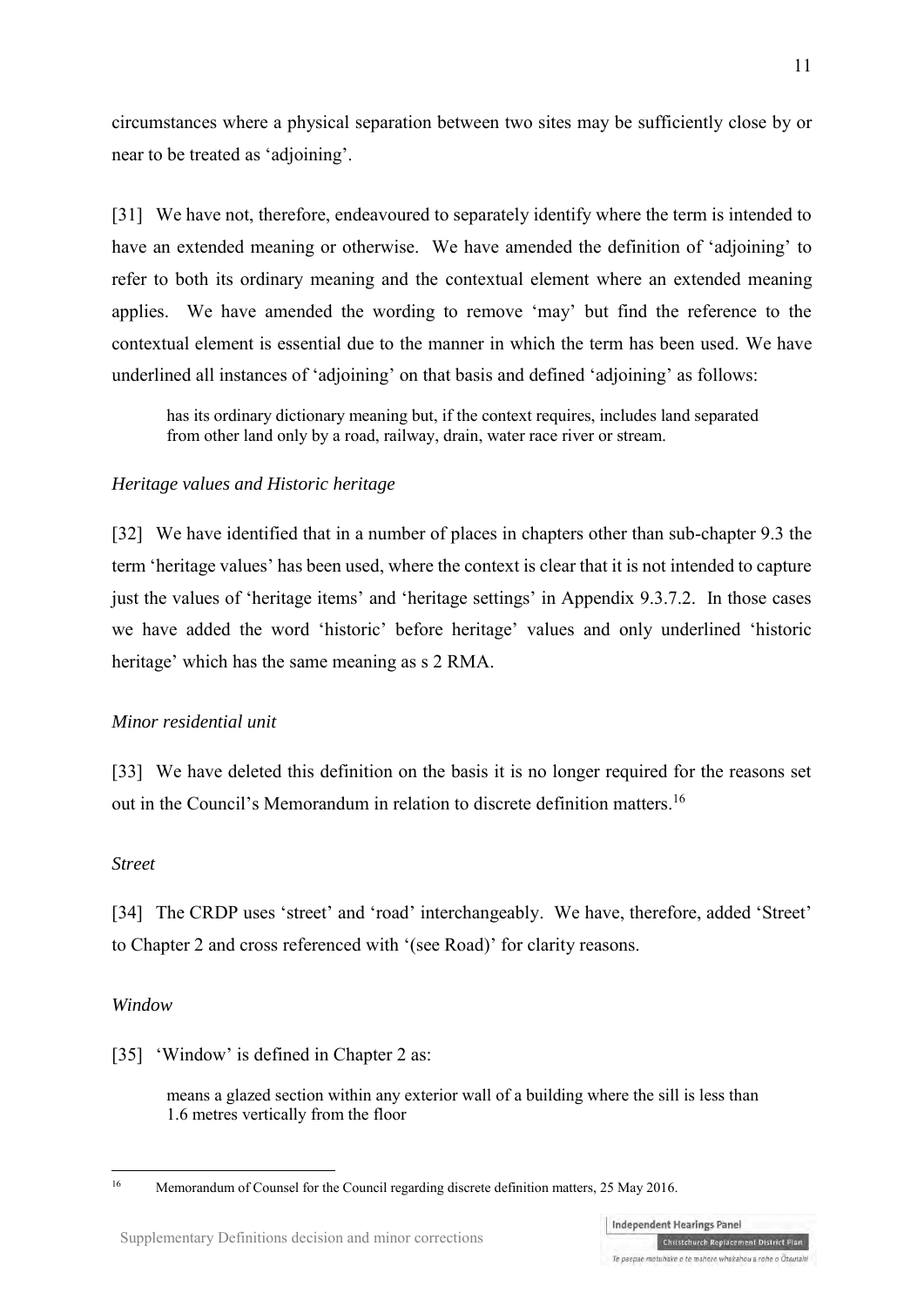[36] We have found that the term 'window' is used throughout the CRDP in a range of contexts including, acoustic treatment, window displays, urban design requirements and privacy related built form standards (including setbacks and separation distances). The first part of the definition accords with the ordinary meaning of 'window' and is appropriate for all contexts. However the latter part "…where the sill is less than 1.6 metres vertically from the floor" relates only to built form standards addressing privacy issues.

[37] We considered whether the definition ought to be qualified so that it has general application to all provisions relating to windows, but that it is only in relation to privacy related built form standards that the latter part applies. The definition would be amended to provide:

means a glazed section within any exterior wall of a building, except in the case of rules relating to minimum building, window and balcony setbacks, impacts on adjoining neighbours and the overlooking of streets in Sub-chapter 6.4 of Chapter 6 General Rules and Procedures, Chapter 14 Residential, Chapter 15 Commercial, and in Subchapter 21.13, it excludes windows where the sill is greater than 1.6 metres vertically from the floor.

[38] The alternative is to move the qualifier part of the definition to the relevant rules in Chapters 6.4 General Rules and Procedures, 14 Residential, Chapter 15 Commercial and in Chapter 21.13 and delete the definition. In the time available we have elected to amend the definition rather than amend individual rules.

#### *Water body*

[39] Water body is defined in s 2 of the RMA as follows:

means fresh water or geothermal water in a river, lake, stream, pond, wetland, or aquifer, or any part thereof, that is not located within the coastal marine area

[40] This definition has been used in Chapter 2. In some cases we have identified that the term 'water body' has been used in a more inclusive manner and is intended to include coastal waters. We have added the words 'and coastal waters' in some cases for clarity. This has resulted in minor changes to Chapter 3 and to 9.5.

# **Other consequential changes**

[41] In the course of undertaking the underlining exercise we have identified a number of inconsistencies of drafting, drafting style and some grammatical and typographical errors. We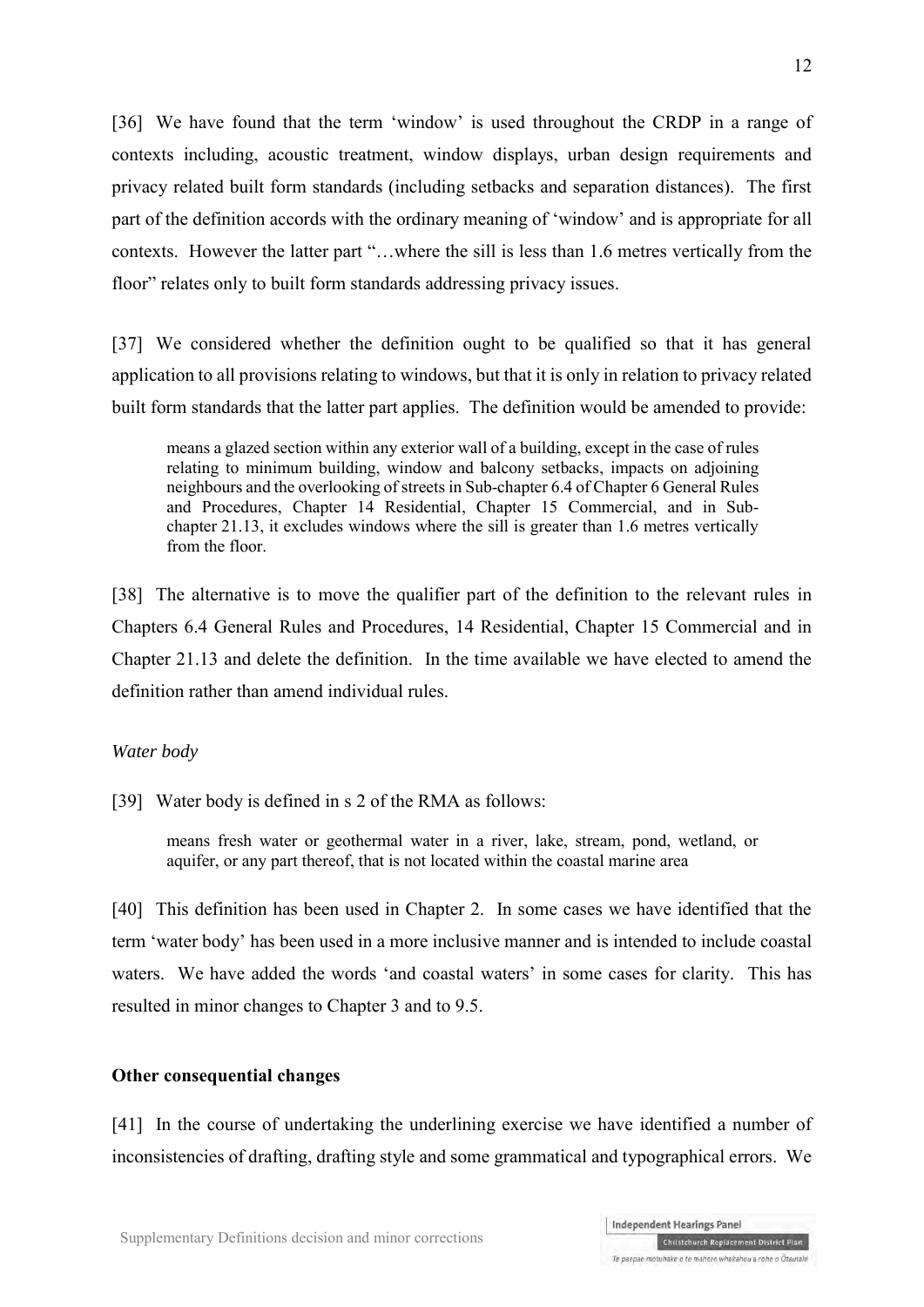have taken the opportunity to make those minor corrections and other amendments necessary for clarity and consistency reasons that have minor effect.

## *Drafting consistency changes.*

[42] In Sub-chapter 6.5 of Chapter 6 General Rules and Procedures – Scheduled Activities we have identified that, as a consequence of the defined terms 'site' and 'net site area' each scheduled activity may contain several certificates of titles or 'sites'. We have, therefore, included an additional statement to Rules 6.5.5.2 Site coverage and 6.5.5.8 Planting and landscaping so that the standard is calculated over the total area of all sites of that Scheduled activity.

[43] In relation to Sub-chapter 6.7 Aircraft Protection and Rule 6.7.4.1.3, we have noted that reference is made to 'transmission or distribution towers'. We note that these are 'support structures' which is a defined term. We have, therefore, made a consequential change to replace 'transmission or distribution towers' with 'support structures for transmission lines or electricity distribution lines'.

[44] In Sub-chapter 6.8 Signs, we have amended the references to 'outdoor advertisements' to 'Signs' or 'signage' as the context requires.

[45] In Chapter 11 Utilities and Energy and Chapter 14 Residential, we have identified a number of occasions where the term 'strategic electricity distribution lines' has been used and should be replaced with reference to the '66kV and 33kV electricity distribution lines and the Heathcote to Lyttelton 11kV electricity distribution line' as a consequence of Decision 58. We have therefore made that change to Policy 11.2.2.2 b and to Objective 14.1.3 a. and Policy14.1.3.1a.v.

## *Style and formatting*

[46] In Decisions 43, 56 and 57 we included full chapters incorporating changes to the style and formatting of provisions in accordance with cl  $13(5)$  and  $(6)(a)$ . There were, however, some chapters or parts of chapters which had yet to be updated to make style and formatting changes. We have included updated Chapters 14 and 21 in Schedule 1. We have also integrated Decisions 2 and 9 relating to temporary activities related to earthquake recovery into

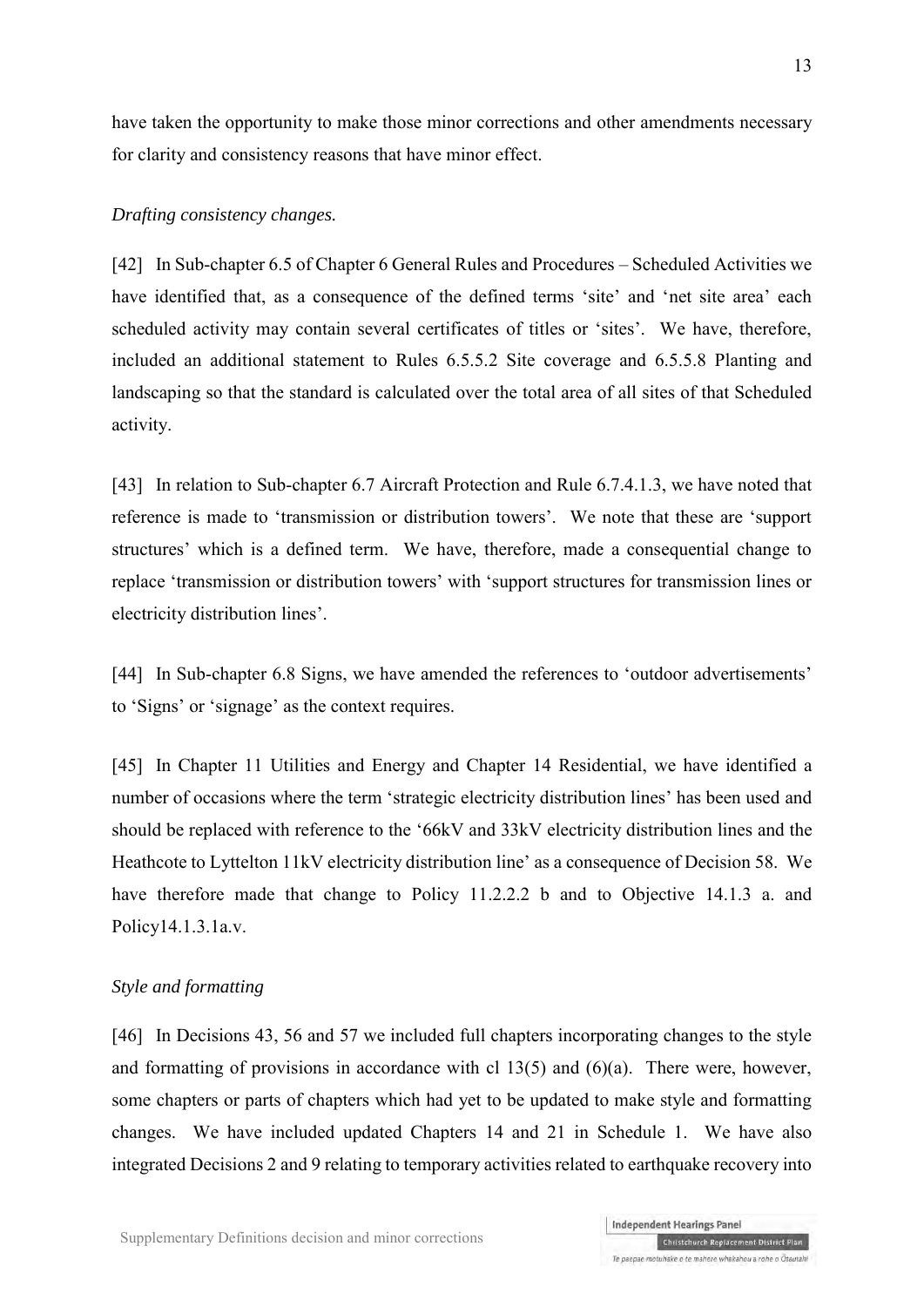Chapter 6 as Sub-chapter 6.4 and made style and formatting changes necessary for consistency and coherency of the CRDP.

# *Numbering, hyperlinking and colour and format of defined terms.*

[47] The Council has made an application to update the numbering in the Final Decision Version for consistency and coherency reasons. This matter has been addressed in the decision making minor corrections to Decision 56.

[48] In the Council's application for minor corrections to Decision 58 it requested that the Panel include in its decision blue text to show a hyperlink to legislation, external statutory documents and internal references in the CRDP. We are satisfied that this is a matter that the Council can attend to following the release of this Final Decision Version. It is largely an e plan administrative matter for the Council.

[49] The Council has also requested that we leave it for the Council to determine the colour and method of underlining text of defined terms (the decision of which terms to underline having already been made by us in this decision). We agree and leave the final colour and format of identifying the terms to the Council. We have amended the introduction to Chapter 1 and 2 to refer only to underlining. The Council can update this clause once it settles on the colour of underlined text.

# *Consistent use of abbreviated terms*

[50] During our review we have identified that some abbreviated terms are not used consistently in the CRDP. For example the Canterbury Regional Council is abbreviated 'CRC', however, in some instances 'ECAN' is used. We direct the Council to check the use of abbreviations to ensure they are consistently used. This can be done as part of the Council's review of numbering.

# **Minor corrections to Decision 58**

[51] The Council has requested a number of minor corrections to Decision 58. Appendix A to the minor corrections memorandum sets out changes required to the Panel's Decision and the Decision Version.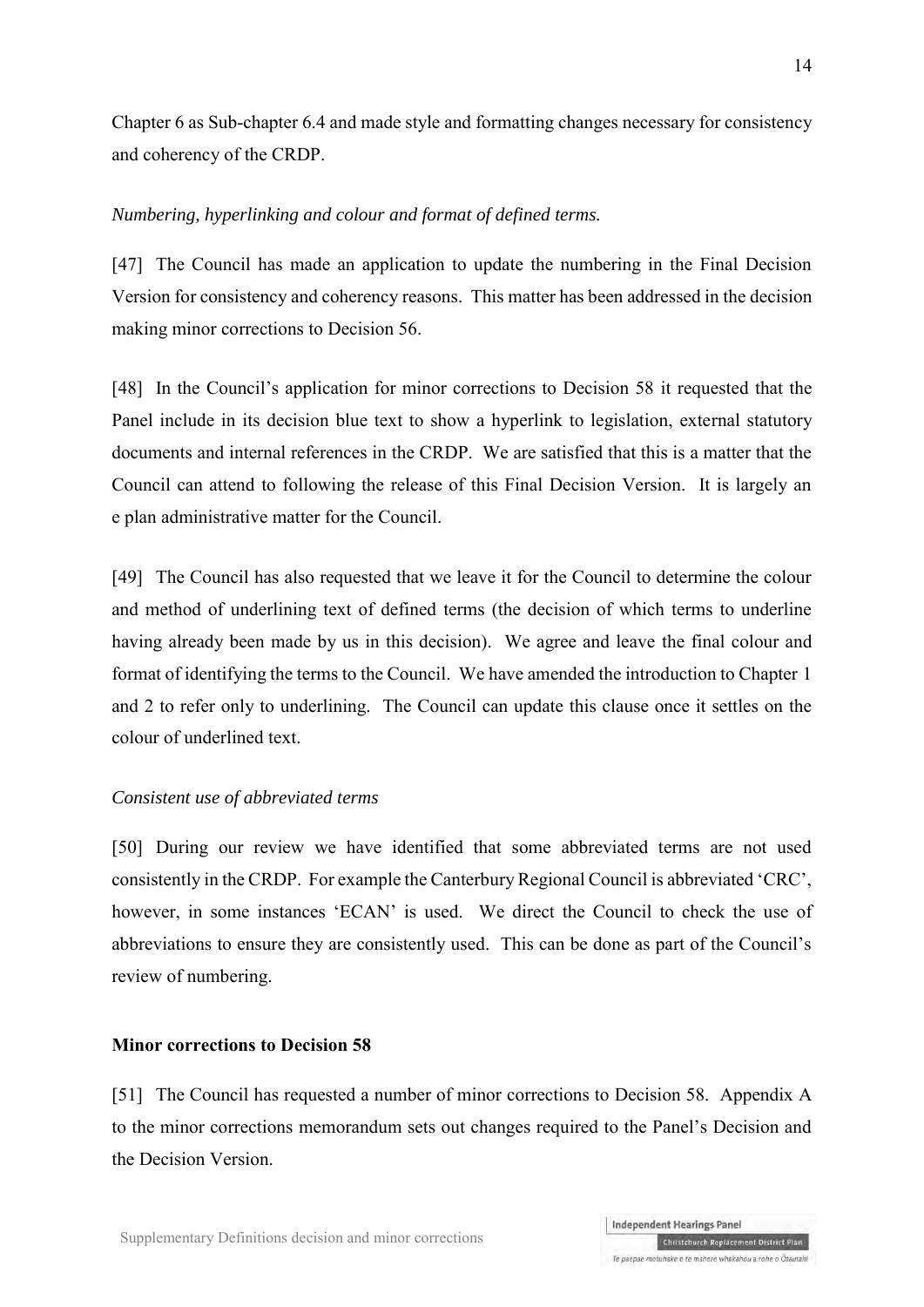## *Decision reasoning*

[52] As requested by the Council we correct [93] by replacing its quoted text concerning the amended definition of 'Mass assembly of people' we replace part of paragraph [93] as follows:

In relation to the provisions relating to Runway End Protection Areas at Christchurch International Airport, means any activity intended to attract a group of people in numbers greater than what would be anticipated for activities provided for in that zone to a place where none of them resides and which encourages them to remain in the same location. Mass assembly of people includes gatherings associated with recreation activities, entertainment activities, events or markets. It excludes golf course recreation.

# *Abbreviations*

[53] The Council has requested the deletion of a number of abbreviations on the basis that they are commonly known abbreviations that do not need to be defined. We agree and accept the deletion of those abbreviations.

[54] The Council has also requested a number of corrections to abbreviations for consistency, we accept those changes are of minor effect and we have incorporated them into the Final Decision Version.

[55] We have also deleted the requirement to underline the abbreviations for practicality reasons. If the Council wishes to provide a hyperlink in the e plan, then they may do so.

#### *Definitions*

[56] We have made the minor drafting corrections identified by the Council in its Appendix A, except we have not accepted the following corrections on the basis we find them to be an error, unnecessary or are matters that the Council can attend to during its renumbering exercise.

#### *Air Noise Boundary*

[57] The Council requests that capitalisation is limited to 'Air'. In Decision 57 we confirmed the full capitalisation of 'Air Noise Boundary'. We have not, therefore, made any further change.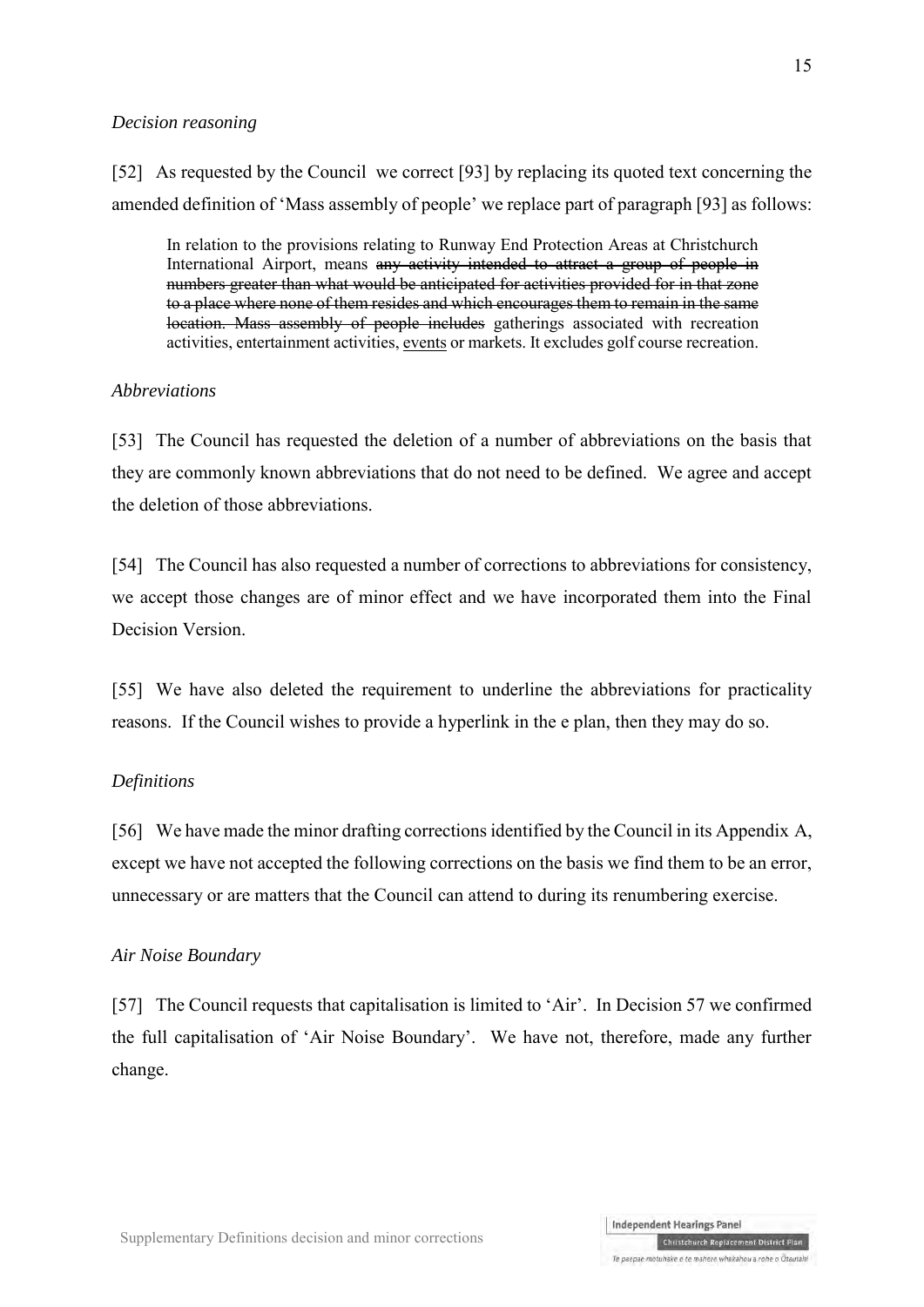#### *Farm stay*

[58] The Council seeks an amendment to the definition to replace 'guest accommodation' with 'transient accommodation'. That is because the term 'guest accommodation' excludes 'farm stays'. We agree with that change. The Council sought further drafting changes, which we decline to make on the basis that the definition was otherwise decided in Decision 34 and it is unnecessary to make any additional changes to the decided definition.

#### *Subscript for noise related technical terms*

[59] The Council requests that the Panel apply subscript to the defined technical definitions in Chapter 2 and in their use throughout the plan. We find that this is a matter that the Council can attend to following the release of this decision and can incorporate those into the CRDP during the renumbering exercise. We direct accordingly.

#### *Hyperlinking of legislation and external documents*

[60] The Council has requested that the Panel identify references to legislation and external documents to be shown in blue for hyperlinking purposes. As noted above, that is a matter for the Council. The Council may undertake this during its renumbering exercise.

[61] We have incorporated the corrections into the Final Decision Version.

#### *Corrections to Schedule 2 to Decision 58*

[62] Schedule 2 to Decision 58 identified the additional definition related consequential changes to be made by the Panel in its Supplementary Definitions Decision. The Council has identified an incorrect rule referencing number. We agree there has been an error. We have, therefore, reinstated reference to P1 in Rule 18.3.2.1 with some drafting amendments and have reinstated Rule 18.3.2.4 D4 as a consequence.

#### *List of deleted definitions*

[63] The Council provided a list of definitions that have been deleted in various decisions issued by the Hearings Panel in Appendix B to its corrections memorandum. The Council requests that the Panel confirm the definitions deleted by Decision 58. We have reviewed the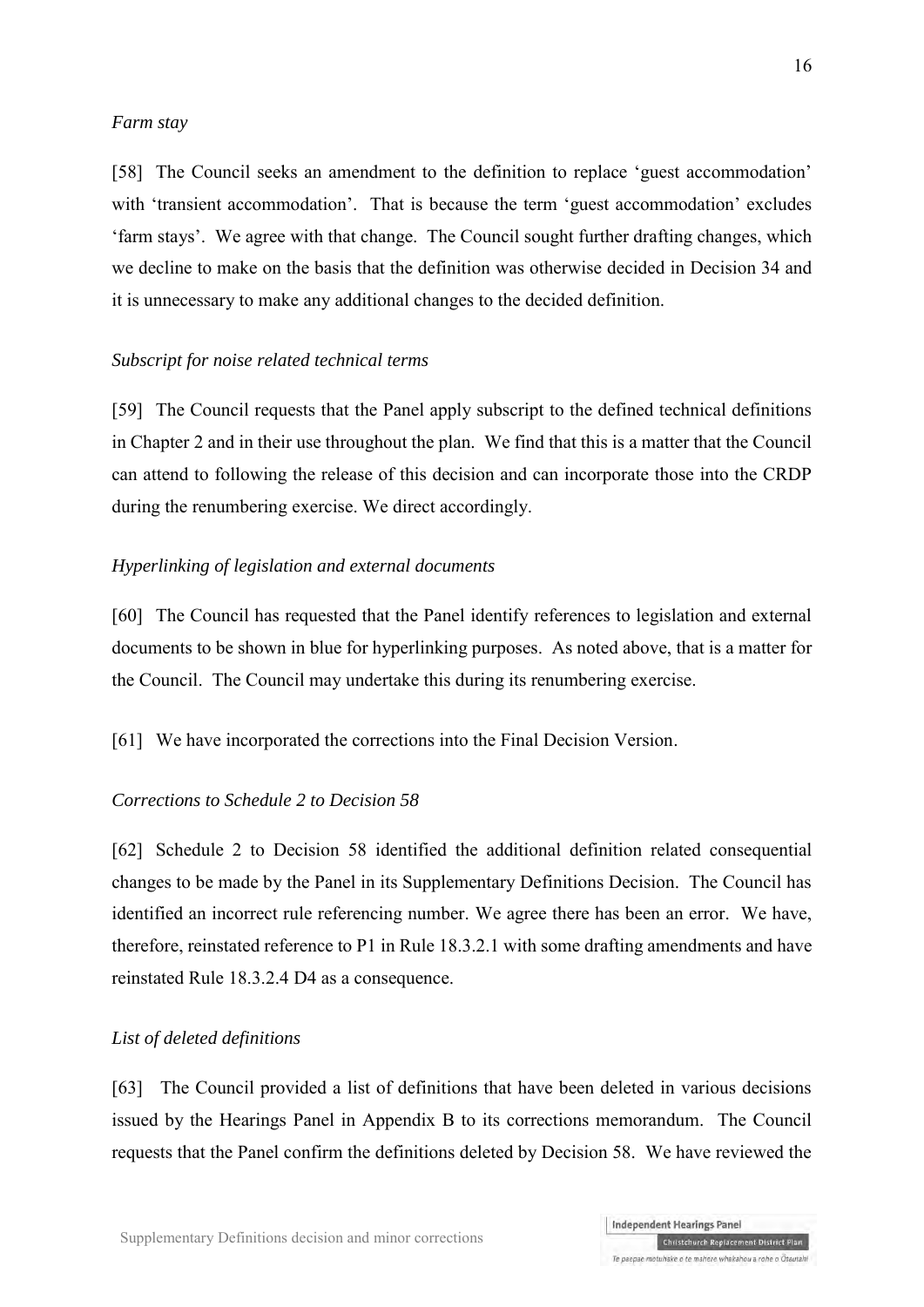Council's list and confirm, with minor corrections, that it records all decisions deleted by Decision 58 and in earlier decisions. We attach a copy of that list as Schedule 2 to this decision.

# *Corrections to Schedule 3 to Decision 58*

[64] The Council has identified a number of drafting errors in Schedule 3 to Decision 58. The Council has requested that we include abbreviations previously decided in earlier decisions. At this stage we do not consider it necessary for clarity to include the decided abbreviations. These are clearly identified in Decision 56.

[65] The Council has identified minor drafting inconsistencies in the way in which terms are listed and some decided definitions that were inadvertently omitted from Schedule 3. We have corrected these and include a replacement Schedule in this decision as Schedule 3.

# *Schedule 4 to Decision 58*

[66] Schedule 4 to Decision 58 identified the definitions that we have reconsidered under the OIC, cl 13(5) and (6) (a). The Council has identified minor drafting inconsistencies which we have corrected. We have included a replacement Schedule in as Schedule 4 to this decision.

# **ADDITIONAL CORRECTIONS RAISED BY THE COUNCIL TO SPECIFIC CHAPTERS**

[67] The Council filed a memorandum on 5 December 2016 in relation to the renumbering of provisions that is required as a consequence of our earlier decisions.<sup>17</sup> At paragraph 2.12 and 2.13, the Council raised a separate issue in relation to the wording adopted by the Panel to address notification requirements. We find that the use of the phrase 'absent written approval', in the context within which it is used throughout the plan, is sufficiently clear. The Council has a preference for an alternative wording. At this late stage, we are not persuaded that the Council's preference is necessary for clarity reasons. We decline to make the change.

 $17$ <sup>17</sup> Memorandum of Counsel for the Council, to align the numbering and structure of the Christchurch Replacement District Plan, 5 December 2016.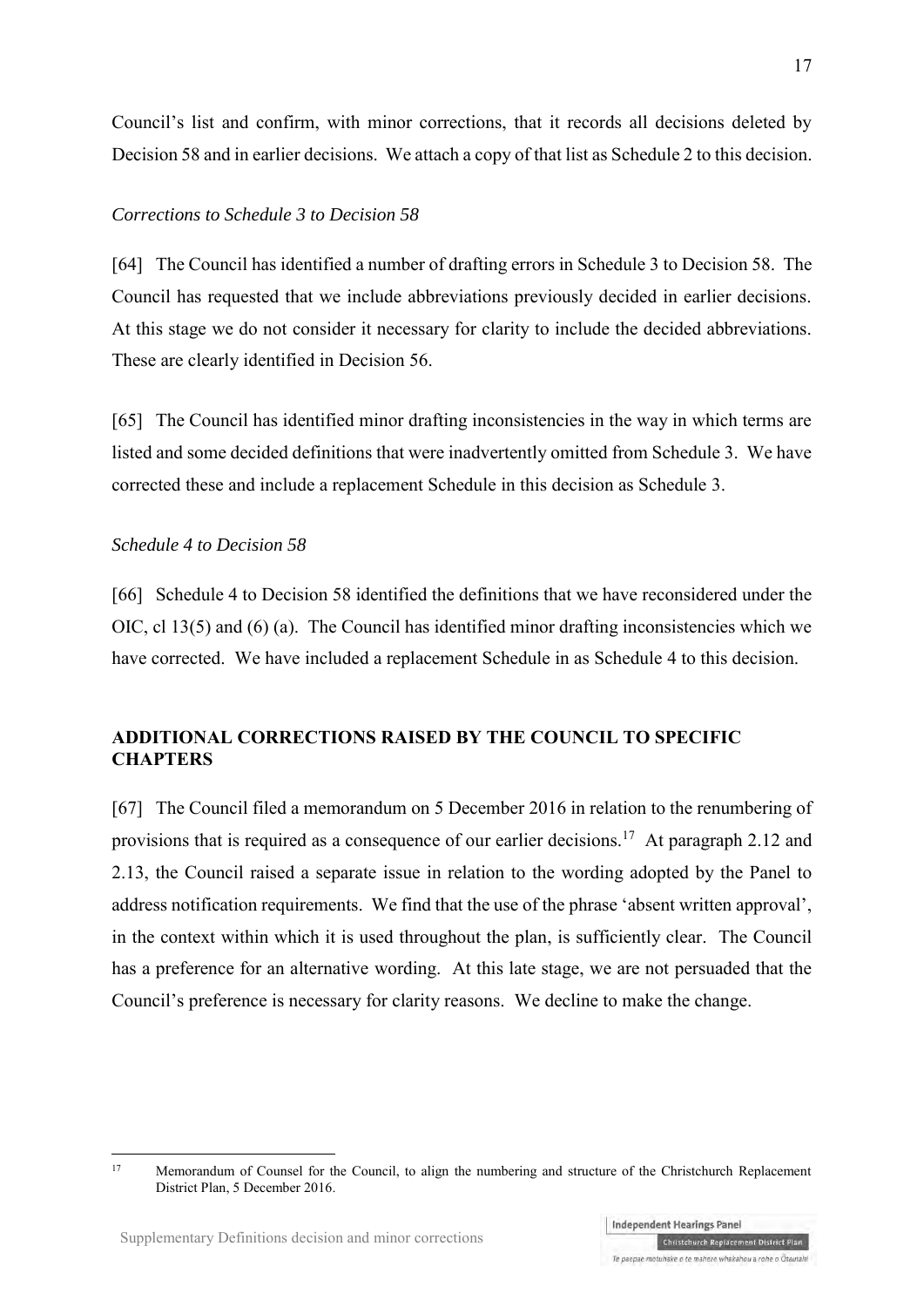[68] The Council filed a further memorandum on 9 December 2016 requesting a range of minor corrections to earlier decisions ('memorandum in relation to specific chapter corrections').<sup>18</sup> The corrections requested fall into the following categories:

- (a) consequential corrections to the naming of zones, appendices or external document to refer to the correct name and to delete obsolete references;
- (b) minor corrections to planning maps and ODP's to align with decisions already made;
- (c) minor typographical or grammatical corrections; and
- <span id="page-17-0"></span>(d) corrections to provisions already decided and now operative that do not directly arise as a consequence of the matters in paragraph [2] above.

[69] We are satisfied that the matters (a) to (c) are minor corrections or otherwise necessary for consistency and coherency and are of minor effect and so make them by this Decision.<sup>19</sup> In Schedule 5 to this decision, we set out the changes we have accepted as being appropriate and have incorporated into Schedule 1 to this Decision. We also include in Schedule 5 directions to the Council to update zone names, relevant planning maps and ODP's.

<span id="page-17-1"></span>[70] The matter described in [\[68\]\(d\)](#page-17-0) relates to four particular issues:

- (a) an inconsistency between rules relating to minimum site size in Chapter 8 Subdivision and Earthworks (Decision 13) and Chapter 14 Residential Stage 2 (Decision 17) relating to the Lyttelton Character Overlay; $^{20}$
- (b) various minor inconsistencies arising from the integration of the Meadowlands Exemplar provisions (Decision 4) with the Subdivision and Residential New Neighbourhood provisions (Decisions 28 and 29); $^{21}$

<sup>18</sup> Memorandum of Counsel for the Christchurch City Council requesting minor corrections to specific chapters, 9 December 2016.

<sup>&</sup>lt;sup>19</sup> OIC, cl 13(5) and (6) (a) and sch 3, cl 16.<br>
<sup>20</sup> Management on a Connect with graphs allows:

<sup>&</sup>lt;sup>20</sup> Memorandum of Counsel with specific chapter corrections, 9 December 2016, at 5.1-5.5.<br><sup>21</sup> ibid at 5.8.5.16

ibid at 5.8-5.16.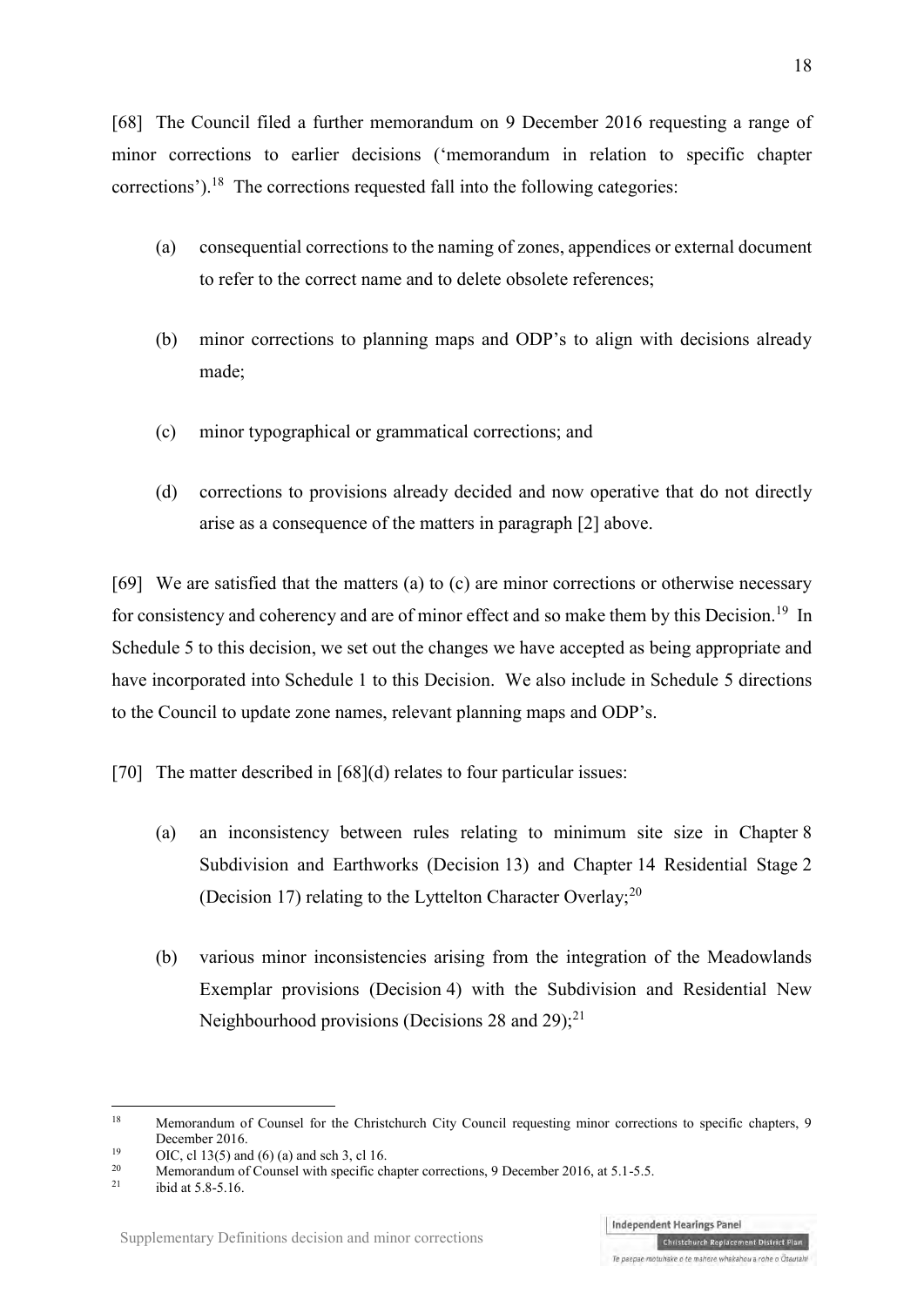(c) a minor correction to Rule 14.2.2.5 affecting Retirement Villages;<sup>22</sup>and

(d) a minor correction to the ODP in 16.6.9 (i) relating to the Tait Campus.<sup>23</sup>

[71] We have not made the change requested in [69](a) because at this late stage we are not able to determine whether the consequences of the change are minor or of minor effect.

<span id="page-18-0"></span>[72] In relation to  $[70][69]$  (b)–(c), prima facie the changes requested appear to be minor because they do not alter the substance of earlier decisions. We are, therefore, prepared to make the changes subject to the Council providing written confirmation from the submitters affected by those changes that they are agreed to them. We therefore direct the Council to report to the Panel on those matters in its reporting memorandum, as directed below at [\[78\].](#page-19-0)

[73] In relation to the Meadowlands Exemplar matter we observe that the suggestions provided in the Council's memorandum in relation to specific chapter corrections at 5.15, appear not to go far enough to provide complete integration of Decision 4 with Chapter 8. For example, we note that the Council has introduced a zone name of 'Residential New Neighbourhood Meadowlands Exemplar Zone'. In Decision 4, although the parties were seeking a 'spot zone', the provisions are more correctly a bespoke set of provisions within the Residential New Neighbourhood Zone that apply to the Exemplar area within that zone. Introducing a new zone has wider consequences for the structure of the CRDP. We urge the parties to utilise the services of a senior planner to undertake a complete review of the structure of the Meadowlands Exemplar provisions so as to ensure consistency with the drafting style of the CRDP, without altering the substance of the provisions.

# **DIRECTIONS AS TO MINOR CORRECTIONS**

[74] In Schedule 1 to this decision, we have included updated and corrected provisions for all Chapters of the CRDP. We have done so using our powers of correction as set out at [\[10\] a](#page-5-0)bove.

[75] Our jurisdiction to make decisions on the CRDP comes to an end on 16 December 2016.<sup>24</sup> We do, however, anticipate that there may be minor errors in the attached Schedule that,

<u>.</u>

 $^{22}$  ibid at 8.2-8.5.

 $\frac{23}{24}$  ibid at 10.6 -10.13.

OIC, cl  $13(2)$  and clause  $13(8)$ .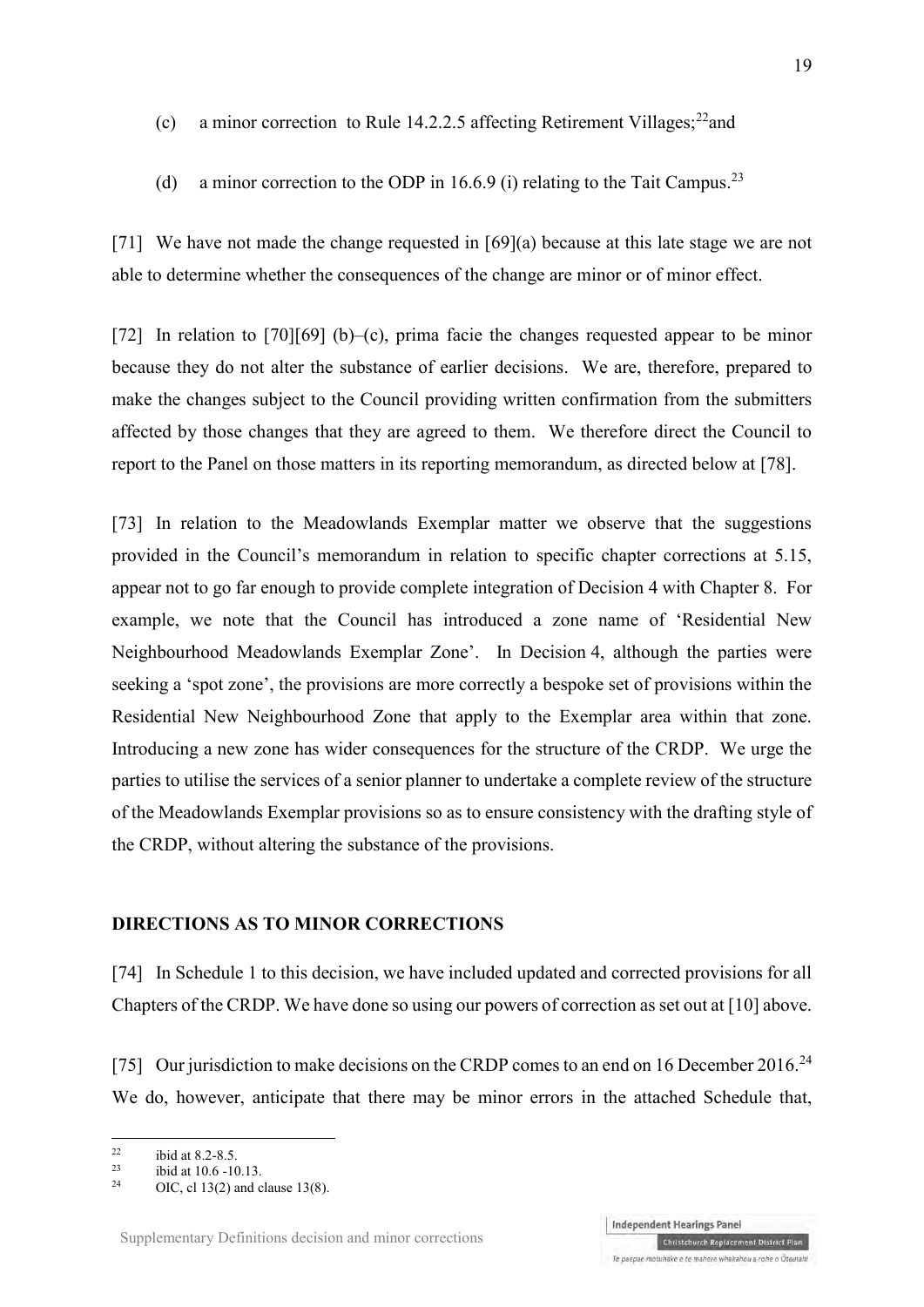notwithstanding the care taken, need to be corrected as a consequence of this Supplementary Decision. We retain our limited jurisdiction to attend to minor corrections under OIC, Schedule 3, cl 16(1) and (2). On that basis, we grant leave to the Council, and any other submitter, to make an application for minor corrections to this decision and the provisions in Schedule 1 by **4pm Friday 27 January 2017**. Any application for minor corrections shall be limited to the following matters:

- (a) Typographical and grammatical errors (excluding any matters of drafting style or preference);
- (b) Errors in application of underlining; and
- (c) Cross referencing errors that would not otherwise be addressed through the Council's renumbering exercise.

[76] All applications for minor corrections to this decision must be filed with the Secretariat and served on the Council. We encourage any submitter who seeks a minor correction to discuss the matter with the Council in the first instance with the view to the Panel receiving a single memorandum addressing minor corrections.

[77] We then direct the Council to file a further memorandum (corrections memorandum) by **4pm, 3 February 2017** addressing any applications for minor corrections.

- <span id="page-19-0"></span>[78] The Council's corrections memorandum must:
	- (a) be filed in a form showing tracked changes to a word version of the relevant chapter with a clear explanation of the reason for each change;
	- (b) confirm that the correction is within our jurisdiction to make;
	- (c) Report on corrections made in response to [\[72\]](#page-18-0) above; and
	- (d) include a draft Decision on Minor Corrections for our consideration.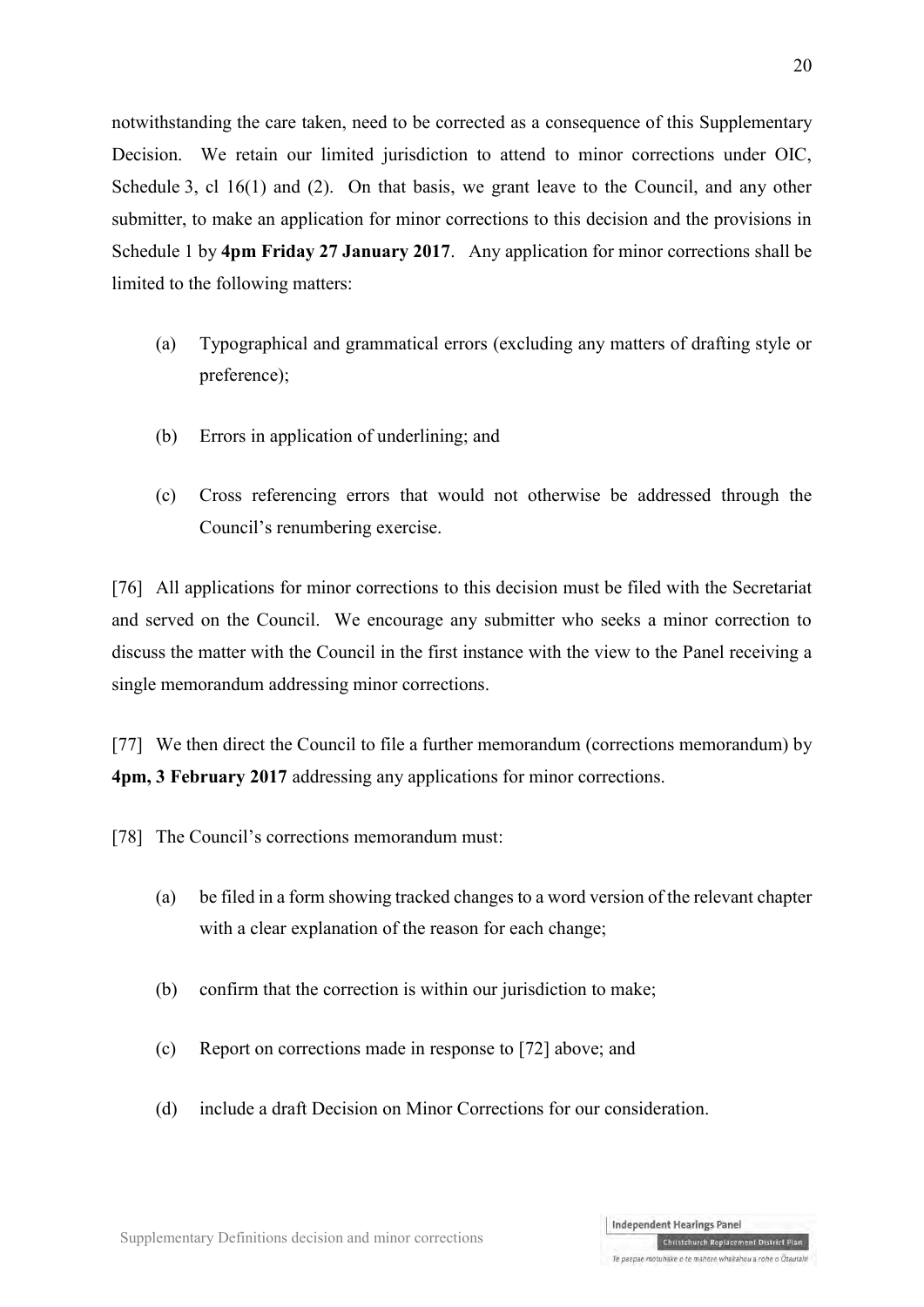[79] Where any minor corrections are made by the Hearings Panel, the Council will be directed to include these in its updated CRDP incorporating the renumbering of provisions.<sup>25</sup>

# **OVERALL EVALUATION AND CONCLUSIONS**

[80] We are satisfied that the changes we have made in the Final Revised Version meet the requirements of the OIC cl 13(5) and (6)(a) and Schedule 3 cl 16. We find that the Final Decision Version best give effect to the RMA and the Higher Order Documents. It is also best suited to enable recovery and meet the long-term requirements of greater Christchurch.

 $25$ <sup>25</sup> As directed in the Decisions on Minor Corrections to 56 – Chapter 6: General Rules and Procedures (Part) – excluding Noise, Airport matters and Hagley Park and Chapter 15: Commercial – Lyttelton Master Plan Overlay Area, dated 15 December 2016 at [5]

Te paepae motuhake o te mahere whakahou a rohe o Ōtautahi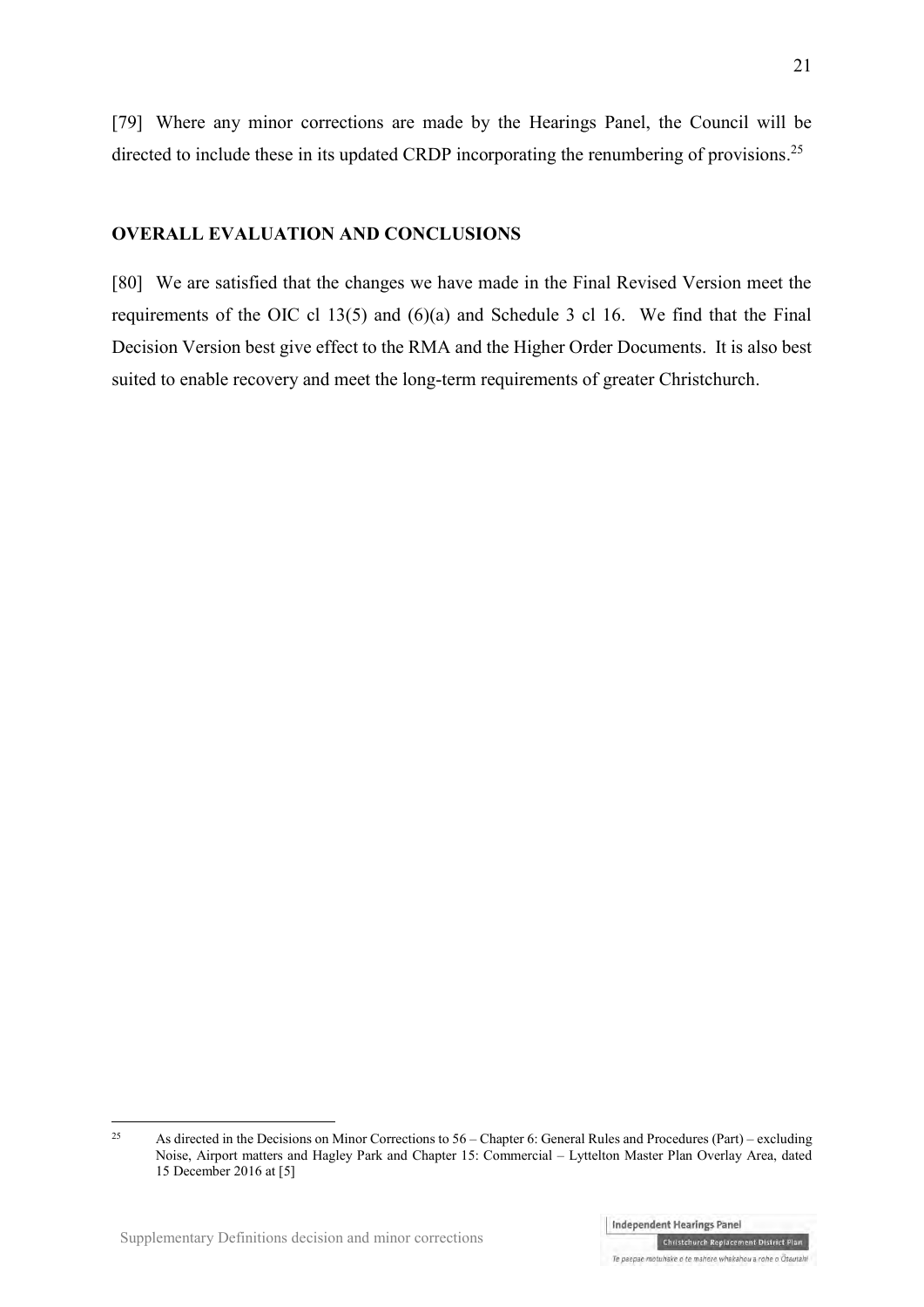For the Hearings Panel:

W. How

Hon Sir John Hansen Chair

Environment Judge John Hassan Panel Member

Alec Neil Panel Member

m

Sarah Dawson Panel Member

Supplementary Definitions decision and minor corrections

Te pa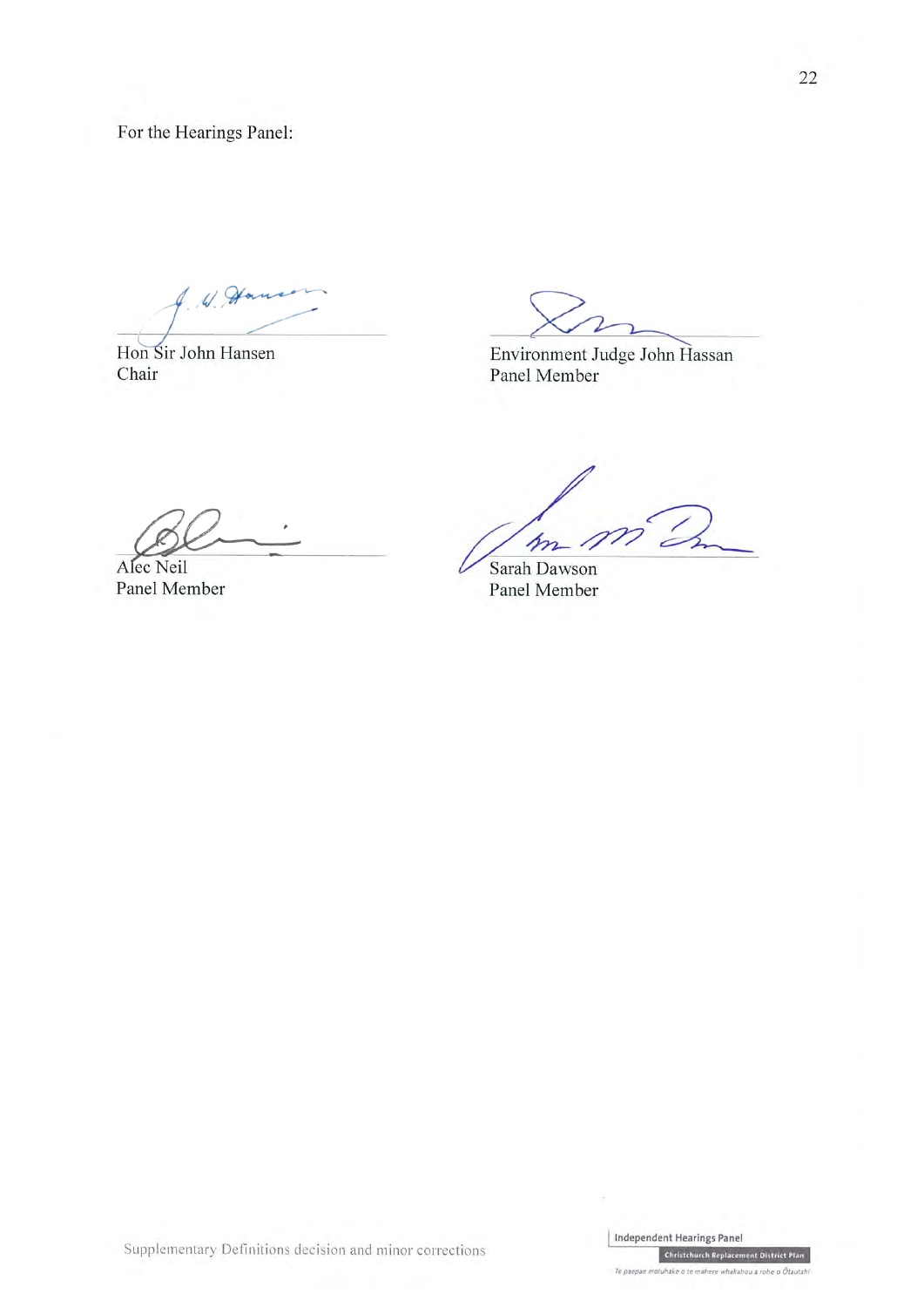# **SCHEDULE 1**

- Chapter 1 Introduction
- Chapter 2 Abbreviations and Definitions
- Chapter 3 Strategic Directions
- Chapter 4 Papakāinga/Kāinga Nohoanga Zone
- Chapter 5 Natural Hazards
- Chapter 6.1 General Rules and Procedures Noise
- Chapter 6.2 General Rules and Procedures Temporary Activities, Buildings and Events
- Chapter 6.3 General Rules and Procedures Outdoor Lighting
- Chapter 6.4 General Rules and Procedures Temporary Earthquake Recovery Activities
- Chapter 6.5 General Rules and Procedures Scheduled Activities
- Chapter 6.6 General Rules and Procedures Water Body Setbacks
- Chapter 6.7 General Rules and Procedures Aircraft Protection
- Chapter 6.8 General Rules and Procedures Signs
- Chapter 6.9 General Rules and Procedures Late Night Licensed Premises
- Chapter 6.10 General Rules and Procedures Works for the Purposes of Earthquake Recovery
- Chapter 6.11 General Rules and Procedures Appendices
- Chapter 7 Transport
- Chapter 8 Subdivision, Development and Earthworks
- Chapter 9.1 Natural and Cultural Heritage Indigenous Biodiversity and Ecosystems
- Chapter 9.2 Natural and Cultural Heritage Landscapes and Natural Character
- Chapter 9.3 Natural and Cultural Heritage Historic Heritage
- Chapter 9.3 Natural and Cultural Heritage Historic Heritage Appendix 9.3.7
- Chapter 9.4 Natural and Cultural Heritage Significant and Other Trees
- Chapter 9.4 Natural and Cultural Heritage Significant and Other Trees Appendix 9.4.7
- Chapter 9.5 Natural and Cultural Heritage Ngāi Tahu Values and the Natural Environment
- Chapter 9.6 Natural and Cultural Heritage Coastal Environment
- Chapter 11 Utilities and Energy
- Chapter 12 Hazardous Substances and Contaminated Land
- Chapter 14 Residential
- Chapter 15 Commercial
- Chapter 16 Industrial
- Chapter 17 Rural
- Chapter 18 Open Space
- Chapter 21.1 Specific Purpose (Defence Wigram) Zone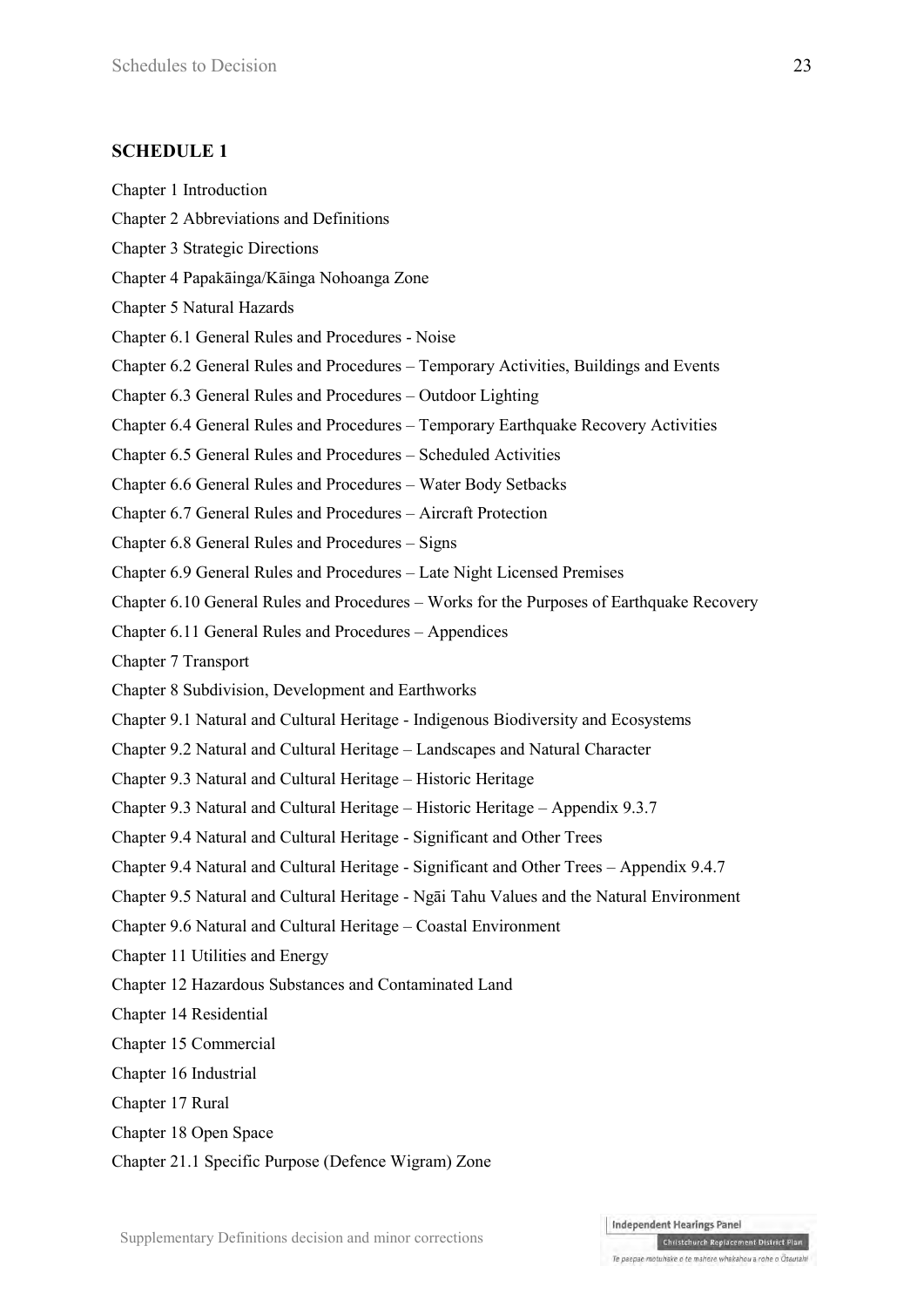- Chapter 21.2 Specific Purpose (Cemetery) Zone
- Chapter 21.4 Specific Purpose (Styx Mill Road Transfer Station) Zone
- Chapter 21.5 Specific Purpose (Hospital) Zone
- Chapter 21.6 Specific Purpose (School) Zone
- Chapter 21.7 Specific Purpose (Tertiary Education) Zone
- Chapter 21.9 Specific Purpose (Golf Resort) Zone
- Chapter 21.10 Specific Purpose (Ruapuna Motorsport) Zone
- Chapter 21.11 Specific Purpose (Flat Land Recovery) Zone
- Chapter 21.12 Specific Purpose (Burwood Landfill and Resource Recovery Park) Zone
- Chapter 21.13 Specific Purpose (Ngā Hau e Whā) Zone

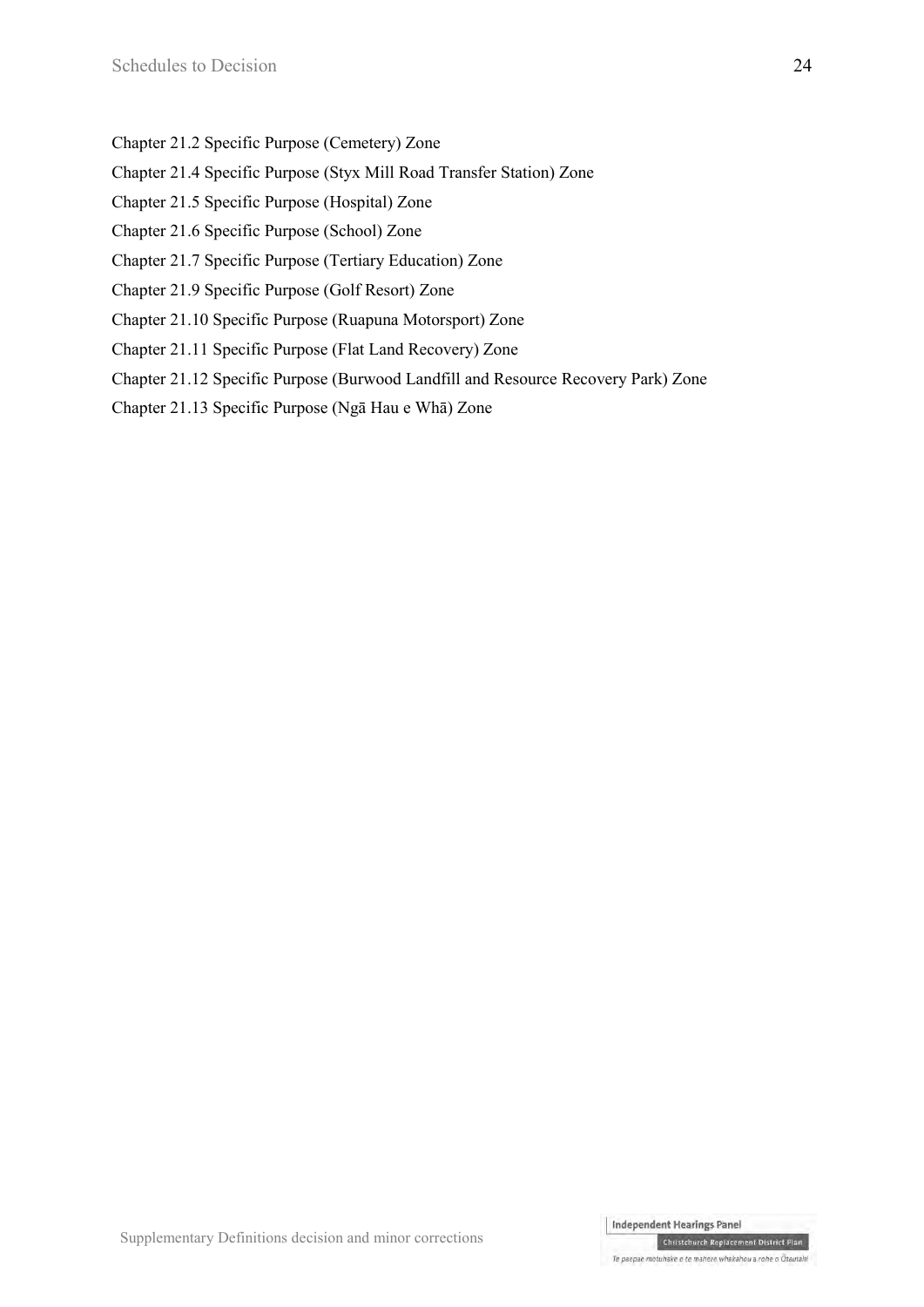# **SCHEDULE 2**

# **APPENDIX B**

# **LIST OF DELETED DEFINITIONS THROUGH DECISION 58 TO BE CONFIRMED BY THE PANEL**

| <b>Deleted Definition</b>                     | <b>Method introduced to</b><br><b>CRDP</b> | <b>Decision that deleted</b><br>the Definition |
|-----------------------------------------------|--------------------------------------------|------------------------------------------------|
| Absorbed power                                | Notification                               | 58                                             |
| Access (MED)                                  | Decision 4                                 | 58                                             |
| Accessory building (MED)                      | Decision 4                                 | 16                                             |
| Accessory building (non-residential activity) | Notification                               | 58                                             |
| Accessory building (residential activity)     | Notification                               | 58                                             |
| Alcohol licence                               | Notification                               | 16                                             |
| Allotment (MED)                               | Decision 4                                 | $\overline{58}$                                |
| Alteration of a heritage setting              | Notification                               | 45                                             |
| Ancillary food and beverage                   | Notified                                   | 58                                             |
| Ancillary office activity                     | Notification                               | 16                                             |
| Ancillary retail activity                     | Notification                               | 16                                             |
| Apartment (MED)                               | Decision 4                                 | 58                                             |
| Articulation                                  | Notification                               | 16                                             |
| Automatic daylight control                    | Notification                               | 58                                             |
| BOD <sub>5</sub>                              | Notification                               | 58                                             |
| Boundary (MED)                                | Decision 4                                 | 58                                             |
| Building (MED)                                | Decision 4                                 | $\overline{58}$                                |
| Building consent platform                     | Decision 4                                 | 16                                             |
| Care facilities                               | Decision 4                                 | 58                                             |
| Certified Minimum finished floor level        | Evidence                                   | 16                                             |
| Civic park                                    | Notification                               | 58                                             |
| <b>Coastal recreation facilities</b>          | Evidence                                   | $\overline{58}$                                |
| Comprehensive consent                         | Notification                               | 19                                             |
| Concept plan                                  | Notification                               | 58                                             |
| Conforming prefabricated sign                 | Evidence                                   | 58                                             |
| Conservation                                  | Notification                               | 58                                             |
| Construction work                             | Notification                               | $\overline{58}$                                |
| Control Zone                                  | Notification                               | $\overline{58}$                                |
| <b>Corrosive Substance</b>                    | Notification                               | $\overline{58}$                                |
| Council (MED)                                 | Decision 4                                 | 58                                             |
| Cremation                                     | Notification                               | 58                                             |
| Cultural facility                             | Notification                               | 58                                             |
| Cultural heritage                             | Notification                               | 58                                             |
| Dampers                                       | Notification                               | 58                                             |
| Density uplift areas                          | Notification                               | 58                                             |
| Density uplift areas (MED)                    | Decision 4                                 | 16                                             |
| Detailed design statement                     | Notification                               | 16                                             |
| Development                                   | Notification                               | $\mathbf{1}$                                   |
| Development (MED)                             | Decision 4                                 | 16                                             |
| Development plan                              | Decision 4                                 | 16                                             |
| Development plan (MED)                        | Decision 4                                 | 16/58                                          |
| Domestic                                      | Notification                               | 58                                             |
| Duplex (MED)                                  | Decision 4                                 | 58                                             |

Supplementary Definitions decision and minor corrections

Independent Hearings Panel

Christchurch Replacement District Plan Te paepae motuhake o te mahere whakahou a rohe o Ōtautahi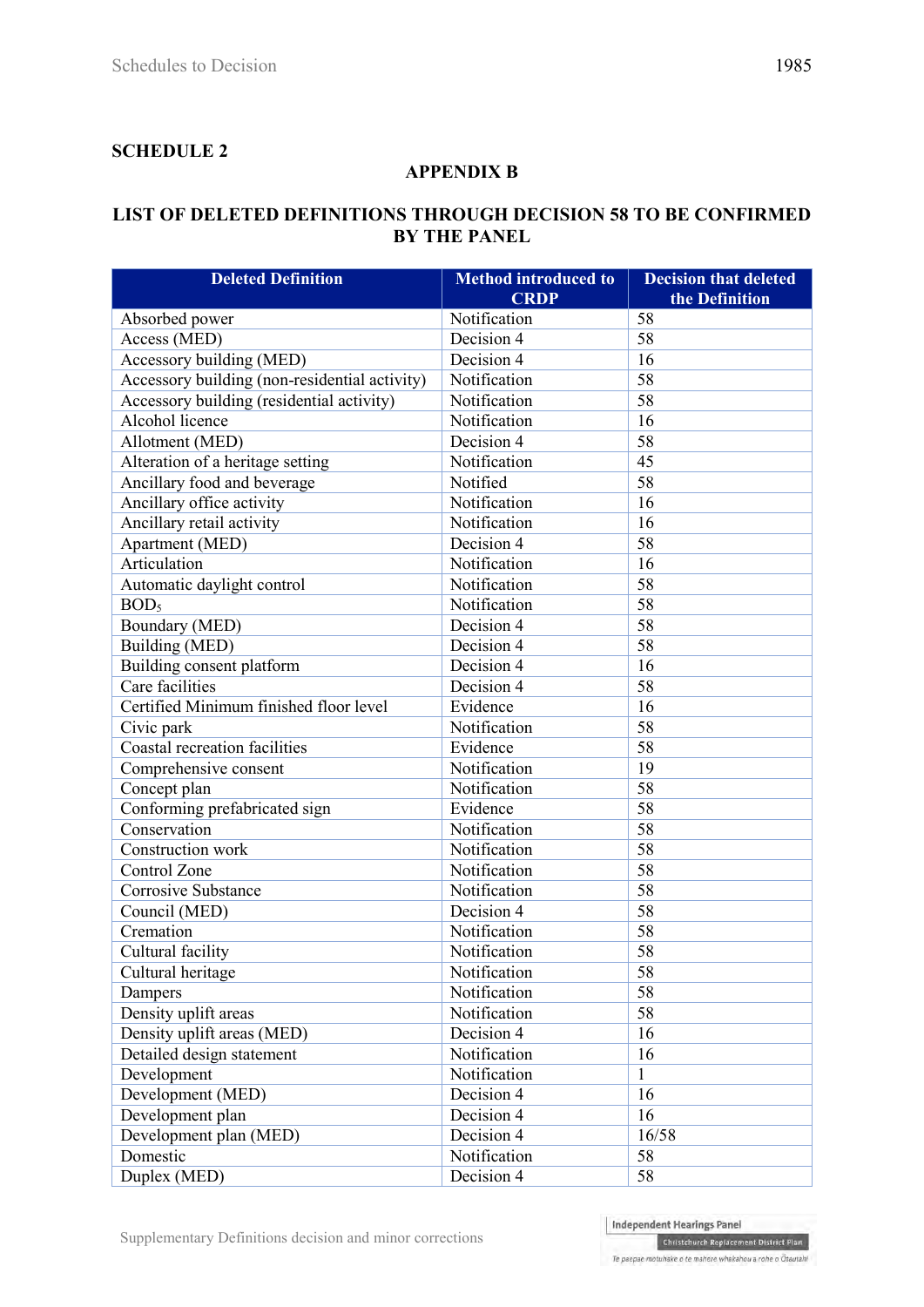| <b>Deleted Definition</b>                    | <b>Method introduced to</b> | <b>Decision that deleted</b> |
|----------------------------------------------|-----------------------------|------------------------------|
|                                              | <b>CRDP</b>                 | the Definition               |
| Duration of work                             | Notification                | 58                           |
| Early childhood education facilities         | Evidence                    | 16                           |
| Eco-toxic                                    | Notification                | 58                           |
| Edge treatment                               | Notification                | 58                           |
| EDM qualifying supermarket                   | Notification                | 58                           |
| <b>Electrical</b> switch                     | Notification                | 16                           |
| Electricity distribution line corridor       | Evidence                    | 58                           |
| Electricity transmission network             | Notification                | $\mathbf{1}$                 |
| <b>Emergency Services</b>                    | Notification                | 58                           |
| <b>Entertainment facility</b>                | Notification                | 58                           |
| Event                                        | Notification                | 58                           |
| Explosive substance                          | Notification                | 58                           |
| Exposed excavation                           | Notification                | 34                           |
| Farming and agricultural supplier            | Notification                | 16                           |
| Fast food outlet                             | Evidence                    | 16                           |
| Finer grain retailing                        | Notification                | 16                           |
| Flammable/Flammability                       | Notification                | 58                           |
| <b>Food Court</b>                            | Notification                | 16                           |
| Footprint of the building                    | Evidence                    | 58                           |
| Future development allotment (MED)           | Decision 4                  | 58                           |
| Garage (MED)                                 | Decision 4                  | 58                           |
| Garden and patio Supplier                    | Notification                | 16                           |
| Grave                                        | Notification                | 58                           |
| Greater Christchurch area of Christchurch    | Notification                | 16                           |
| District                                     |                             |                              |
| Hazardous facility                           | Notification                | 58                           |
| Height (MED)                                 | Decision 4                  | 58                           |
| Historic heritage place                      | Notification                | 45                           |
| Human scale                                  | Notification                | 16                           |
| <b>Insulation R</b> value                    | Notification                | 58                           |
| Interface                                    | Notification                | 16                           |
| Kaitiakitanga                                | Notification                | 16                           |
| Key activity centre (MED)                    | Decision 4                  | 58                           |
| Kotahitanga                                  | Notification                | 16                           |
| Landscape                                    | Notification                | 38/58                        |
| Lane way                                     | Notification                | 58                           |
| Large-scale renewable electricity generation | Notification                | 40                           |
| Legally defined parcel of land               | Notification                | 16                           |
| Legibility                                   | Notification                | 16                           |
| Location                                     | Notification                | 18                           |
| Lot                                          | Notification                | 16                           |
| Main Street                                  | Notification                | 16                           |
| Major sports activity                        | Notification                | 58                           |
| Major use type                               | Notification                | 58                           |
| Manaakitanga                                 | Notification                | 16                           |
| Master plan                                  | Notification                | 16                           |
| Mātauranga                                   | Notification                | 16                           |
| Mauritanga                                   | Notification                | 16                           |
| Mausoleum/Mausolea                           | Notification                | 58                           |
| Mineral extraction activity                  | Notification                | 16                           |
|                                              |                             |                              |
| Minor pruning                                | Notification                | 58                           |

Supplementary Definitions decision and minor corrections

Independent Hearings Panel

Christchurch Replacement District Plan Te paepae motuhake o te mahere whakahou a rohe o Ōtautahi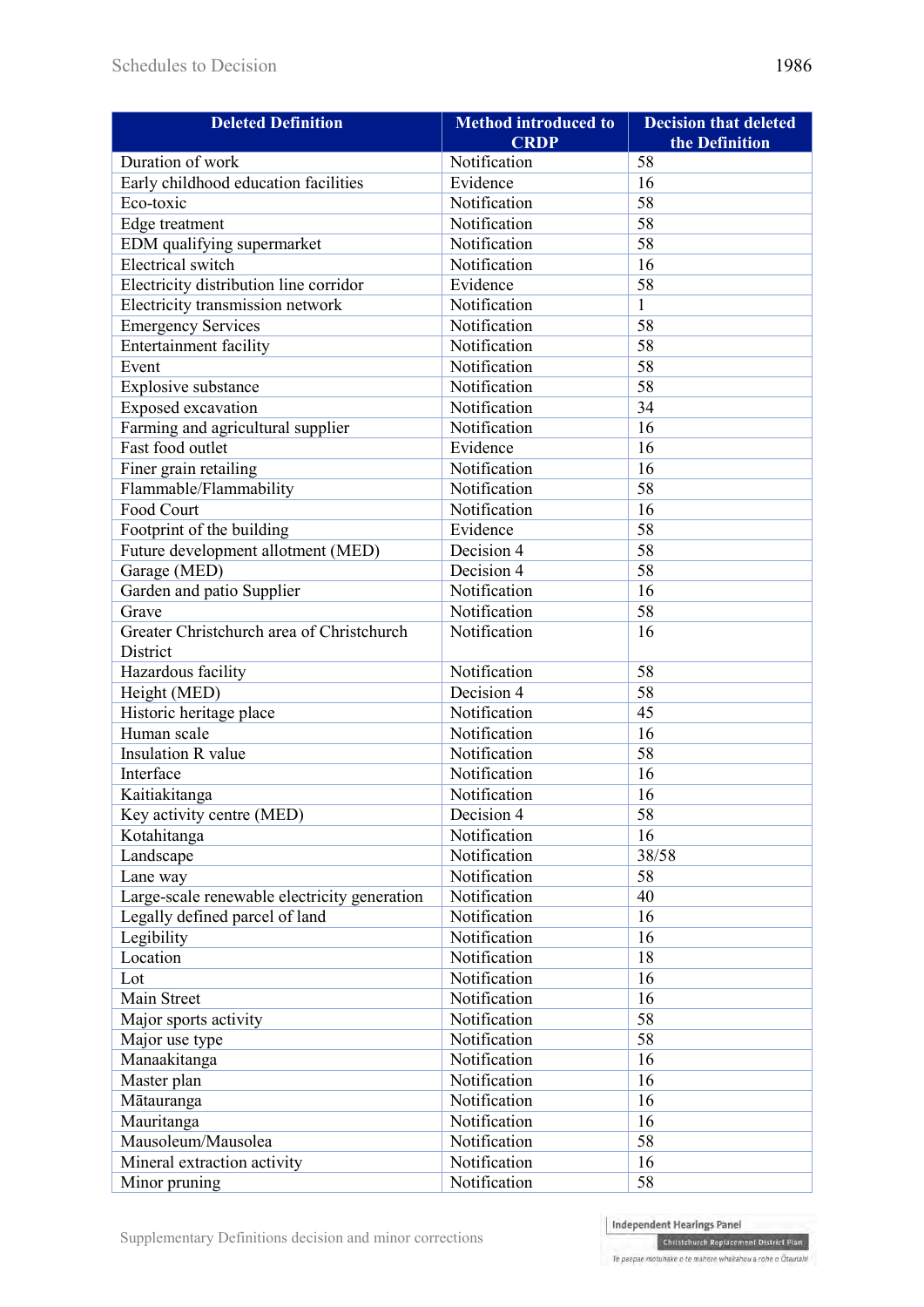| <b>Deleted Definition</b>                | <b>Method introduced to</b> | <b>Decision that deleted</b> |
|------------------------------------------|-----------------------------|------------------------------|
|                                          | <b>CRDP</b>                 | the Definition               |
| Minor residential unit                   | Notification                | 63                           |
| Minor sports activity                    | Notification                | 58                           |
| Minor sports facility                    | Notification                | 58                           |
| Modulation                               | Notification                | 16                           |
| Motorised sports activity                | Notification                | 58                           |
| Multi-unit development                   | Decision 9                  | 58                           |
| Naturalness                              | Notification                | 38/58                        |
| Natural surveillance                     | Notification                | 16                           |
| Neighbourhood block area                 | Notification                | 58                           |
| Neighbourhood block area (MED)           | Decision 4                  | 16                           |
| Neighbourhood plan (MED)                 | Decision 4                  | 58                           |
| Nets Site area (MED)                     | Decision 4                  | 16                           |
| Network utility operation                | Notification                | 16                           |
| New neighbourhood entry lot              | Notification                | 16                           |
| New neighbourhood hectare                | Notification                | 58                           |
| New neighbourhood hectare (MED)          | Decision 4                  | 16                           |
| New neighbourhood net density            | Notification                | $\overline{58}$              |
| New neighbourhood net density (MED)      | Decision 4                  | $\overline{58}$              |
| New neighbourhood residential unit types | Notification                | 58                           |
| New neighbourhood target yield           | Notification                | 58                           |
| Ngāi Tahu/Manawhenua                     | Notification                | 16                           |
| <b>Office Activity</b>                   | Decision 16                 | $\overline{58}$              |
| Office furniture, equipment and systems  | Notification                | 16                           |
| suppliers                                |                             |                              |
| One network approach                     | Notification                | 16                           |
| Orangatanga                              | Notification                | 16                           |
| Outdoor advertisement                    | Notification                | 58                           |
| Outdoor air economy cycle                | Notification                | 58                           |
| Passive cemetery activities              | Notification                | $\overline{58}$              |
| Passive recreation activities            | Notification                | 58                           |
| Paved impermeable surface                | Notification                | 16                           |
| Pedestrian access way                    | Notification                | 58                           |
| Point strip                              | Notification                | 16                           |
| Potable water                            | Notification                | 16                           |
| Preschool activity                       | Notification                | 58                           |
| Preschool facility                       | Notification                | 58                           |
| Pressurised injection                    | Notification                | 58                           |
| Primary explosive substance              | Notification                | 58                           |
| Propellant explosive substance           | Notification                | 58                           |
| Public area                              | Decision 16                 | 58                           |
| Radioactive material                     | Notification                | 58                           |
| Rangatiratanga                           | Notification                | 16                           |
| Residential activity (MED)               | Decision 4                  | 16                           |
| Residential amenity                      | Notification                | 16                           |
| Residential unit (MED)                   | Decision 4                  | 58                           |
| Rock fall hazard removal                 | Evidence                    | 16                           |
| Rural activity                           | Notification                | 58                           |
| Rural selling place                      | Notification                | 58                           |
| Rural tourism facility                   | Notification                | 58                           |
| Seasonal high water table                | Notification                | 58                           |
| Sensitive area                           | Notification                | 58                           |
|                                          |                             |                              |

Independent Hearings Panel Christchurch Replacement District Plan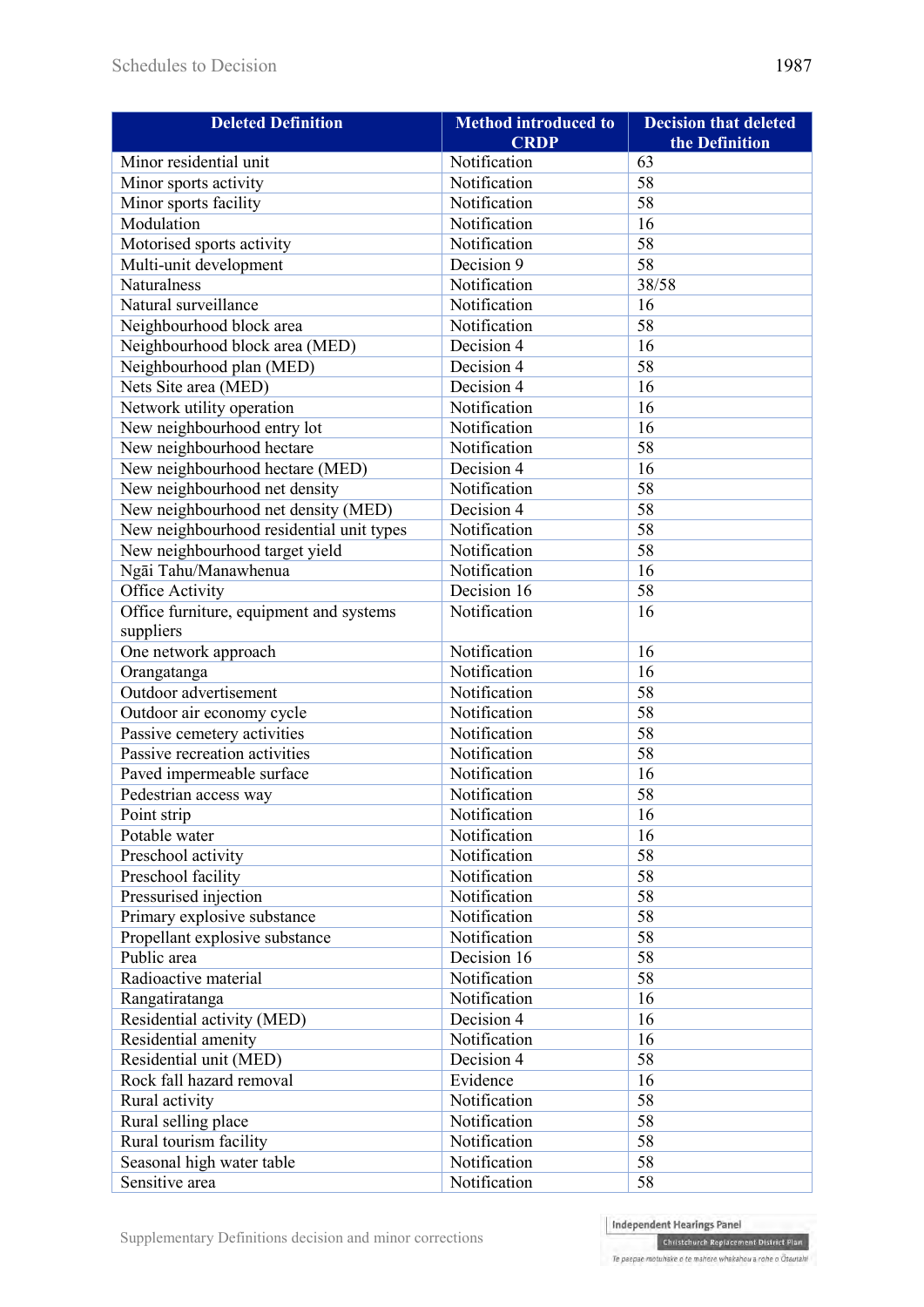| <b>Deleted Definition</b>            | <b>Method introduced to</b><br><b>CRDP</b> | <b>Decision that deleted</b><br>the Definition |
|--------------------------------------|--------------------------------------------|------------------------------------------------|
| Setback (MED)                        | Decision 4                                 | 58                                             |
| Sheltered housing (MED)              | Decision 4                                 | 58                                             |
| Silent files                         | Notification                               | $\overline{58}$                                |
| Site boundary                        | Notification                               | $\overline{58}$                                |
| Smaller Community - Seale renewable  | Notification                               | 40                                             |
| electricity generation               |                                            |                                                |
| Specific power                       | Notification                               | 58                                             |
| Spill containment system             | Notification                               | 58                                             |
| Spiritual facility                   | Notification                               | 58                                             |
| Standalone house (MED)               | Decision 4                                 | 58                                             |
| Storage                              | Notification                               | $\overline{58}$                                |
| Subdivision (MED)                    | Decision 4                                 | $\overline{58}$                                |
| Surface water management structure   | Notification                               | $\overline{58}$                                |
| Temporary activities                 | Notification                               | 58                                             |
| Temporary building and activities    | Notification                               | 58                                             |
| Temporary occupation                 | Notification                               | 58                                             |
| Terrace (MED)                        | Decision 4                                 | $\overline{58}$                                |
| Theatre                              | Notification                               | 16                                             |
| Thermal resistance                   | Notification                               | $\overline{58}$                                |
| Top of the bank                      | Evidence                                   | $\overline{58}$                                |
| Trade and industry training facility | Notification                               | $\overline{58}$                                |
| Tūrangawaewae                        | Notification                               | 16                                             |
| Use                                  | Notification                               | 58                                             |
| Utility pole                         | Notification                               | $\overline{58}$                                |
| Valuable tree                        | Notification                               | 58                                             |
| Wāhi Taonga                          | Notification                               | 16                                             |
| Wāhi tapu                            | Notification                               | 16                                             |
| Waipuna                              | Notification                               | 16                                             |
| Wairuatanga                          | Notification                               | 16                                             |
| Whanaungatanga                       | Notification                               | 16                                             |
| Window control                       | Notification                               | 16                                             |

**Christchurch Replacement District Plan**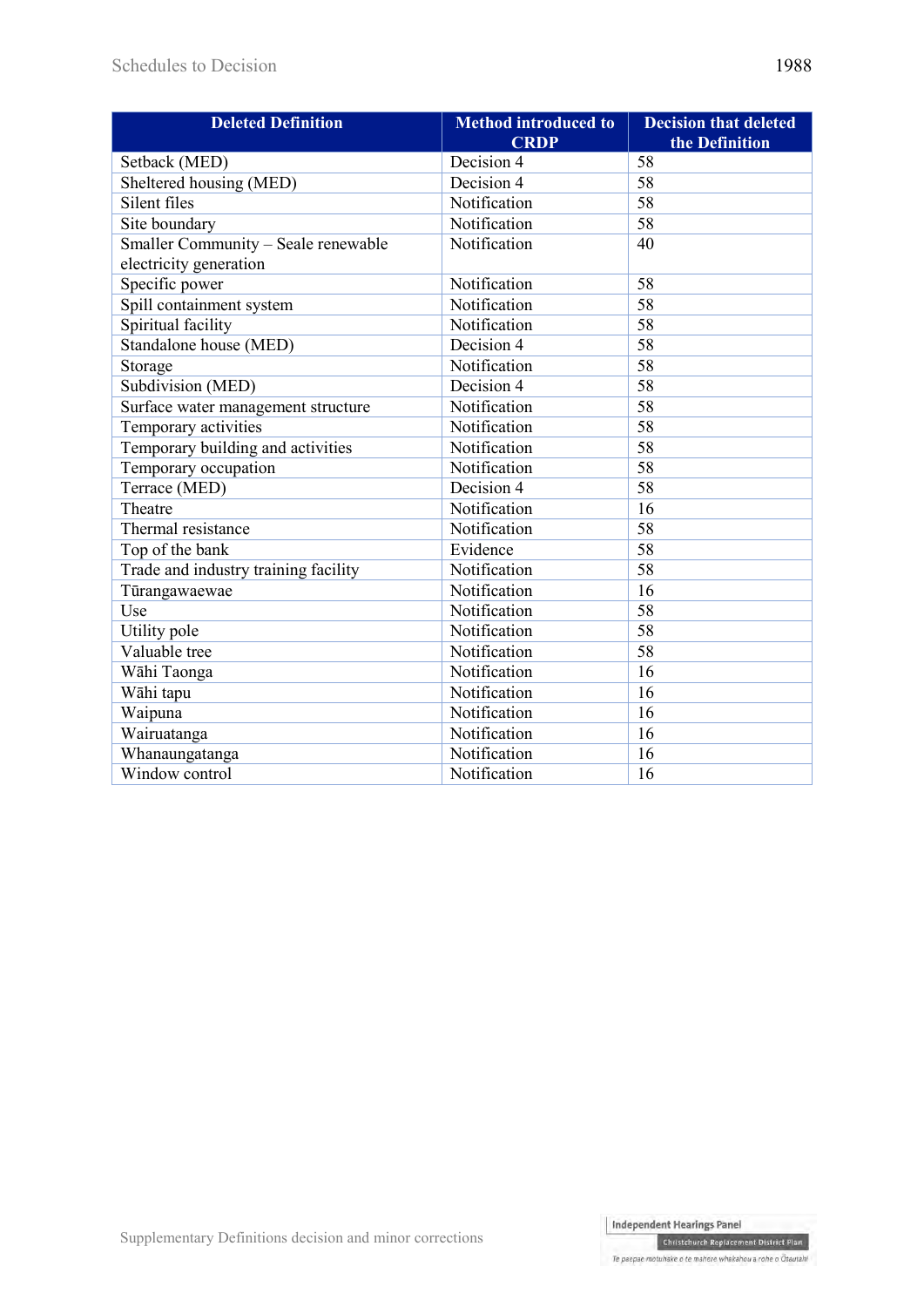# **SCHEDULE 3**

Definitions previously decided in Stage 2 and 3

# **Decision 12 – Transport (Part) (and relevant definitions)**

Transport system

#### **Decision 14 – Specific Purpose (Burwood Landfill and Resource Recovery Park) Proposal – Stage 3**

Earthquake waste

Earthquake waste processing activities

# **Decision 18 – Chapter 12 Hazardous Substances and Contaminated Land – Stages 1 and 2 (and relevant definitions)**

Hazardous substance

Location (deleted)

Potentially contaminated

Residual risk

Substance

## **Decision 19 – Chapter 21 Specific Purposes Zones – Stage 2 (and relevant definitions and associated planning maps)**

**Cemetery** 

Comprehensive consent

# **Decision 32 -Specific Purpose (Ruapuna Motorsport) Zone (and relevant definitions associated planning maps)**

Road safety testing

Ruapuna club rooms

# **Decision 34 – Chapter 17 Rural Stage 2 (and relevant definitions and associated planning maps)** Aggregates-processing activity Ancillary aggregates-processing activity Artificial crop protection structures Boarding of domestic animals Clean fill Crop support structures Equestrian facility Existing forestry Exposed excavation (deleted) Farm stay Farming Farm building

Christchurch Replacement District Plan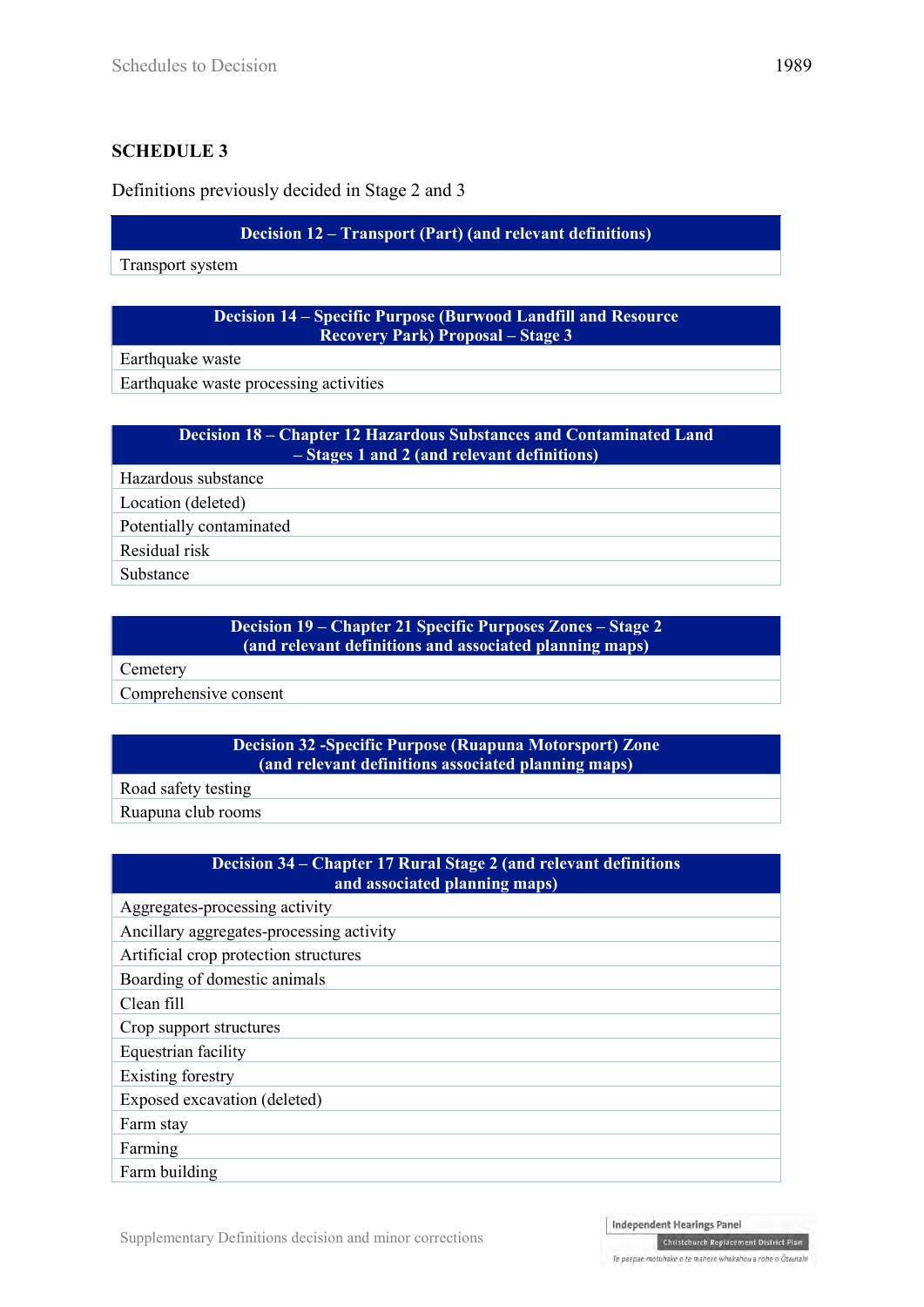| Greenhouse                         |
|------------------------------------|
| Horticultural structures           |
| Intensive farming                  |
| Minor residential unit             |
| Mobile irrigators                  |
| Plantation forestry                |
| Property                           |
| Quarry                             |
| Quarry site rehabilitation         |
| Quarrying activity                 |
| Rural produce manufacturing        |
| Rural produce retail               |
| Rural productive activities        |
| Rural tourism activity             |
| Rural tourism facility (deleted)   |
| Templeton rural activity           |
| Templeton strategic infrastructure |

#### **Decision 37 – Papakainga/Kainga Nohoanga Zone and Specific Purpose (Nga Hau e Wha) Zone (and relevant definitions and planning maps)**

Māori land

# **Decision 40 – Chapter 11 Utilities, Energy and Infrastructure including Stage 3 Rule 11.3.4.1 P1 (and relevant definitions)**

Communication kiosk

Large-scale renewable electricity generation (deleted)

Small or community-scale renewable electricity generation (deleted)

| <b>Decision 44 – Chapter 9 Natural and Cultural Heritage (Part)</b><br><b>Topic 9.4 – Significant Trees</b> |  |
|-------------------------------------------------------------------------------------------------------------|--|
| Dripline                                                                                                    |  |
| Technician arborist                                                                                         |  |
| Works arborist                                                                                              |  |

| Decision 45 – Chapter 9 Natural and Cultural Heritage (Part)<br><b>Chapter 9.3 Historic Heritage</b> |  |  |
|------------------------------------------------------------------------------------------------------|--|--|
| Alteration of a heritage item                                                                        |  |  |
| Deconstruction                                                                                       |  |  |
| Demolition                                                                                           |  |  |
| Heritage area                                                                                        |  |  |
| Heritage fabric                                                                                      |  |  |
| Heritage investigative and temporary works                                                           |  |  |
| Heritage item                                                                                        |  |  |
| Heritage professional                                                                                |  |  |
| Heritage setting                                                                                     |  |  |

Independent Hearings Panel

Christchurch Replacement District Plan Te paepae motuhake o te mahere whakahou a rohe o Ōtautahi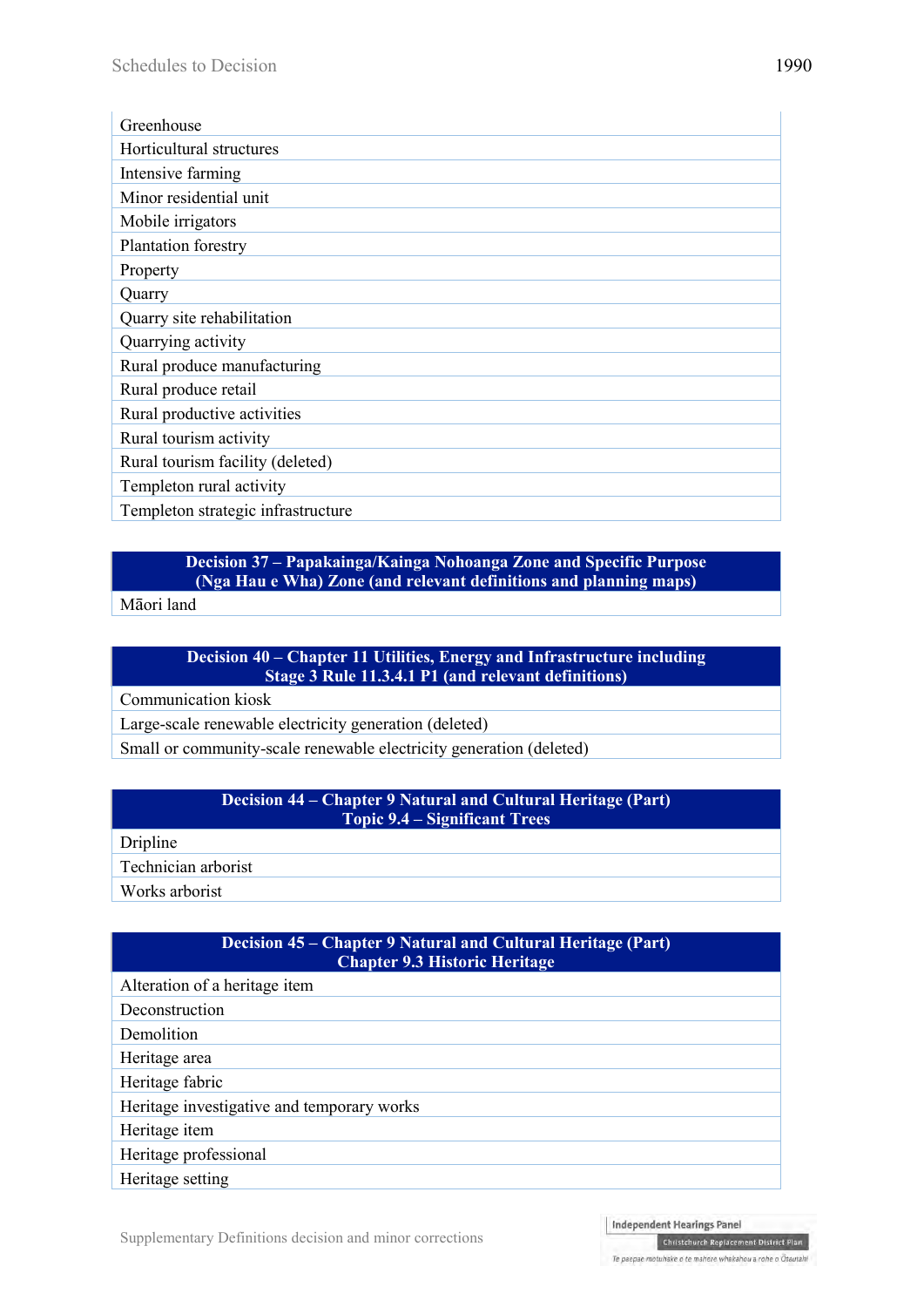| Heritage upgrade works            |
|-----------------------------------|
| Heritage values                   |
| Historic heritage                 |
| Historic heritage place (deleted) |
| Maintenance                       |
| Partial demolition                |
| Reconstruction                    |
| Relocation of heritage item       |
| Repairs                           |
| Restoration                       |

## **Decision 47 – Supplementary Decision to Chapter 11 Utilities, Energy and Infrastructure including minor corrections to Decision 40**

Communication facility

Communication kiosk

Small or community-scale renewable electricity generation (deleted)

Telecommunication

## **Decision 50 – Chapter 9 Natural and Cultural Heritage (Part) Sub-chapter 9.1 Indigenous Biodiversity and Ecosystems**

Biodiversity offset

Customary harvesting

Improved pasture

Indigenous biodiversity

Indigenous fauna

Indigenous vegetation

Indigenous vegetation clearance

No net loss

Significant indigenous vegetation

# **Decision 51 – Chapter 9 Natural and Cultural Heritage (Part) Sub-chapter 9.5 Ng**ā**i Tahu Values** Sites of Ngāi Tahu cultural significance Spring

#### **Decision 52 - Coastal Environment and Open Space Coastal Zone (and relevant definitions and associated planning maps)**

Bach

Marine structures

# **Decision 53 – Natural Hazards – Stage 3 (and relevant definitions and associated planning maps)**

High flood hazard management area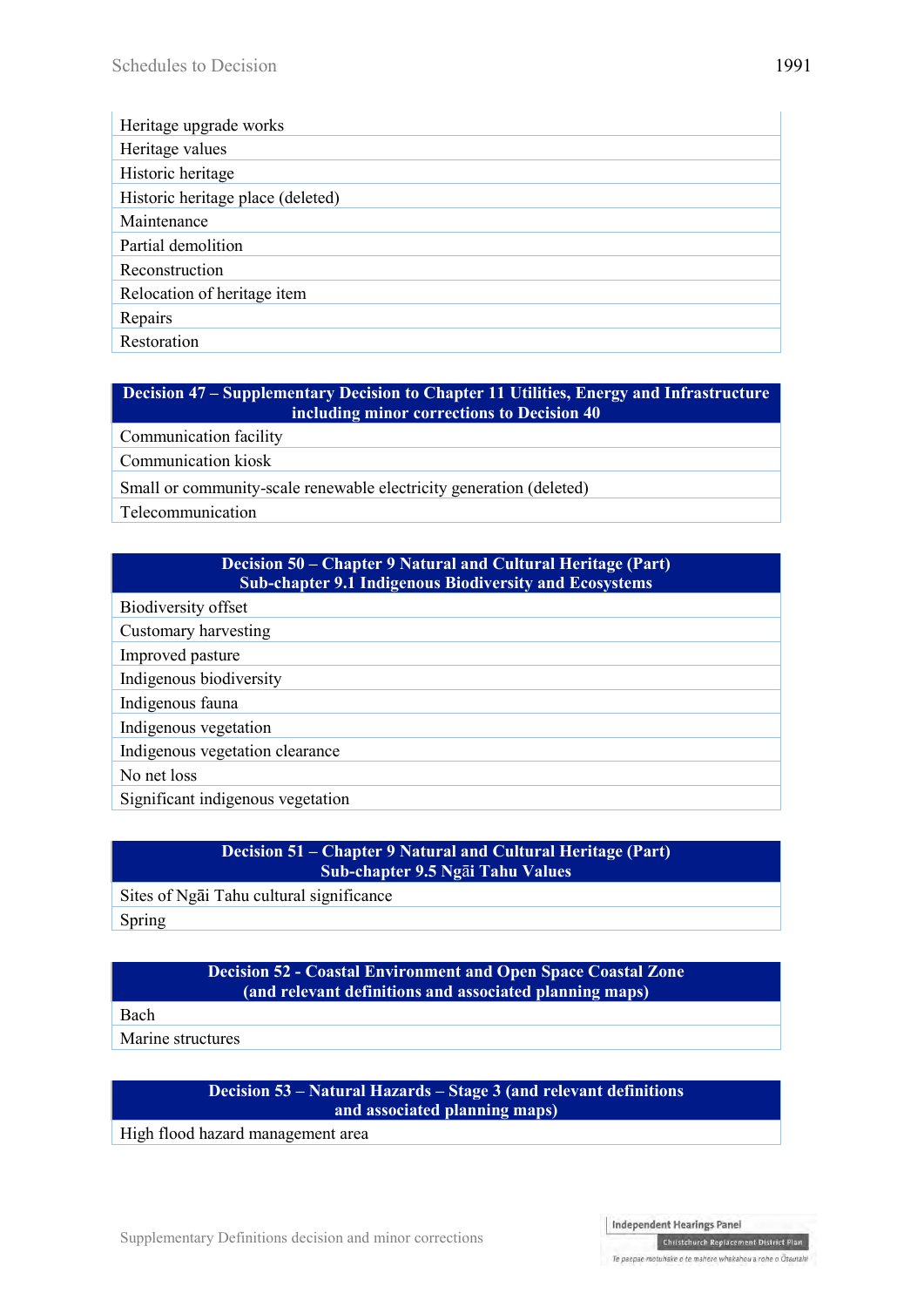| <b>Decision 56 – Chapter 6 General Rules and Procedures (Part) excluding Noise, Airport</b><br>matters and Hagley Park (and relevant definitions and associated planning maps) |
|--------------------------------------------------------------------------------------------------------------------------------------------------------------------------------|
| <b>Billboard</b>                                                                                                                                                               |
| Digital sign                                                                                                                                                                   |
| Free-standing sign                                                                                                                                                             |
| Guest accommodation                                                                                                                                                            |
| Off-site sign                                                                                                                                                                  |
| Primary building frontage                                                                                                                                                      |
| Total area of sign                                                                                                                                                             |

| <b>Decision 57 - Chapter 6 General Rules and Procedures (Part) – Noise, Airport matters</b><br>and Hagley Park (and relevant definitions and associated planning maps) |
|------------------------------------------------------------------------------------------------------------------------------------------------------------------------|
| <b>AANC</b>                                                                                                                                                            |
| dB                                                                                                                                                                     |
| Aircraft operations                                                                                                                                                    |
| Notional boundary                                                                                                                                                      |
| Air Noise Boundary                                                                                                                                                     |
| $L_{AE}$                                                                                                                                                               |
| $L_{\rm AEq}$                                                                                                                                                          |
| $L_{\rm Amax}/L_{\rm AFmax}$                                                                                                                                           |
| Sign/Signage                                                                                                                                                           |
| Airport operator                                                                                                                                                       |
| Engine testing                                                                                                                                                         |
| Ldn                                                                                                                                                                    |

Christchurch Replacement District Plan Te paepae motuhake o te mahere whakahou a rohe o Ōtautahi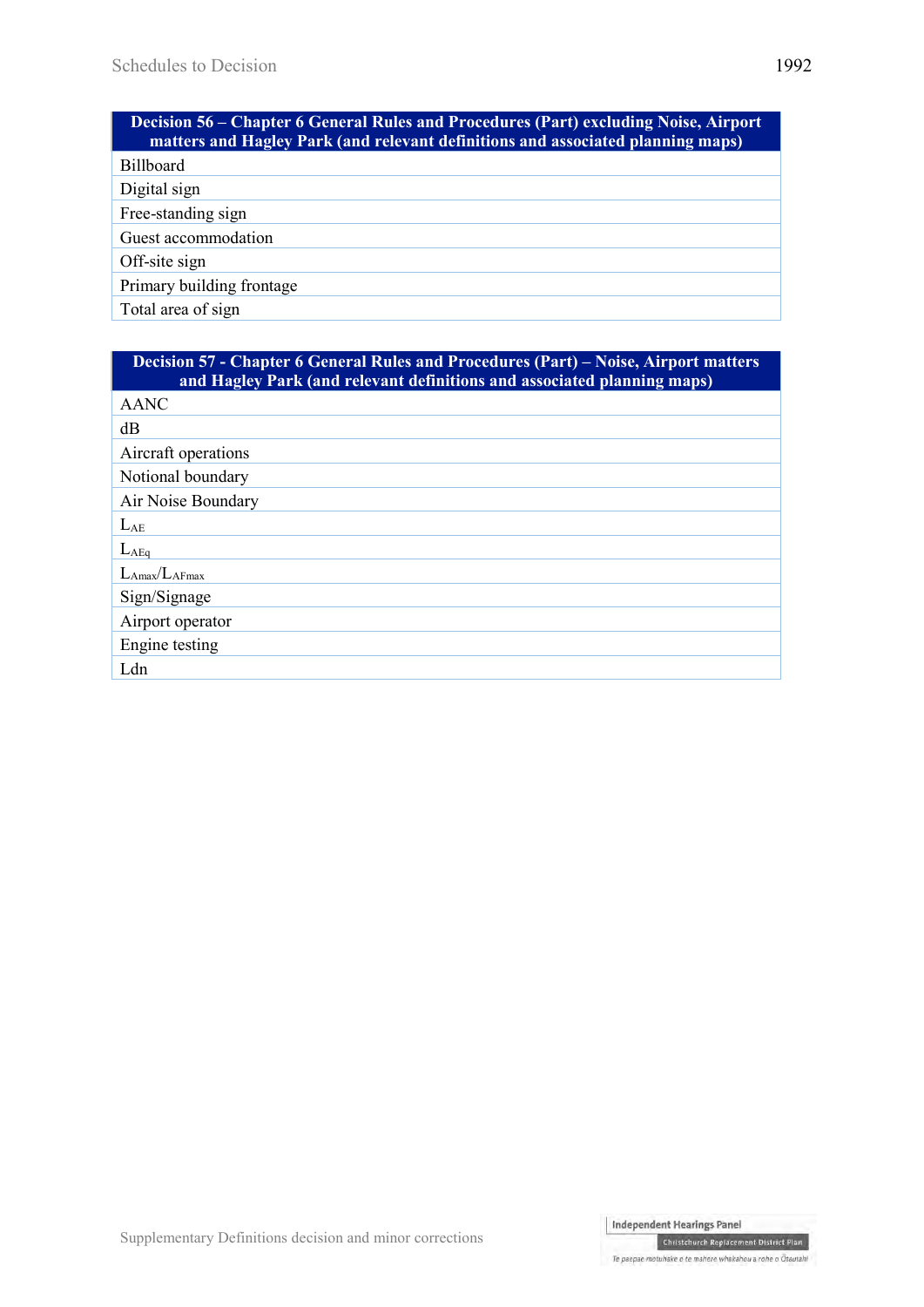# **SCHEDULE 4**

Decided Definitions Reconsidered under OIC cl 13(5)

| Decision 1 – Strategic directions and strategic outcomes |                                                                                            |
|----------------------------------------------------------|--------------------------------------------------------------------------------------------|
| <b>Definitions reconsidered</b>                          | <b>Reason</b>                                                                              |
| Strategic infrastructure                                 | Standardisation of language and add Orion 66, 33, 15 Kv<br>electricity distribution lines, |
| Strategic transport networks                             | Typo/grammar                                                                               |

| <b>Decision 4 – Rezoning of exemplar housing areas</b> |                |
|--------------------------------------------------------|----------------|
| <b>Definitions reconsidered</b>                        | <b>Reason</b>  |
| Access (M.E.D.)                                        | Not needed MED |
| Allotment (M.E.D.)                                     | Not needed MED |
| Apartment (M.E.D.)                                     | Not needed MED |
| Boundary (M.E.D.)                                      | Not needed MED |
| Building (M.E.D.)                                      | Not needed MED |
| Council (M.E.D.)                                       | Not needed MED |
| Development (M.E.D.)                                   | Not needed MED |
| Duplex (M.E.D.)                                        | Not needed MED |
| Future development allotment (M.E.D.)                  | Qualifier MED  |
| Garage (M.E.D.)                                        | Not needed MED |
| Height (M.E.D.)                                        | Not needed MED |
| Key activity centres (M.E.D.)                          | Not needed MED |
| Neighbourhood plan (M.E.D.)                            | Qualifier MED  |
| Residential unit (M.E.D.)                              | Not needed MED |
| Setback (M.E.D.)                                       | Not needed MED |
| Sheltered housing (M.E.D.)                             | Not needed MED |
| Standalone house (M.E.D.)                              | Not needed MED |
| Subdivision (M.E.D.)                                   | Not needed MED |
| Terrace (M.E.D.)                                       | Not needed MED |

| <b>Decision 6 - Natural hazards (Part)</b>  |                                                      |
|---------------------------------------------|------------------------------------------------------|
| <b>Definitions reconsidered</b>             | Reason                                               |
| Critical infrastructure                     | Standardisation of language                          |
| Hazard mitigation works                     | Qualifiers and Standardisation of language           |
| High flood hazard management area           | Standardisation of language and amend to High Flood  |
|                                             | Hazard Management Area                               |
| Minor upgrading of the existing electricity | Qualifiers                                           |
| network                                     |                                                      |
| Pressurised injection                       | Not needed as consequence of Decision 28 Subdivision |
| Repair and maintenance of existing          | Qualifiers and Standardisation of language           |
| infrastructure                              |                                                      |

Te paepae motuhake o te mahere whakahou a rohe o Ōtautahi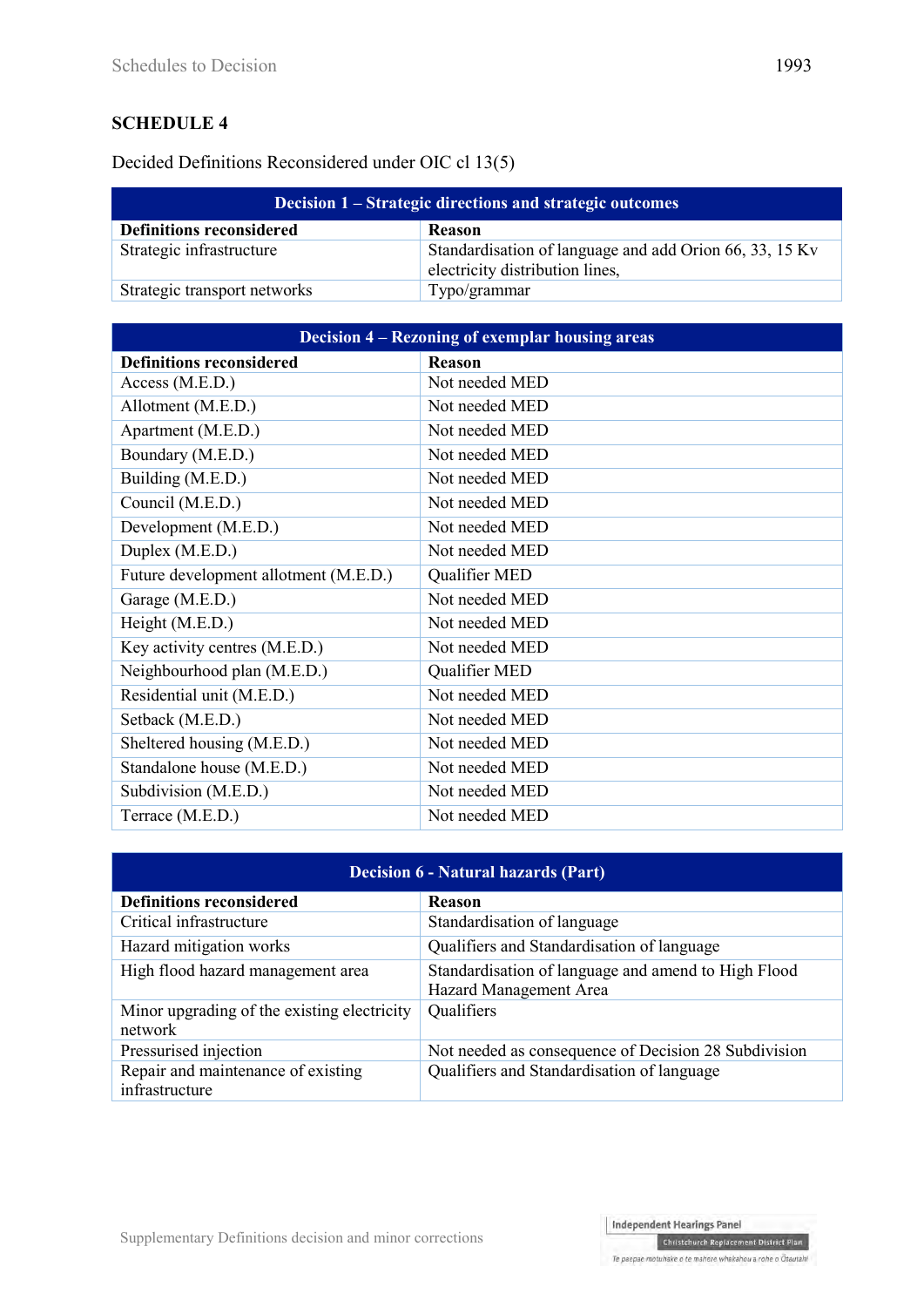| <b>Decision 7 – Transport (Part)</b> |                                                    |
|--------------------------------------|----------------------------------------------------|
| <b>Definitions reconsidered</b>      | <b>Reason</b>                                      |
| Food and beverage outlet             | Standardisation of language                        |
| Gross floor area (GFA)               | Standardisation of language                        |
| Gross leasable floor area (GLFA)     | Standardisation of language                        |
| Mobility parking space               | Qualifiers                                         |
| Pool area                            | Qualifiers                                         |
| Private parking area                 | Amended to be private parking area for consistency |
| Public floor area (PFA)              | Qualifiers                                         |
| Student hostel accommodation         | Qualifiers and clarity                             |
| Yard-based supplier                  | Standardisation of language                        |
| Yard-based supplier parking          | Qualifiers                                         |

| Decision 14 – Specific Purpose Zone (Burwood Landfill and Resource Recovery Park) Proposal |                                            |
|--------------------------------------------------------------------------------------------|--------------------------------------------|
| <b>Definitions reconsidered</b>                                                            | <b>Reason</b>                              |
| Earthquake waste                                                                           | Qualifiers and Standardisation of language |
| Earthquake waste processing activities                                                     | Qualifiers and Standardisation of language |

| Decision 16 – Chapter 1 Introduction (Part) and Chapter 2 Definitions (Part) |                                             |
|------------------------------------------------------------------------------|---------------------------------------------|
| <b>Definitions reconsidered</b>                                              | Reason                                      |
| Access                                                                       | Standardisation of language                 |
| Access lot                                                                   | <b>Technical correction</b>                 |
| Access strip                                                                 | <b>Technical correction</b>                 |
| Accessibility                                                                | Standardisation of language                 |
| Accessible                                                                   | Standardisation of language                 |
| Accessory building (non-residential<br>activity)                             | Combined with Accessory building in Stage 2 |
| Accessory building (residential activity)                                    | Combined with Accessory building in Stage 2 |
| <b>Addiction services</b>                                                    | Standardisation of language                 |
| Allotment                                                                    | <b>Technical correction</b>                 |
| Amenity values                                                               | Technical correction                        |
| Ancillary                                                                    | Amended for clarity <sup>1</sup>            |
| Annual exceedance probability (AEP)                                          | Technical correction                        |
| Apartment                                                                    | <b>Technical correction</b>                 |
| Approved building                                                            | Standardisation of language                 |
| Archaeological site                                                          | <b>Technical correction</b>                 |
| Automotive and/or marine supplier                                            | Standardisation of language                 |
| Balcony                                                                      | Typo/grammar                                |
| <b>Banks Peninsula</b>                                                       | Standardisation of language                 |
| Bed and breakfast                                                            | Standardisation of language                 |
| Boarding house                                                               | Standardisation of language                 |
| Boarding room                                                                | Standardisation of language                 |
| Boundary                                                                     | Standardisation of language                 |

 $\frac{1}{1}$ Decision 58 at [44].

Supplementary Definitions decision and minor corrections

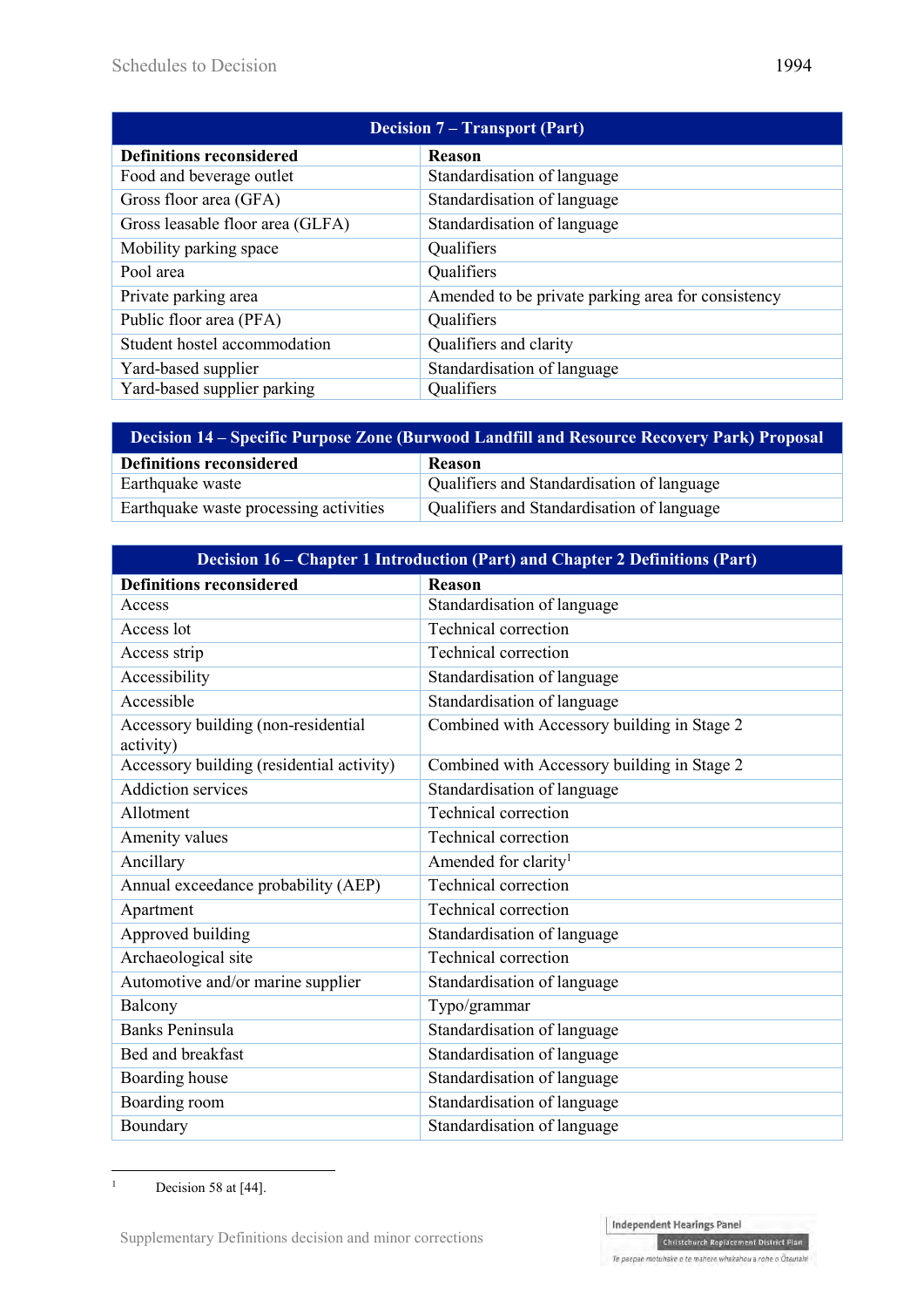| Decision 16 - Chapter 1 Introduction (Part) and Chapter 2 Definitions (Part) |                                                                     |
|------------------------------------------------------------------------------|---------------------------------------------------------------------|
| <b>Definitions reconsidered</b>                                              | <b>Reason</b>                                                       |
| <b>Building</b>                                                              | Standardisation of language                                         |
| Building line restriction                                                    | Standardisation of language                                         |
| Building supplier                                                            | Standardisation of language                                         |
| Café                                                                         | Standardisation of language                                         |
| Carriageway                                                                  | Standardisation of language                                         |
| Christchurch City Council Datum                                              | Standardisation of language                                         |
| Civic park                                                                   | Not needed                                                          |
| Commercial activities                                                        | Standardisation of language                                         |
| Commercial services                                                          | Standardisation of language                                         |
| Community corrections facility                                               | No change                                                           |
| Community facility                                                           | Standardisation of language and add reference to Open               |
|                                                                              | Space                                                               |
| Community garden                                                             | Amend to include 'not for profit'                                   |
| Community infrastructure                                                     | <b>Technical correction</b>                                         |
| Community welfare facility                                                   | Standardisation of language                                         |
| Contaminated land                                                            | <b>Technical correction</b>                                         |
| Convenience activities                                                       | Typo/grammar                                                        |
| Core public transport route                                                  | Consequential change                                                |
| Cycle lane                                                                   | Standardisation of language                                         |
| Development contribution                                                     | <b>Technical correction</b>                                         |
| <b>District Centre</b>                                                       | Qualifiers and add Northwood                                        |
| Dripline                                                                     | Qualifiers removed                                                  |
| Drive-through services                                                       | Standardisation of language                                         |
| $D_{tr,2m,nTw}$ + $C_{tr}$                                                   | Correction                                                          |
| Duplex                                                                       | Qualifiers                                                          |
| Earthworks                                                                   | Standardisation of language and clarity                             |
| EDM core public transport route                                              | Consequential change                                                |
| EDM qualifying supermarket                                                   | Not needed                                                          |
| EDM walking distance                                                         | Typo/grammar                                                        |
| <b>Education activity</b>                                                    | Clarity                                                             |
| Elderly person's housing unit                                                | Typo/grammar                                                        |
| Electricity distribution                                                     | Standardisation of language and amendments from<br><b>Utilities</b> |
| Electricity distribution line                                                | Standardisation of language                                         |
| Emergency service facilities                                                 | Standardisation of language                                         |
| Entertainment activity                                                       | Standardisation of language                                         |
| <b>Entertainment facility</b>                                                | Not needed                                                          |
| Esplanade reserve                                                            | Technical correction                                                |
| Family flat                                                                  | Standardisation of language                                         |
| Financial contribution                                                       | Technical correction                                                |
| Flood management area                                                        | Typo/grammar                                                        |
| Freeboard                                                                    | Standardisation of language                                         |
| Full-time equivalent student                                                 | Qualifiers                                                          |

Christchurch Replacement District Plan

Te paepae motuhake o te mahere whakahou a rohe o Ōtautahi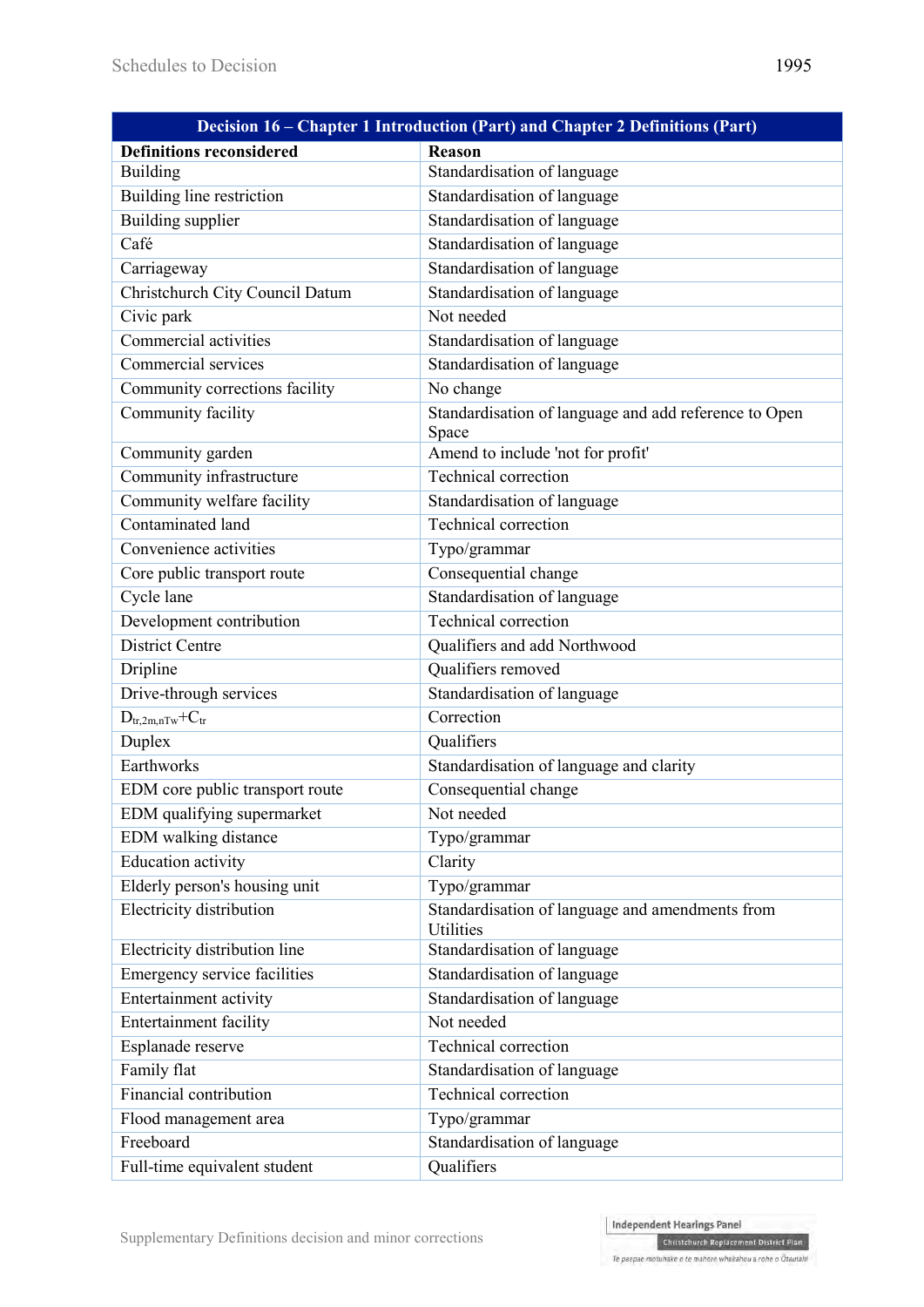| Decision 16 – Chapter 1 Introduction (Part) and Chapter 2 Definitions (Part) |                                                                     |
|------------------------------------------------------------------------------|---------------------------------------------------------------------|
| <b>Definitions reconsidered</b>                                              | Reason                                                              |
| Garage                                                                       | Standardisation of language                                         |
| Greenfield                                                                   | Standardisation of language and delete urban                        |
| Gross floor area of the habitable space                                      | Typo/grammar                                                        |
| Grout                                                                        | Qualifier removed                                                   |
| Guest accommodation                                                          | Combined with Guest accommodation stage 2                           |
| Gymnasium                                                                    | Typo/grammar                                                        |
| Health care facility                                                         | No change                                                           |
| Heavy industrial activity                                                    | Typo/grammar                                                        |
| Heavy vehicle                                                                | Standardisation of language                                         |
| Height                                                                       | Standardisation of language                                         |
| High technology industrial activity                                          | No Change                                                           |
| Home occupation                                                              | Standardisation of language                                         |
| Hospital                                                                     | Superseded by Stage 2 definition <sup>2</sup>                       |
| Hotel                                                                        | Standardisation of language                                         |
| Impervious surface                                                           | Consequential <sup>3</sup>                                          |
| Industrial activity                                                          | Consequential change to include 'aggregates-processing<br>activity' |
| Infrastructure (Rule 5.5.1)                                                  | Qualifier, Standardisation of language and update<br>numbering      |
| Integrated family health centre                                              | Standardisation of language                                         |
| Key activity centres                                                         | Standardisation of language                                         |
| Key pedestrian frontage                                                      | Standardisation of language                                         |
| Landscaping                                                                  | Typo/grammar                                                        |
| Lane way                                                                     | Not needed                                                          |
| Large format retail/Large format retail<br>activity                          | No change                                                           |
| Level crossing                                                               | Technical correction                                                |
| Limit line                                                                   | Oualifiers                                                          |
| Loading area                                                                 | Standardisation of language                                         |
| Local centre                                                                 | Typo/grammar                                                        |
| Local roads                                                                  | Consequential change                                                |
| Low impact urban design                                                      | Standardisation of language                                         |
| Major cycle route                                                            | Qualifiers                                                          |
| Manoeuvre area                                                               | Standardisation of language                                         |
| Mixed modal link                                                             | Qualifiers                                                          |
| Mixed-use                                                                    | Standardisation of language                                         |
| Neighbourhood centre                                                         | Consequential change to include New Brighton                        |
| Net floor area                                                               | Standardisation of language                                         |
| Net site area                                                                | <b>Standardisation of language</b>                                  |
| Network infrastructure                                                       | Technical correction                                                |
| Network utility operator                                                     | Technical correction                                                |

 $\frac{1}{2}$ Decision 58 at [82].

<sup>3</sup> Decision 58 at [83].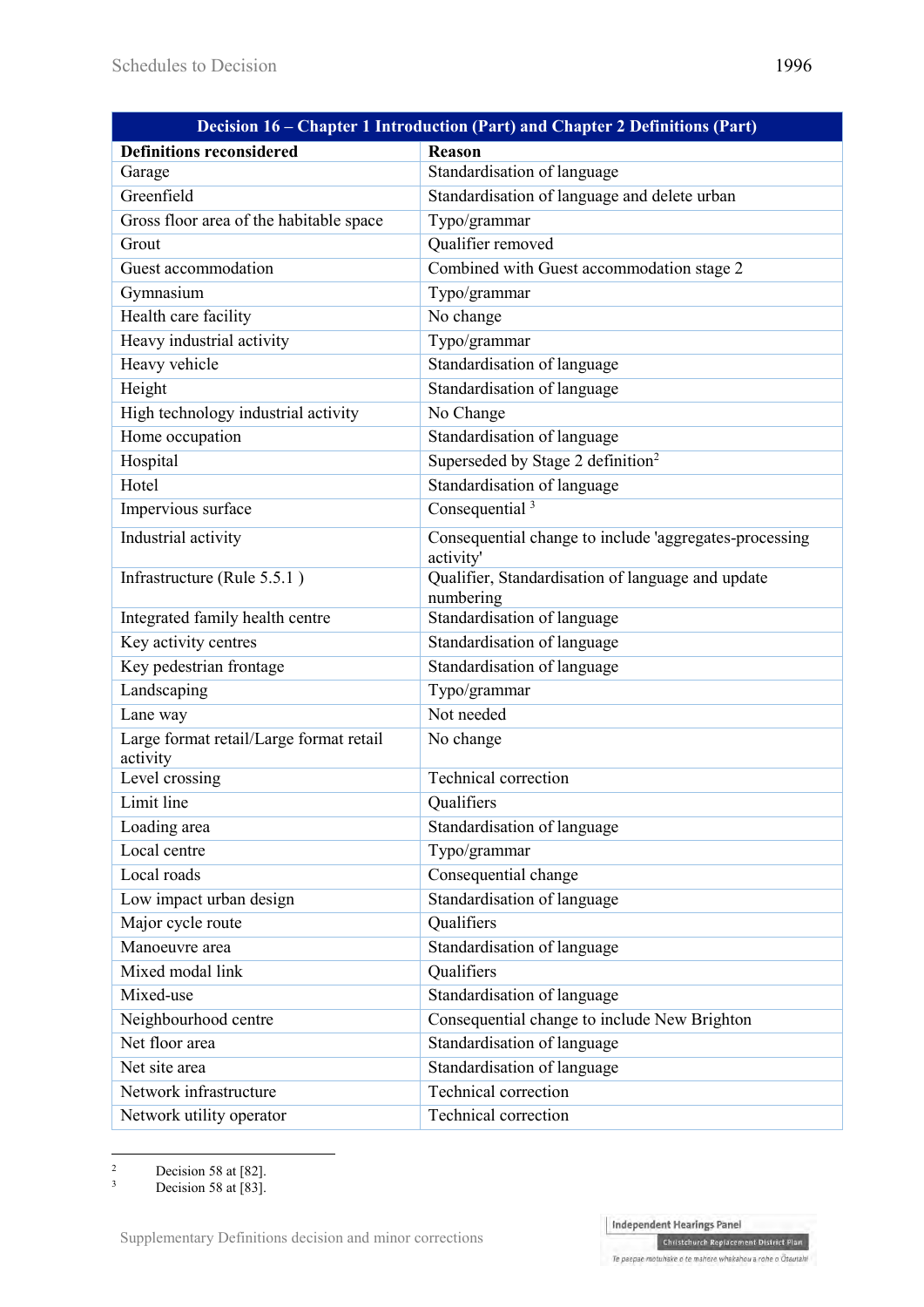| Decision 16 – Chapter 1 Introduction (Part) and Chapter 2 Definitions (Part) |                                                                                                              |  |
|------------------------------------------------------------------------------|--------------------------------------------------------------------------------------------------------------|--|
| <b>Definitions reconsidered</b>                                              | <b>Reason</b>                                                                                                |  |
| Office                                                                       | Standardisation of language                                                                                  |  |
| Office activity                                                              | Not needed                                                                                                   |  |
| Older person                                                                 | Standardisation of language                                                                                  |  |
| Outdoor advertisement                                                        | Not needed                                                                                                   |  |
| Outdoor living space                                                         | Standardisation of language                                                                                  |  |
| Outdoor storage area                                                         | No change                                                                                                    |  |
| Park and ride facilities                                                     | No change                                                                                                    |  |
| Parking building                                                             | No change                                                                                                    |  |
| Parking lot                                                                  | No change                                                                                                    |  |
| Pedestrian access way                                                        | Not needed                                                                                                   |  |
| Place of assembly                                                            | Standardisation of language                                                                                  |  |
| Plot ratio                                                                   | Standardisation of language                                                                                  |  |
| Pre-school                                                                   | Amended for consistency with Education Act 1989 and                                                          |  |
|                                                                              | removal of hyphen                                                                                            |  |
| Primary living level                                                         | Standardisation of language                                                                                  |  |
| Private way                                                                  | <b>Technical correction</b>                                                                                  |  |
| Public area                                                                  | Not needed                                                                                                   |  |
| Public artwork                                                               | Standardisation of language                                                                                  |  |
| Public transport facility                                                    | Typo/grammar                                                                                                 |  |
| Recreation activity                                                          | Standardisation of language                                                                                  |  |
| Residential activity                                                         | No change                                                                                                    |  |
| Residential building platform                                                | Qualifiers and consequential change                                                                          |  |
| Residential unit                                                             | Standardisation of language and consequential change<br>from Decision 34 to include 'farm stay' <sup>4</sup> |  |
| Retail activity                                                              | Standardisation of language                                                                                  |  |
| Retirement village                                                           | Standardisation of language and technical correction <sup>5</sup>                                            |  |
| Reverse sensitivity                                                          | Typo/grammar                                                                                                 |  |
| Road                                                                         | <b>Technical correction</b>                                                                                  |  |
| Rural selling place                                                          | Not needed                                                                                                   |  |
| Second-hand goods outlet                                                     | Standardisation of language                                                                                  |  |
| Sensitive activities                                                         | Standardisation of language and Stage 2 amendments                                                           |  |
| Service station                                                              | Standardisation of language and consequential changes<br>from General Rules                                  |  |
| Show home                                                                    | Typo/grammar                                                                                                 |  |
| Site                                                                         | Standardisation of language and amendments from<br>Decision 19                                               |  |
| Site boundary                                                                | Not needed                                                                                                   |  |
| Sleep-out                                                                    | 'Delete' with gross floor area of 25m <sup>6</sup>                                                           |  |
| Spiritual activity                                                           | No change                                                                                                    |  |
| Spiritual facility                                                           | Not needed                                                                                                   |  |
| Subdivision                                                                  | Technical correction                                                                                         |  |

 $\frac{1}{4}$ Decision 58 at [129].



<sup>5</sup> Decision 58 at [132]. 6

Decision 58 at [146].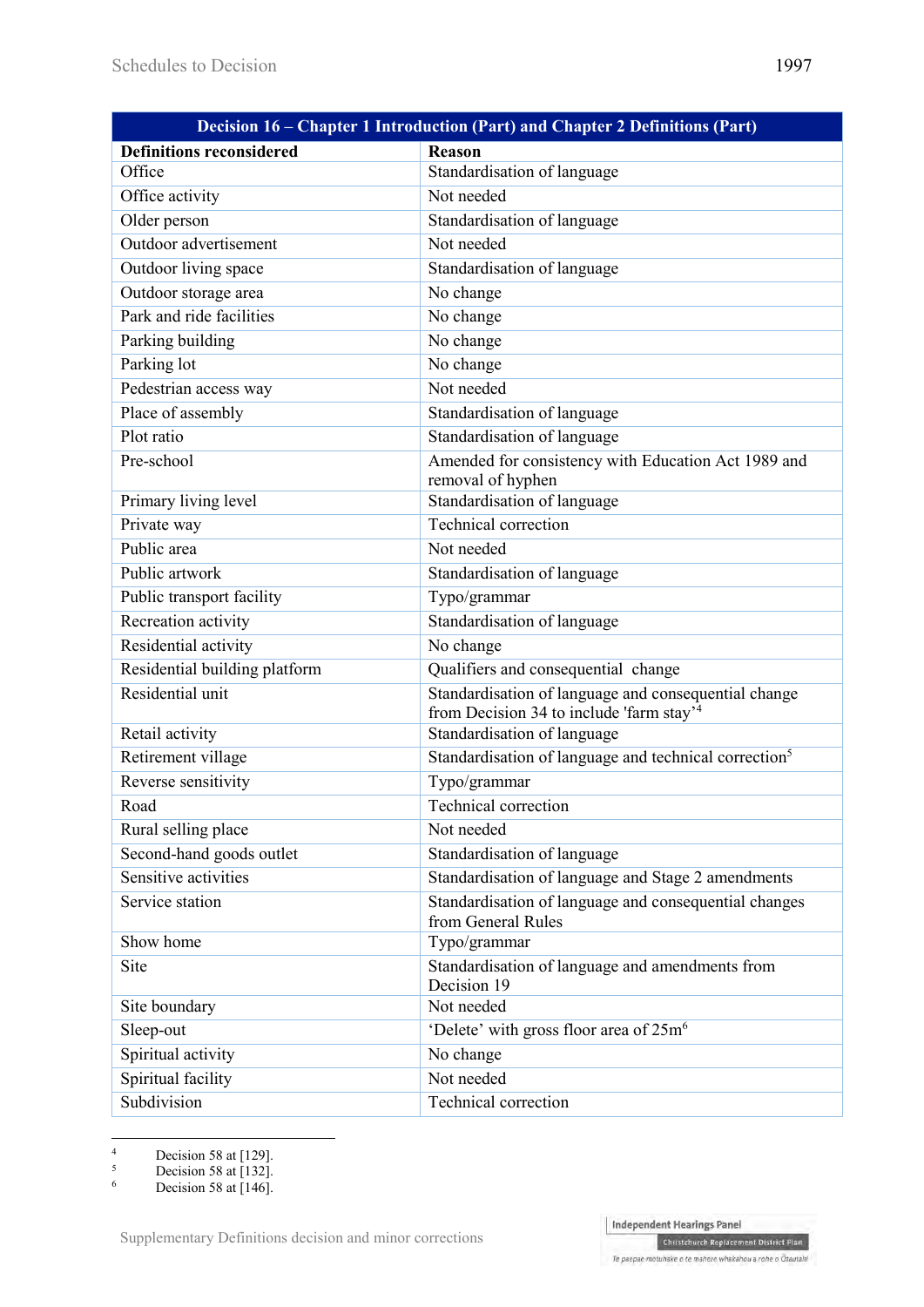| Decision 16 – Chapter 1 Introduction (Part) and Chapter 2 Definitions (Part) |                                                                              |
|------------------------------------------------------------------------------|------------------------------------------------------------------------------|
| <b>Definitions reconsidered</b>                                              | <b>Reason</b>                                                                |
| Supermarket                                                                  | Amend to remove 'with a specified minimum specific area'                     |
| Support structure                                                            | Standardisation of language                                                  |
| Supportive housing                                                           | Qualifiers and Standardisation of language                                   |
| Tavern                                                                       | Typo/grammar                                                                 |
| Temporary buildings and activities                                           | Not needed                                                                   |
| Tertiary education and research activity                                     | No change                                                                    |
| Trade and industry training facility                                         | Standardisation of language and amend to activity <sup>7</sup>               |
| Trade supplier                                                               | Typo/grammar                                                                 |
| <b>Transmission line</b>                                                     | Replaced with stage 2 version                                                |
| Transport system                                                             | Replaced with Decision 12 and standardisation of language                    |
| Travel demand management                                                     | Qualifiers                                                                   |
| Travel plan                                                                  | Standardisation of language                                                  |
| Urban activities                                                             | Typo/grammar                                                                 |
| Urban roads                                                                  | Standardisation of language                                                  |
| Utility                                                                      | Standardisation of language and consequential<br>amendments from Decision 40 |
| Vehicle control point                                                        | Qualifiers                                                                   |
| Vehicle crossing                                                             | Typo/grammar                                                                 |
| Vehicle movement                                                             | Typo/grammar                                                                 |
| Water body                                                                   | Standardisation of language                                                  |
| Wetland                                                                      | <b>Technical correction</b>                                                  |
| Window                                                                       | Standardisation of language                                                  |
| Work bay                                                                     | Qualifiers                                                                   |

| <b>Decision 18 – Chapter 12: Hazardous Substances and Contaminated Land</b> |                                                                                        |
|-----------------------------------------------------------------------------|----------------------------------------------------------------------------------------|
| <b>Definitions reconsidered</b>                                             | Reason                                                                                 |
| Hazardous substance                                                         | Consequential change for consistency with Lyttelton Port<br>Recovery Plan <sup>8</sup> |
| Potentially contaminated                                                    | Standardisation of language                                                            |
| Residual risk                                                               | Qualifiers                                                                             |
| Substance                                                                   | Technical correction                                                                   |

| <b>Decision 19 – Chapter 21: Specific Purpose Zones – Stage 2</b> |                      |
|-------------------------------------------------------------------|----------------------|
| <b>Definitions reconsidered</b>                                   | <b>Reason</b>        |
| Cemetery                                                          | Technical correction |

| Decision 29 – Residential New Neighbourhood Zone |                   |
|--------------------------------------------------|-------------------|
| <b>Definitions reconsidered</b>                  | <b>Reason</b>     |
| New neighbourhood net density                    | Not needed in RNN |
| New neighbourhood target yield                   | Not needed in RNN |

-<br>7 Decision 58 at [69].

8 Decision 58 at [79].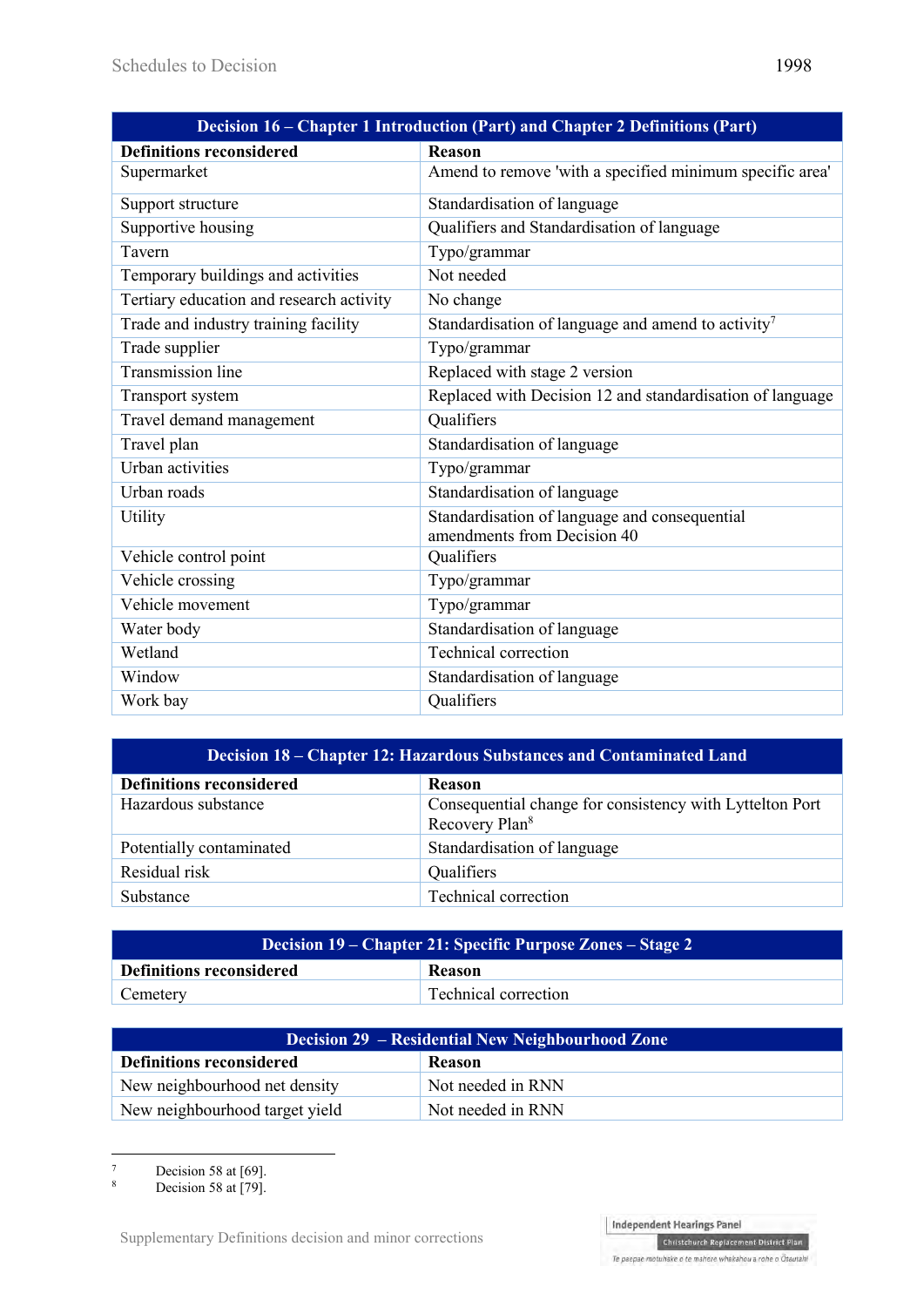| <b>Decision 32 – Specific Purpose (Ruapuna Motorsport) Zone</b> |                             |
|-----------------------------------------------------------------|-----------------------------|
| Definitions reconsidered                                        | <b>Reason</b>               |
| Road safety testing                                             | Standardisation of language |
| Ruapuna club rooms                                              | No change                   |

| <b>Decision 34 – Chapter 17: Rural</b> |                                 |
|----------------------------------------|---------------------------------|
| <b>Definitions reconsidered</b>        | Reason                          |
| Aggregates-processing activity         | No change                       |
| Artificial crop protection structures  | Qualifiers                      |
| Existing forestry                      | Consistency of language         |
| Farming                                | Consistency of language         |
| Intensive farming                      | Consistency of language         |
| Minor residential unit                 | Consistency of language         |
| Mobile irrigators                      | Consistency of language         |
| Rural produce retail                   | Typo/grammar                    |
| Rural tourism activity                 | Addition of e. omitted in error |

| Decision 37 – Papakainga/Kainga Nohoanga Zone and Specific Purpose (Nga Hau e Wha) Zone |                         |
|-----------------------------------------------------------------------------------------|-------------------------|
| <b>Definitions reconsidered</b>                                                         | <b>Reason</b>           |
| Māori land                                                                              | Consistency of language |

| Decision 44 – Chapter 9: Natural and Cultural Heritage (Part) 9.4 Trees |                         |
|-------------------------------------------------------------------------|-------------------------|
| <b>Definitions reconsidered</b>                                         | <b>Reason</b>           |
| Technician arborist                                                     | Consistency of language |
| Works arborist                                                          | Consistency of language |

| Decision 45 – Chapter 9: Natural and Cultural Heritage (Part) 9.3 Historic Heritage |                                 |
|-------------------------------------------------------------------------------------|---------------------------------|
| <b>Definitions reconsidered</b>                                                     | Reason                          |
| Alteration of a heritage item                                                       | Clarity and consistent language |
| Heritage investigative and temporary                                                | Typo/grammar                    |
| works                                                                               |                                 |
| Historic heritage                                                                   | Consistency of language         |
| Maintenance                                                                         | Consistency of language         |
| Restoration                                                                         | Consistency of language         |

| Decision 47 – Supplementary Decision to Chapter 11: Utilities, Energy and Infrastructure |                                       |
|------------------------------------------------------------------------------------------|---------------------------------------|
| <b>Definitions reconsidered</b>                                                          | <b>Reason</b>                         |
| Communication facility                                                                   | Delete final sentence for consistency |

| Decision 50 – Chapter 9: Natural and Cultural Heritage (Part) 9.1 Indigenous Biodiversity and |                         |
|-----------------------------------------------------------------------------------------------|-------------------------|
| <b>Ecosystems</b>                                                                             |                         |
| <b>Definitions reconsidered</b>                                                               | <b>Reason</b>           |
| Customary harvesting                                                                          | Consistency of language |
| Improved pasture                                                                              | Consistency of language |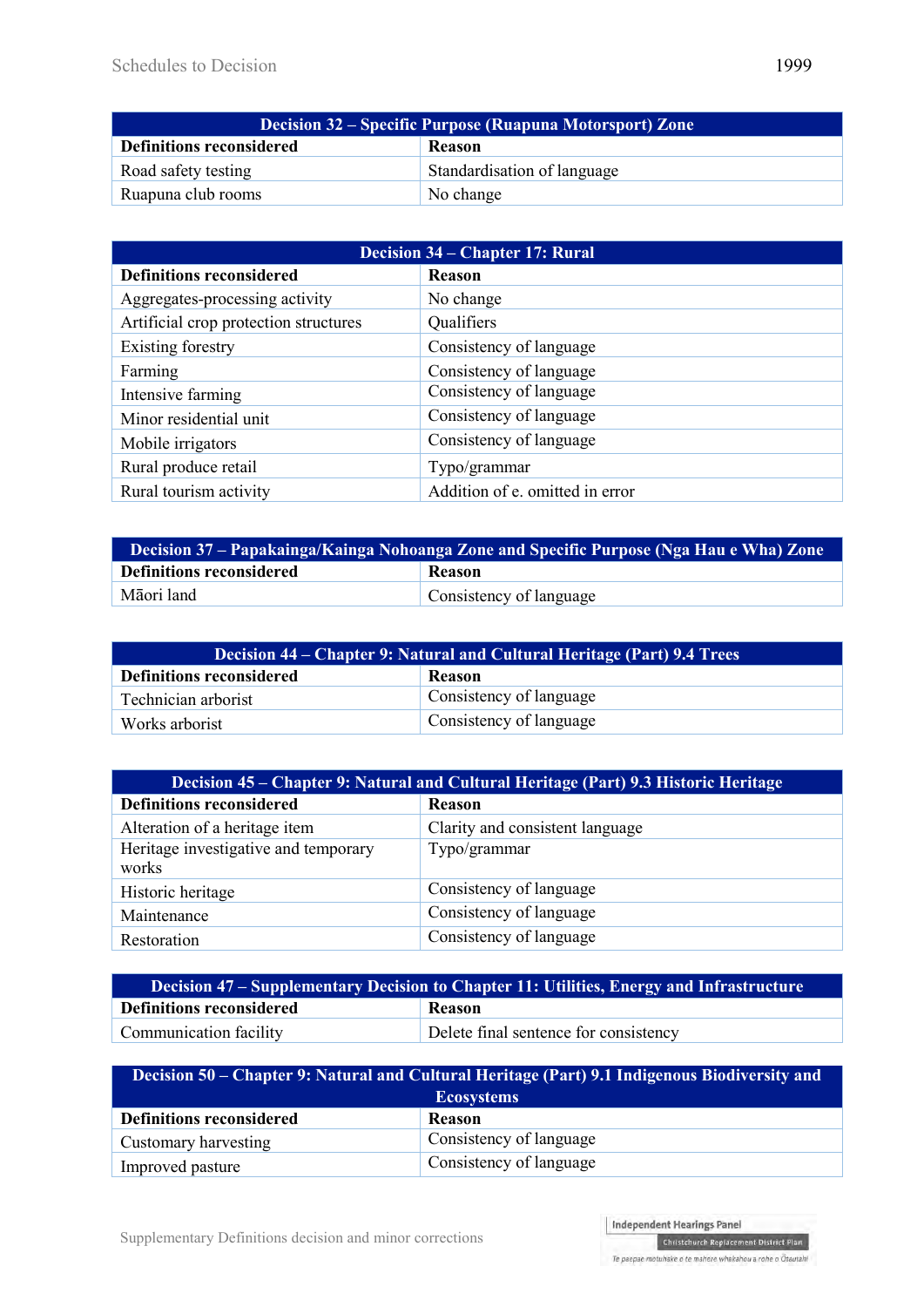| <b>Decision 51 – Chapter 9: Natural and Cultural Heritage (Part) 9.5 Ngai Tahu Values</b> |                         |
|-------------------------------------------------------------------------------------------|-------------------------|
| <b>Definitions reconsidered</b>                                                           | <b>Reason</b>           |
| <b>Spring</b>                                                                             | Consistency of language |

| <u><b>Decision 56 – Chapter 6: General Rules and Procedures (Part) – excluding Noise, Airport</b></u><br>matters, and Hagley Park |                                         |
|-----------------------------------------------------------------------------------------------------------------------------------|-----------------------------------------|
| <b>Definitions reconsidered</b>                                                                                                   | <b>Reason</b>                           |
| <b>Billboard</b>                                                                                                                  | Panel – clarity and consistent language |

| Decision 57 – Chapter 6: General Rules and Procedures (Part) – Noise, Airport matters, and<br><b>Hagley Park</b> |                                  |
|------------------------------------------------------------------------------------------------------------------|----------------------------------|
| <b>Definitions reconsidered</b>                                                                                  | <b>Reason</b>                    |
| Aircraft operations                                                                                              | Panel – remove duplication in e. |
| Notional boundary                                                                                                | Panel – consistency of language  |

| <b>Lyttelton Port Recovery Plan</b> |               |
|-------------------------------------|---------------|
| Definitions reconsidered            | <b>Reason</b> |
| Port quarrying activity             | No change     |

| <b>Plan Change 52 Ruapuna</b>   |                             |
|---------------------------------|-----------------------------|
| <b>Definitions reconsidered</b> | <b>Reason</b>               |
| Motor racing vehicle            | Typo/grammar                |
| Noise-sensitive activities      | Standardisation of language |

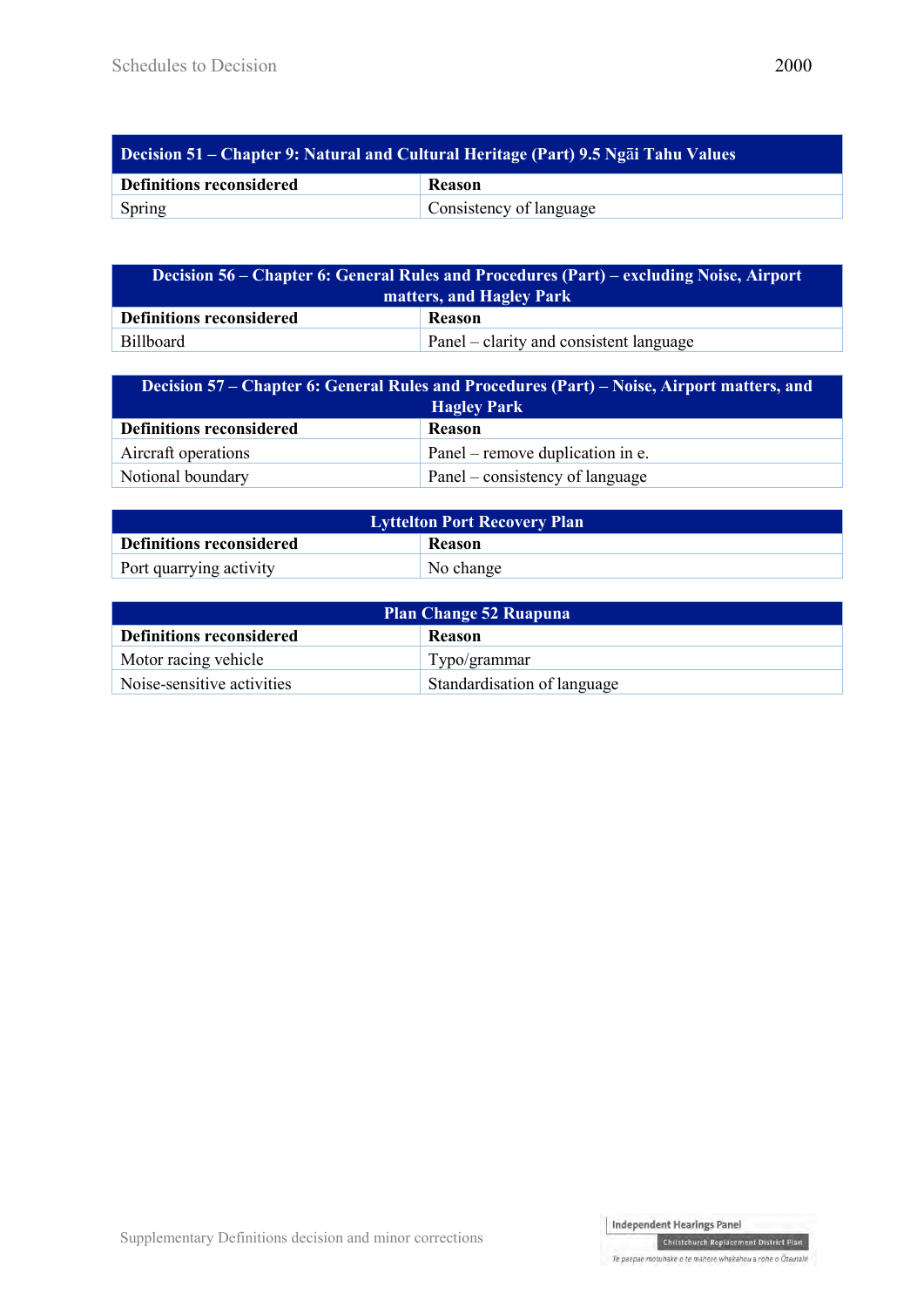# **SCHEDULE 5**

| <b>Correction</b><br>requested                                                                                                                                                                                                                                                                              | Council<br>Memorandum <sup>1</sup> | <b>Nature of</b><br>correction                                                                         | <b>Correction made in</b><br><b>Schedule 1 or Panel</b><br><b>Direction</b>                                                                                           |
|-------------------------------------------------------------------------------------------------------------------------------------------------------------------------------------------------------------------------------------------------------------------------------------------------------------|------------------------------------|--------------------------------------------------------------------------------------------------------|-----------------------------------------------------------------------------------------------------------------------------------------------------------------------|
| <b>Update Zone names</b>                                                                                                                                                                                                                                                                                    | $2.1 - 2.2$                        | Consequential<br>changes                                                                               | Council to make<br>correction by 17 February<br>2017                                                                                                                  |
| Chapter 4 Papakāinga<br>Decision 37                                                                                                                                                                                                                                                                         | 3                                  | Grammatical<br>consistency change                                                                      | Panel has corrected in<br>Schedule 1                                                                                                                                  |
| Chapter 5 Natural Hazards<br>Decision 53                                                                                                                                                                                                                                                                    | $\overline{4}$                     | Typographical error                                                                                    | Panel has corrected in<br>Schedule 1                                                                                                                                  |
| Chapter 8 Subdivision<br>Decision $13 -$<br>As consequence of Decision 17<br>Residential Stage 2 - Lyttelton<br>Character Overlay -<br>Inconsistency between<br>minimum net site density in<br>Chapter 14 Residential Rule<br>14.4.4.4.2 and Chapter 8<br><b>Subdivision and Earthworks</b><br>Rule 8.3.3.1 | 5.1-5.571]                         | Correction to<br>achieve consistency<br>between standards<br>- not clear if minor                      | No change as per<br>Decision at [71]                                                                                                                                  |
| Residential Suburban<br>Residential Zone - Delete<br>reference to zone in Chapter 8<br>Subdivision and Earthworks.                                                                                                                                                                                          | 5.4                                | Correction to delete<br>obsolete zone<br>reference                                                     | Panel has corrected in<br>Schedule 1                                                                                                                                  |
| <b>Chapter 8 Subdivision Appendix</b><br>8.6.6 Residential Suburban and<br>Residential Medium Density-<br><b>Halswell West</b><br>Decision 23                                                                                                                                                               | $5.6 - 5.7$                        | Correction zone<br>name in ODP                                                                         | Council to make<br>correction by 17 February<br>2017                                                                                                                  |
| Meadowlands Exemplar<br>Decision 4 and Decisions 28 and<br>29 Chapter 8 Subdivision and<br>Chapter 14 Residential New<br>Neighbourhood                                                                                                                                                                      | 5.8-5.16                           | Various changes<br>for consistency<br>arising out of<br>integration of<br>Decision 4 into<br>Chapter 8 | Council to review and<br>identify minor<br>consequential changes<br>with consent of affected<br>submitters by 3 February<br>2016 as per Decision at<br>[72] and [73]. |
| <b>Chapter 10 Designations</b><br>Decision 5 and 22                                                                                                                                                                                                                                                         | $6.1 - 6.4$                        | Correction to<br>names of<br>underlying zones                                                          | Council to make<br>correction by 17 February<br>2017<br>Council to integrate 3<br>parts to Chapter 10 arising<br>from Designation<br>Decisions.                       |

Memorandum of Council for Christchurch City Council requesting minor corrections to specific chapters, 9 December 2016.

 $\frac{1}{1}$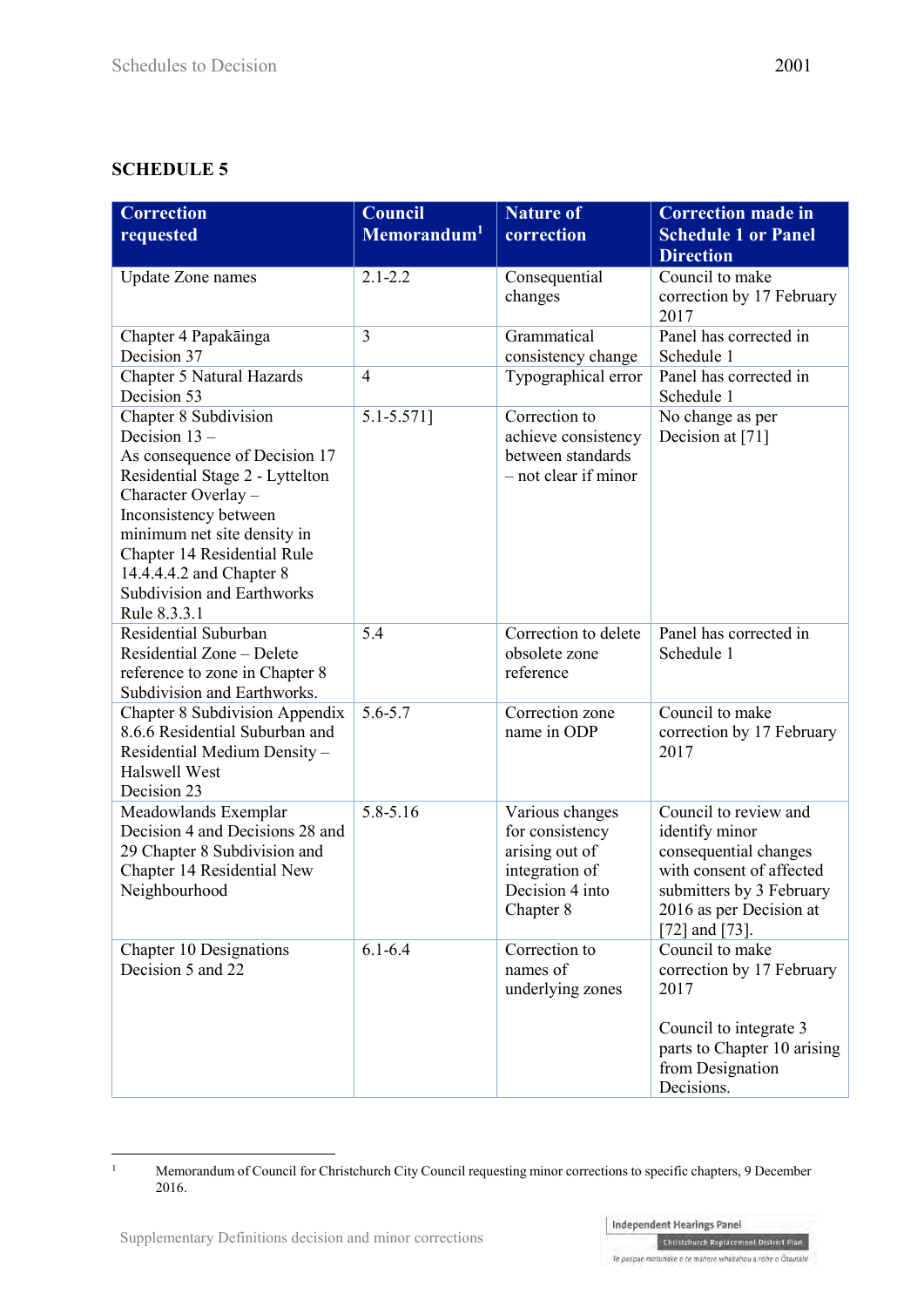| Chapter 10 Stage 3 Designations<br>Decision 49                                                                | $6.6 - 6.8$   | Mapping error to<br>correct                                                                                                                          | Council to make<br>correction by 17 February<br>2017                                                                                                                                                     |
|---------------------------------------------------------------------------------------------------------------|---------------|------------------------------------------------------------------------------------------------------------------------------------------------------|----------------------------------------------------------------------------------------------------------------------------------------------------------------------------------------------------------|
| Chapter 11 Utilities and Energy<br>-11.4.1 Permitted Activity P4<br>Decision 40                               | $7.1 - 7.4$   | Typo replace<br>'value' with 'valve'                                                                                                                 | Panel has corrected in<br>Schedule 1                                                                                                                                                                     |
| Chapter 14 Residential - Non<br>complying Activity 14.2.2.5<br>relating to retirement villages<br>Decision 10 | $8.2 - 8.5$   | Amendment to<br>include 'retirement<br>villages' in Rule                                                                                             | Council to make<br>correction subject to<br>consent of affected<br>submitters by 3 February<br>2016 as per Decision at<br>$[72]$                                                                         |
| Chapter 14 Residential 14.3.3.6<br>d ii Day light recession<br>Decision 10                                    | 8.6-8.11      | Consequential<br>correction - delete<br>reference to the<br>overlay because it<br>is not required                                                    | Panel has corrected in<br>Schedule 1                                                                                                                                                                     |
| Chapter 14 Residential<br>Rules 14.2.3.7 (6) and 14.4.4.3.4<br>(3)<br>Decision 10                             | 8.13-8.14     | Correction to<br>replace railway line<br>with 'a designated<br>rail corridor-<br>council also<br>deleting 'abutting'<br>and just leaving<br>adjacent | Panel has corrected by<br>replacing 'railway line'<br>with 'designated rail<br>corridor' only. In<br>addition the Panel has<br>applied the correction to:<br>14.9.3.5.a.6.<br>14.11.4.1<br>14.12.3.16 1. |
| Chapter 14 Residential<br>Rule 14.8.3.1 Site Density<br>Decision 10                                           | 8.16-8.18     | Delete reference to<br>Outline as<br>Appendix 8.6.10 is<br>not an ODP                                                                                | Panel has corrected in<br>Schedule 1                                                                                                                                                                     |
| Chapter 14 Residential -<br>14.7.2.1 P2 and 14.8.2.1 P2<br>Stage 2<br>Decision 17                             | 8.19-8.23     | Change requested<br>for consistency of<br>drafting of rules                                                                                          | Panel has corrected in<br>Schedule 1                                                                                                                                                                     |
| Chapter 8<br>Subdivision Awatea ODP<br>Decision 28 and 29                                                     | 8.24-25       | Correction to ODP<br>for consistency<br>with Decision 11<br>and 23 extent of<br>commercial zone                                                      | Council to make<br>correction by 17 February<br>2017                                                                                                                                                     |
| Chapter 15 Commercial<br>Decision 11                                                                          | $9.1 - 9.3$   | Replace reference<br>to Appendix<br>15.10.8 which<br>shows an area<br>defined as 'Special<br><b>Building Height</b><br>Area' with wording<br>in rule | Panel has corrected in<br>Schedule 1                                                                                                                                                                     |
| Chapter 16 Industrial -<br>landscape setback Marshes<br>Road<br>Decision 11                                   | $10.1 - 10.5$ | Consequential<br>change required to<br>adjust landscape<br>provision to be<br>consistent with<br>building setback on<br>Marshes Road                 | Panel has corrected in<br>Schedule 1                                                                                                                                                                     |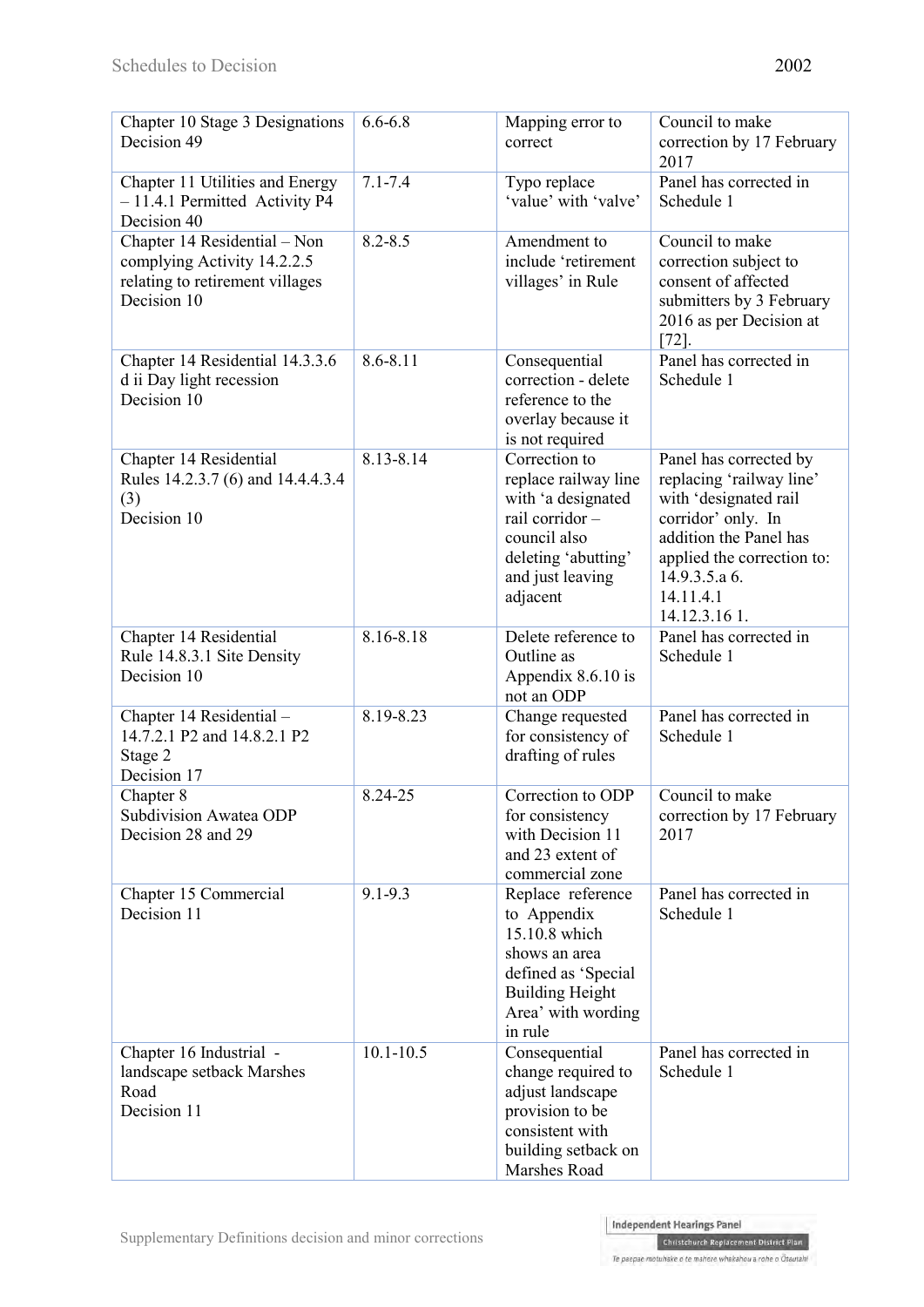| Chapter 16 Industrial – ODP | $10.6 - 10.13$ | Update ODP to       | Council to make           |
|-----------------------------|----------------|---------------------|---------------------------|
| <b>Tait Campus</b>          |                | show correct        | correction subject to     |
| Decision 11                 |                | landscape set backs | consent of affected       |
|                             |                | and adjust height   | submitters by 3 February  |
|                             |                | limits.             | 2016 as per Decision at   |
|                             |                |                     | $[72]$                    |
| Chapter 17 Rural            | $11.1 - 11.5$  | Correction to zone  | Council to make           |
| Planning Map 43 and 43      |                | shown on map to     | correction by 17 February |
| Decision 34                 |                | reflect Decision 34 | 2017                      |
| Chapter 18 Open Space       | $12.1 - 12.4$  | Name of Bylaw       | Panel has corrected in    |
| Decision 35                 |                | needs correcting    | Schedule 1                |
| Chapter 18 Open Space       | $12.5 - 12.7$  | Correction to       | Council to make           |
| Planning Maps 40 and 47     |                | replace open space  | correction by 17 February |
| Decision 35                 |                | water margin zone   | 2017                      |
|                             |                | with Industrial     |                           |
|                             |                | General consistent  |                           |
|                             |                | with decision       |                           |